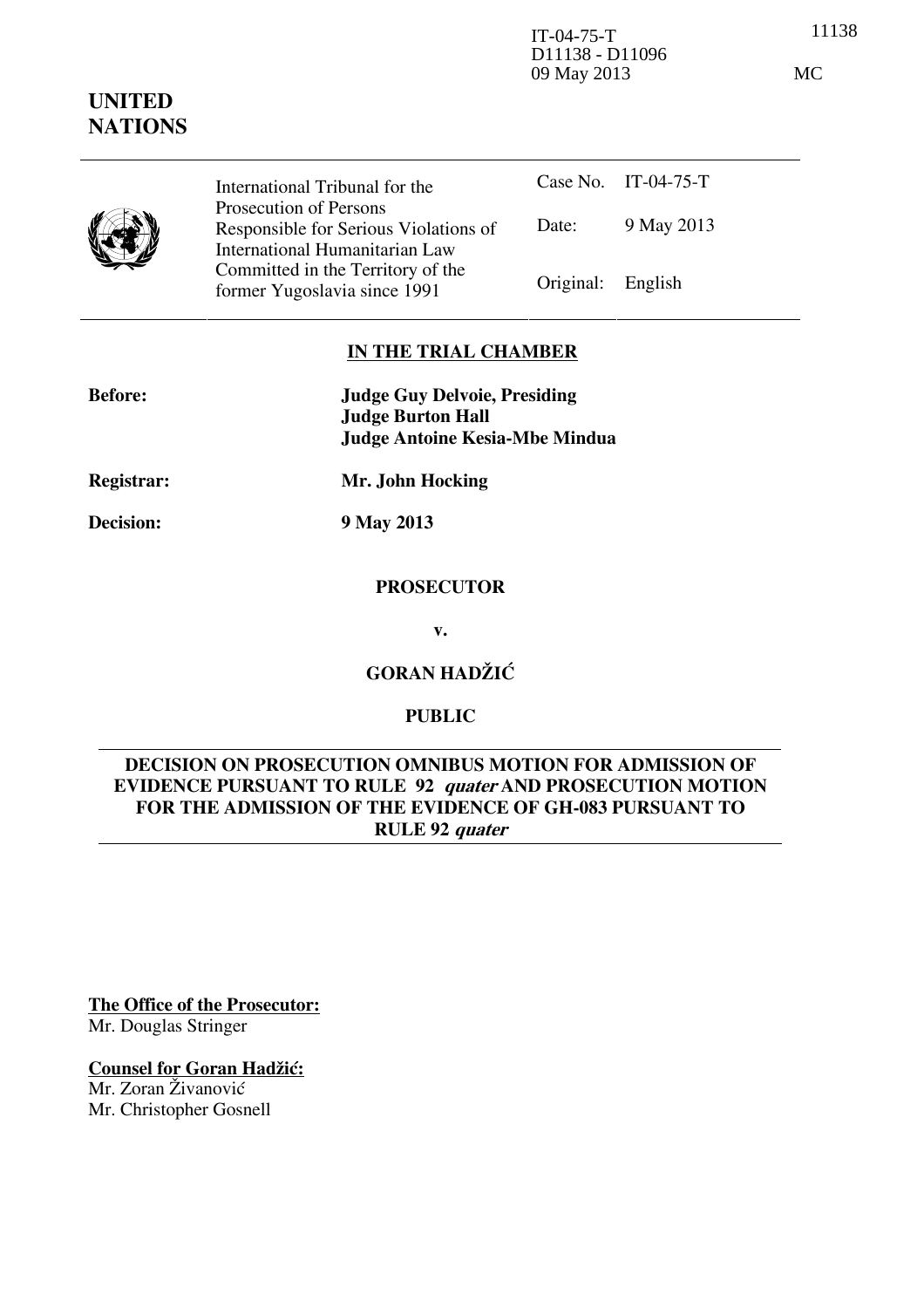1. **THIS TRIAL CHAMBER** of the International Tribunal for the Prosecution of Persons Responsible for Serious Violations of International Humanitarian Law Committed in the Territory of the former Yugoslavia since 1991 ("Tribunal") is seised of the "Prosecution Omnibus Motion for Admission of Evidence Pursuant to Rule 92 *quater*" ("Motion"), filed on 21 August 2012, with confidential and *ex parte* annexes. On 4 September 2012, the Defence filed the confidential "Response to Prosecution Omnibus Motion for Admission of Evidence Pursuant to Rule 92 *quater*" ("Response"). On 12 September 2012, the Prosecution filed the confidential "Prosecution Request for Leave to Reply and Reply to Response to Prosecution Omnibus Motion for Admission of Evidence Pursuant to Rule 92 *quater*" ("Reply").

2. On 27 September 2012, the Prosecution filed the confidential "Supplement to Prosecution Omnibus Motions for Admission of Evidence Pursuant to Rule 92 *quater* and Rule 92 *bis",* with confidential annexes ("First Supplement"). On 11 October 2012, the Defence filed the confidential "Response to Supplement to Prosecution's Omnibus Motions for Admission of Evidence Pursuant to Rule 92 *quater* and Rule 92 *bis*" ("First Supplement Response"). On 17 October 2012, the Prosecution filed the confidential "Prosecution Request for Leave to Reply and Reply to Response to Supplement to Prosecution's Omnibus Motions for Admission of Evidence Pursuant to Rule 92 *quater* and Rule 92 *bis*", with a confidential annex ("First Supplement Reply").

3. On 19 February 2013, the Prosecution filed the confidential "Prosecution Motion for the Admission of Evidence Pursuant to Rule 92 *quater* (GH-083)" ("Second Motion"). On 5 March 2013, the Defence filed the confidential "Response to Prosecution Motion for the Admission of Evidence Pursuant to Rule 92 *quater* (GH-083)" ("Second Motion Response"). On 12 March 2013, the Prosecution filed the confidential "Prosecution Request for Leave to Reply and Reply to Defence 'Response to Prosecution Motion for the Admission of Evidence Pursuant to Rule 92 *quater* (GH-083)'" ("Second Motion Reply"). On 14 March 2013, the Defence filed the confidential "Surreply in Relation to Prosecution Motion for the Admission of Evidence Pursuant to Rule 92 *quater* (GH-083)" ("Sur-Reply"). On 22 March 2013, the Defence filed the confidential "Supplemental Surreply in Relation to Prosecution Motion for the Admission of Evidence Pursuant to Rule 92 *quater* (GH-083)" ("Supplemental Sur-Reply").

4. On 21 March 2013, the Prosecution filed the "Supplemental Submission of Medical Documents Concerning Rule 92 *quater* Witnesses GH-005 and GH-044" ("Second Supplement"). On 4 April 2013, the Defence filed the confidential "Response to Supplemental Submissions of Medical Documents Concerning Rule 92 *quater* Witnesses GH-005 and GH-044" ("Second Supplement Response"). On 11 April 2013, the Prosecution filed the confidential "Prosecution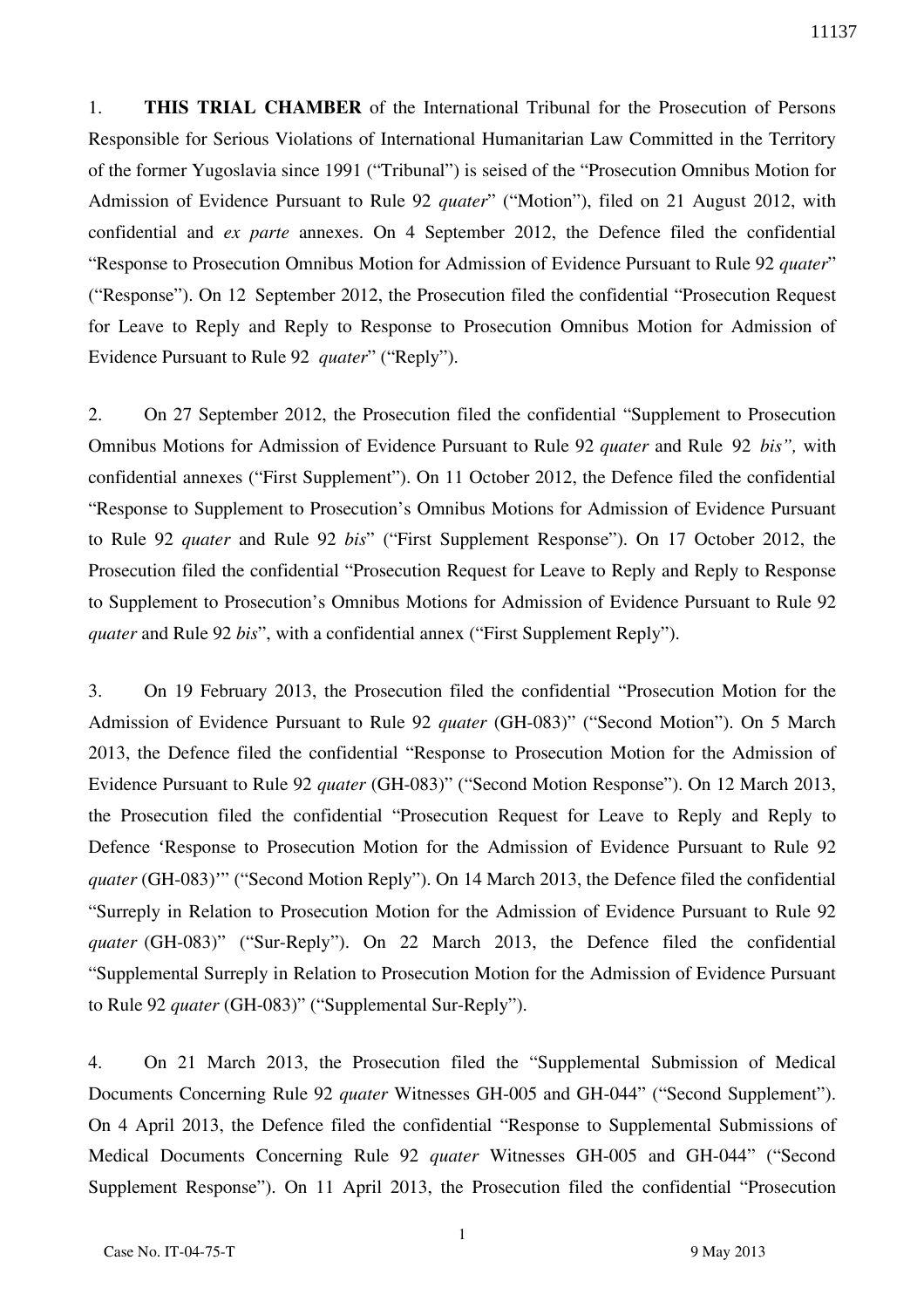Request for Leave to Reply and Reply to Defence Response to Supplemental Submission of Medical Documents Concerning Rule 92 *quater* Witnesses GH-005 and GH-044" ("Second Supplement Reply").

## **A. Background**

5. In the Order on Pre-Trial Work Plan the Pre-Trial Judge set 21 August 2012 as the deadline for the Prosecution to submit a motion for the admission of evidence pursuant to Rule 92 *quater* of the Rules of Procedure and Evidence of the Tribunal ("Rules").<sup>1</sup>

#### **B. Submissions**

6. In the Motion, the Prosecution requests the admission of the evidence of 25 witnesses pursuant to Rule 92 *quater*, arguing that each witness is unavailable in accordance with Rule 92 *quater* and that the evidence is probative, relevant, and reliable and meets the requirements for admission under that Rule. $<sup>2</sup>$  The Prosecution submits that most of the evidence is</sup> crime-base evidence or provides historical, political, and military context relevant to the charges in the Indictment.<sup>3</sup> It further submits that the evidence of the proposed Rule 92 *quater* witnesses is partially or fully corroborated by the evidence of at least one *viva voce* witness.<sup>4</sup> The Prosecution submits that the tendered evidence in large part does not go to the acts and conduct of Hadžić and that, where it does, it would not unfairly prejudice the Defence if admitted.<sup>5</sup> The Prosecution requests that, should the Chamber find any such references inadmissible, the references be redacted and the remaining evidence be admitted. <sup>6</sup> The Prosecution requests the admission of a number of associated exhibits that accompany the statements and transcripts that, in its view, form an integral part of the witnesses' evidence.<sup>7</sup> At the time the Motion was filed, the written evidence of three witnesses was submitted without documentation demonstrating their unavailability to testify.<sup>8</sup>

7. In the Response, the Defence challenges the reliability of the tendered evidence where (a) the written statement was not translated in written form into a language the witness understood when the statement was signed, but was instead translated orally to the witness;  $9$  (b) the written statement was not given under oath;<sup>10</sup> and (c) the written statement was taken by Prosecution

<sup>1</sup> Order on Pre-Trial Work Plan, 16 December 2011, Annex, p. 1.

 $^2$  Motion, paras 1, 7-12, 18.

Motion, para. 8. 4

Motion, para. 9.

 $<sup>5</sup>$  Motion, paras 14-15.</sup>

<sup>6</sup> Motion, para. 16.

 $<sup>7</sup>$  Motion, paras 17-18.</sup>

<sup>8</sup> Specifically, GH-039, GH-114, and GH-126. Motion, paras 7, 18(c).

<sup>&</sup>lt;sup>9</sup> Response, paras 6, 13.

 $10$  Response, paras 6, 13.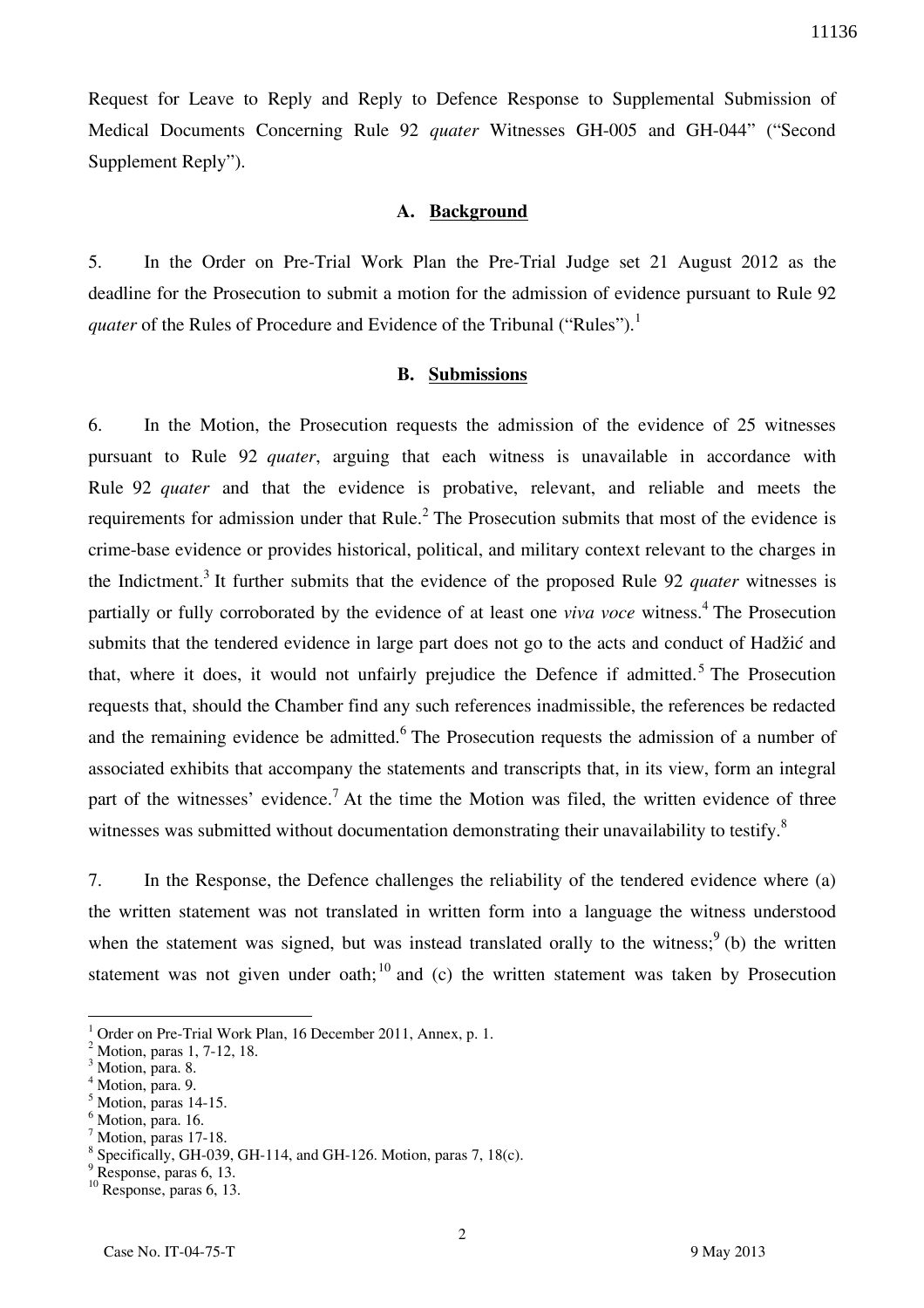investigators and may, as the Defence asserts, not contain a full and accurate record of what was said during the interview.<sup>11</sup> In relation to transcripts of prior testimony, the Defence submits that there was no meaningful cross-examination relevant to matters of concern to Hadžić and that the admission of such testimony would be prejudicial to the Defence.<sup>12</sup> The Defence submits that the Prosecution fails to establish that the tendered evidence is corroborated, arguing that the Prosecution (a) makes only vague submissions that do not establish corroboration and (b) provides no analysis of discrepancies and similarities between the witnesses in respect of specific elements of their testimony.<sup>13</sup> The Defence further submits that, where there is doubt as to whether tendered evidence may constitute "linkage" rather than "crime-base" evidence, that evidence should be denied admission because it may have unforeseeable relevance to the trial and could result in undue prejudice to the Defence. $14$ 

8. The Defence submits that the following evidence warrants particular scrutiny to assess its potential prejudicial effect and weighs against admission: (a) evidence going to the acts and conduct of Hadžić; (b) evidence that purports to show, either directly or through inference, that Hadžić was a superior to those who actually did commit the crimes charged or participated in the JCE; (c) evidence that Hadžić shared the intent of persons who actually committed the crimes; and (d) evidence that goes to issues that are critical to the Prosecution case.<sup>15</sup> The Defence submits that the Prosecution has not demonstrated that the tendered associated exhibits form an inseparable part of the tendered evidence.<sup>16</sup>

9. Finally, the Defence submits that the Chamber should deny any reply filed by the Prosecution. It argues that the vagueness of the Prosecution's Motion obliged the Defence to respond without specific submissions by the Prosecution on how the evidence of each witness satisfies the requirements of Rule 92 *quater*. 17

10. The Prosecution replies that the Defence's objections are based on an unjustifiably narrow reading of Rule 92 *quater* and erroneously conflate the standard for admitting evidence with the analysis of its ultimate weight.<sup>18</sup> It submits that the written statements are reliable because (a) Trial Chambers routinely find ICTY witness statements reliable and admissible; (b) the tendered statements have been read to the witnesses in their language and are true to the best of each

<sup>12</sup> Response, paras 7.

 $\overline{a}$ 

<sup>13</sup> Response, para. 8.

<sup>16</sup> Response, para. 10.

 $11$  Response, paras 6, 13.

<sup>&</sup>lt;sup>14</sup> Response, para. 5.

<sup>15</sup> Response, para. 4.

<sup>&</sup>lt;sup>17</sup> Response, para. 9.

<sup>&</sup>lt;sup>18</sup> Reply, paras 4-5.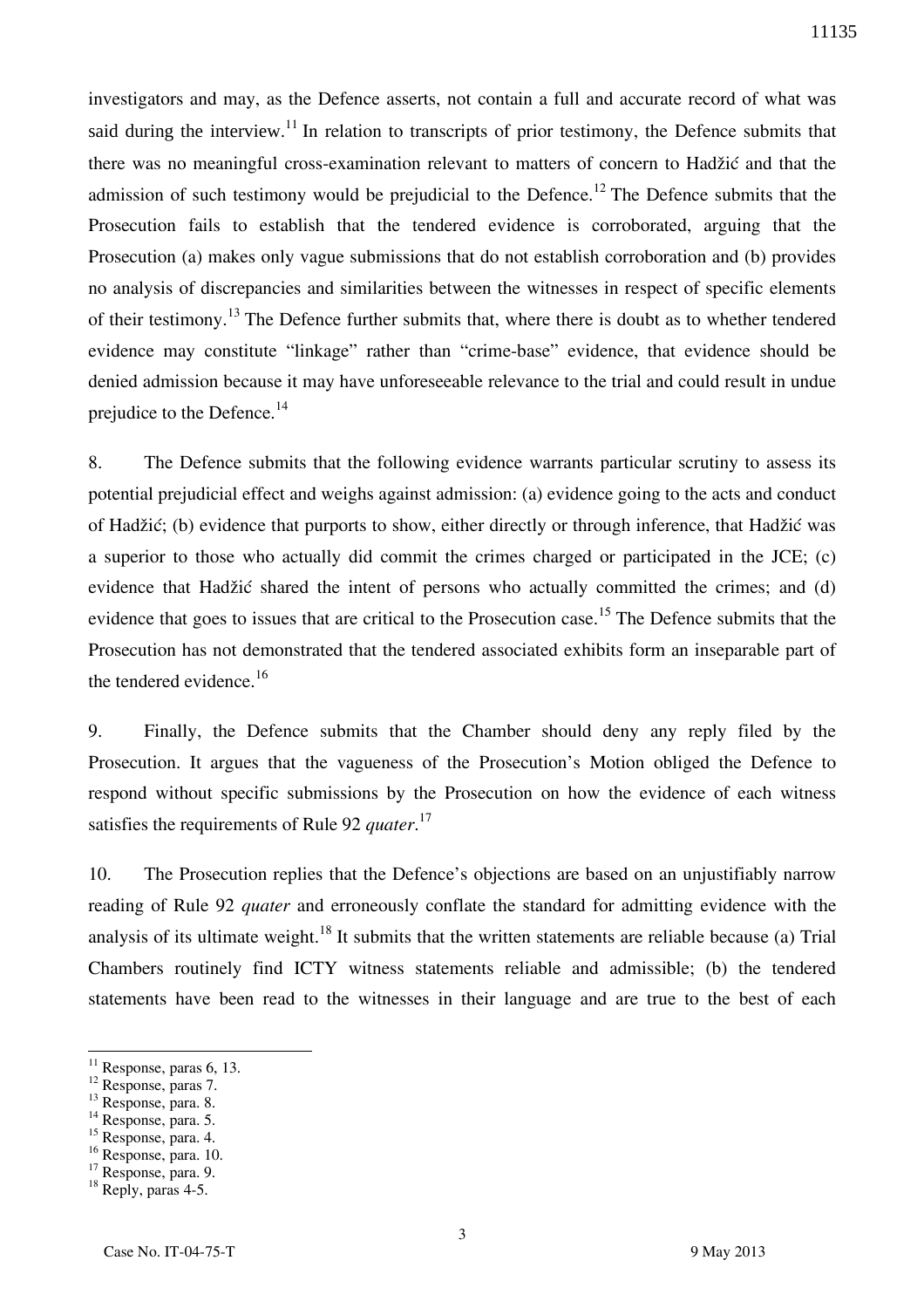witness's knowledge; and (c) they contain certifications by a Registry-approved interpreter and the witness.<sup>19</sup> According to the Prosecution, cross-examination is not required for admission pursuant to Rule 92 *quater*,<sup>20</sup> there is no basis in the jurisprudence to reject evidence on the grounds of "unforeseeable relevance",<sup>21</sup> and the tendered evidence is cumulative of, and corroborated by, other evidence that will be adduced during the trial. $^{22}$ 

11. In the First Supplement, the Prosecution, *inter alia,* (a) provides newly obtained medical documentation that it asserts demonstrates the unavailability of witnesses GH-039 and GH-126; $^{23}$ (b) notes that it has requested documentation from the Republic of Serbia to confirm the death of GH-114 and will provide the documents to the Chamber and Defence upon receipt:  $^{24}$  (c) seeks to lift the *ex parte* status of Annexes C and D of the Motion;<sup>25</sup> and (d) seeks the admission, pursuant to Rule 92 *quater,* of the written evidence of two witnesses whom the Prosecution had previously indicated would provide evidence pursuant to Rule 92 *ter* and *viva voce* (GH-156 and GH-108).<sup>26</sup>

12. In the First Supplement Response, the Defence submits that (a) the evidence of witnesses GH-039, GH-126, GH-108, and GH-156 should not be admitted because the witnesses are not unavailable for the purposes of Rule 92 *quater*;<sup>27</sup> (b) the evidence of GH-108 is unreliable and should not be admitted; $^{28}$  and (c) the evidence of GH-005 should not be admitted pursuant to Rule 92 *quater,* in particular the witness's testimony from *S. Milošević,* which is tendered as an associated exhibit.<sup>29</sup>

13. In the First Supplement Reply, the Prosecution (a) provides a death certificate for GH-114; (b) re-asserts that GH-039, GH-126, GH-156, and GH-108 are unavailable; and (c) argues that the evidence of GH-108 and GH-005 is reliable and should be admitted.<sup>30</sup>

14. In the Second Motion, the Prosecution seeks the admission, pursuant to Rule 92 *quater*, of the written evidence of  $GH$ -083.<sup>31</sup> In the Second Motion Response, the Defence objects to the admission of GH-083's written evidence arguing, *inter alia*, that he is not unavailable within the

 $19$  Reply, para. 6.

<sup>&</sup>lt;sup>20</sup> Reply, para. 7.

 $21$  Reply, p. 9.

 $22$  Reply, para. 8.

 $^{23}$  First Supplement, paras 2, 6, 7, confidential Annexes A and B.

<sup>&</sup>lt;sup>24</sup> First Supplement, para. 8.

 $^{25}$  First Supplement, paras 2, 9.

 $26$  First Supplement, paras 2, 10-14.

 $^{27}$  First Supplement Response, paras 2-5, 7.

<sup>28</sup> First Supplement Response, paras 6-7.

 $29$  First Supplement Response, paras 8-10.

<sup>&</sup>lt;sup>30</sup> First Supplement Reply, paras 2-5, 9, confidential Annex A.

 $31$  Second Motion, paras 1, 15.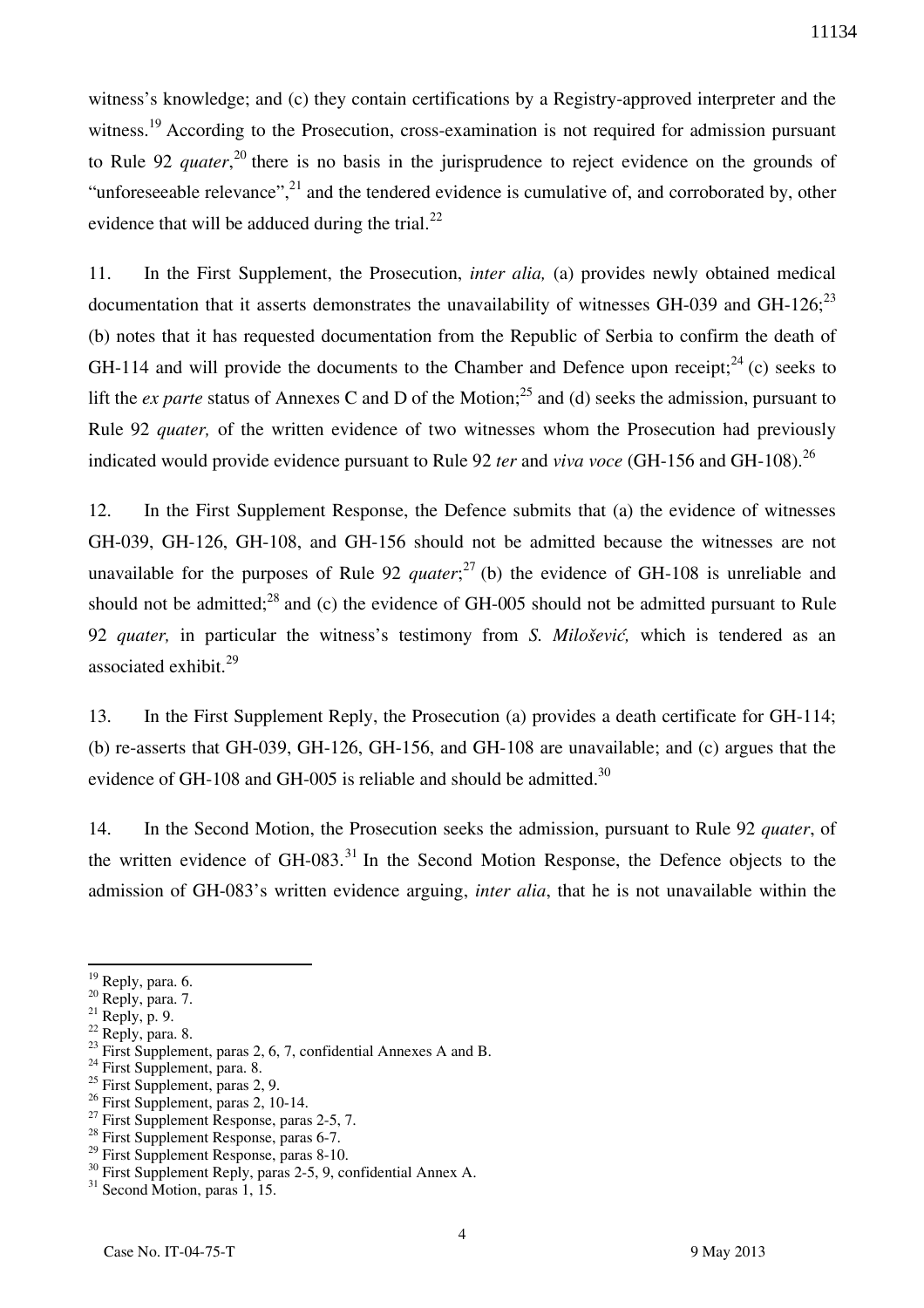meaning of Rule 92 *quater*<sup>32</sup> In the Second Motion Reply, the Prosecution argues that GH-083 is unavailable within the meaning of Rule 92 *quater*, and that his evidence should be admitted.<sup>33</sup>

15. In the Second Supplement, the Prosecution provides (a) a death certificate for GH-044 and (b) additional medical records for GH-005.<sup>34</sup> In the Second Supplement Response, the Defence argues that the additional medical documents provided in relation to GH-005 are inadequate to establish that the witness is unavailable to testify.<sup>35</sup> In the Second Supplement Reply, the Prosecution asserts that the medical documents provided in the Second Supplement are sufficient for the Chamber to find that  $GH-005$  is unavailable.<sup>36</sup>

# **C. Applicable Law**

16. Rule 92 *quater*, entitled "Unavailable Persons", reads as follows:

(A) The evidence of a person in the form of a written statement or transcript who has subsequently died, or who can no longer with reasonable diligence be traced, or who is by reason of bodily or mental condition unable to testify orally may be admitted, whether or not the written statement is in the form prescribed by Rule 92 *bis*, if the Trial Chamber:

- (i) is satisfied of the person's unavailability as set out above; and
- (ii) finds from the circumstances in which the statement was made and recorded that it is reliable.

(B) If the evidence goes to proof of acts and conduct of an accused as charged in the indictment, this may be a factor against the admission of such evidence, or that part of it.

It follows from a plain reading of these provisions that evidence pertaining to the acts and conduct of an accused can be admitted under Rule 92 *quater* and that a witness's evidence need not be admitted in its entirety, it being for the Chamber to decide which parts, if any, should be excluded. Evidence going to the acts and conduct of the accused is evidence that concerns the deeds and behaviour of that accused, rather than of anyone else for whose actions he is alleged to be responsible.<sup>37</sup>

<sup>&</sup>lt;sup>32</sup> Second Motion Response, paras 3-6.

<sup>&</sup>lt;sup>33</sup> Second Motion Reply, paras 2-6.

<sup>&</sup>lt;sup>34</sup> Second Supplement, confidential Annex A and confidential Annex B.

 $35$  Second Supplement Response, paras 2-4.

<sup>&</sup>lt;sup>36</sup> Second Supplement Reply, paras 1-3.

<sup>&</sup>lt;sup>37</sup> Prosecutor v. Karadžić, Case No. IT-95-5/18-T, Decision on Prosecution Motion for Admission of Testimony of Witness KDZ198 and Associated Exhibits Pursuant to Rule 92 *quater*", 20 August 2009 ("*Karadžić* Decision"), para. 4; *Prosecutor v. S. Milošević*, Case No. IT-02-54-T, Decision on Prosecution's Request to Have Written Statements Admitted Under Rule 92 *bis*, 21 March 2002, para. 22; *Prosecutor v. Galić*, Case No. IT-98-29-AR73.2, Decision on Interlocutory Appeal Concerning Rule 92 *bis* (C), 7 June 2002, para. 9.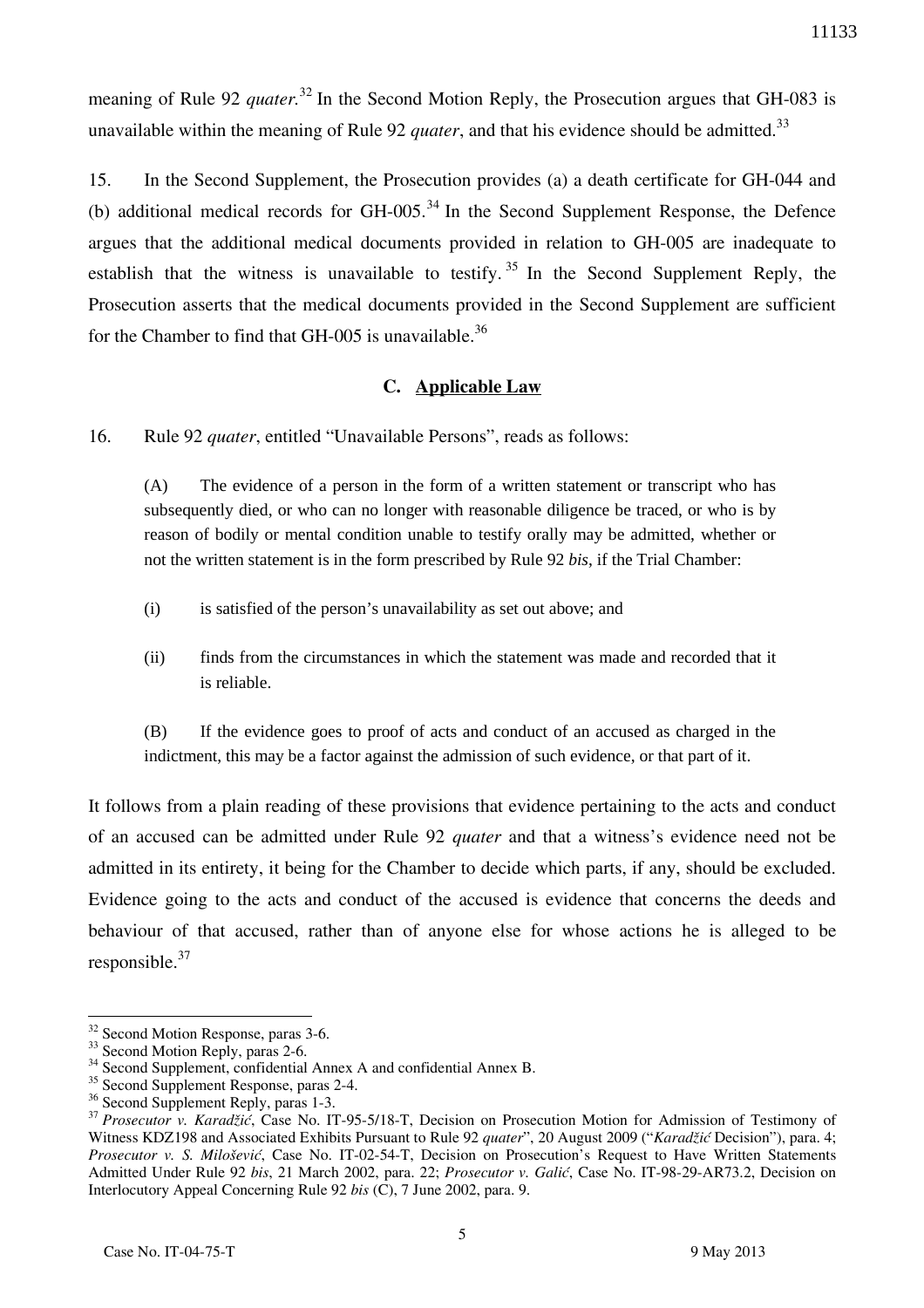17. In assessing the reliability of the proposed evidence, a Chamber can look at the circumstances in which it was obtained and recorded, such as whether a written statement was given under oath; whether it was signed by the witness with an acknowledgement of the truth of its contents; whether it was given with the assistance of a Registry-approved interpreter; and whether it has been subject to cross-examination. In addition, other factors, such as whether the evidence relates to events about which there is other evidence, or whether there is an absence of manifest inconsistencies in the evidence, may be considered.<sup>38</sup> If one or more of these indicia of reliability is absent, the evidence can still be admitted, and the Chamber will take this into consideration in determining the appropriate weight to be given to it in its overall consideration of all the evidence in the case. $39$ 

18. In addition, the Chamber must ensure that the general requirements for the admissibility of evidence set out in Rule 89 are met, namely that the proffered evidence is relevant and has probative value and that the probative value is not substantially outweighed by the need to ensure a fair trial. $40$ 

19. When the testimony of an unavailable person is admitted under Rule 92 *quater*, exhibits which accompany that evidence can also be admitted if they form an "inseparable and indispensable" part of the evidence. In order to satisfy this requirement, the witness's testimony must actually discuss the document, and the document must be one without which the witness's testimony would become incomprehensible or of lesser probative value. $41$ 

<sup>38</sup> *Karadžić* Decision, para. 5. *See also Prosecutor v. Popović et al.,* Case No. IT-05-88-T, Redacted Version of "Decision on Motion on Behalf of Drago Nikolić Seeking Admission of Evidence Pursuant to Rule 92 *quater*", filed confidentially on 18 December 2008, 19 February 2009, para. 32.

<sup>39</sup> *Karadžić* Decision, para. 5; *Prosecutor v. Popović et al.,* Case No. IT-05-88-T, Decision on Gvero's Motion for the Admission of Evidence Pursuant to Rule 92 *quater*, 3 February 2009, para. 24; *Prosecutor v. Popović et al.,* Case No. IT-05-88-AR73.4, Decision on the Prosecution Motion for Admission of Evidence Pursuant to Rule 92 *quater*, 21 April 2008, paras 28-32.

<sup>40</sup> *Karadžić* Decision, para. 6.

<sup>&</sup>lt;sup>41</sup> *Karadžić* Decision, para. 7; *Prosecutor v. Stanišić and Župljanin*, Case No. IT-08-91-T, Decision on Prosecution's Motions for Admission of Evidence Pursant to Rule 92 *ter* (ST012 and ST019) (confidential), 29 September 2009, para. 18; *Prosecutor v. Lukić and Lukić*, Case No. IT-98-32/1-T, Decision on Confidential Prosecution Motion for the Admission of Prior Testimony with Associated Exhibits and Written Statements of Witnesses Pursuant to Rule 92 *ter*, 9 July 2008, para. 15; *Prosecutor v. Ljubičić*, Case No. IT-00-41-PT, Decision on Prosecution's Motion for Admission of Transcripts Pursuant to Rule 92 *bis* (D) of the Rules, 23 Jan 2004, p. 3.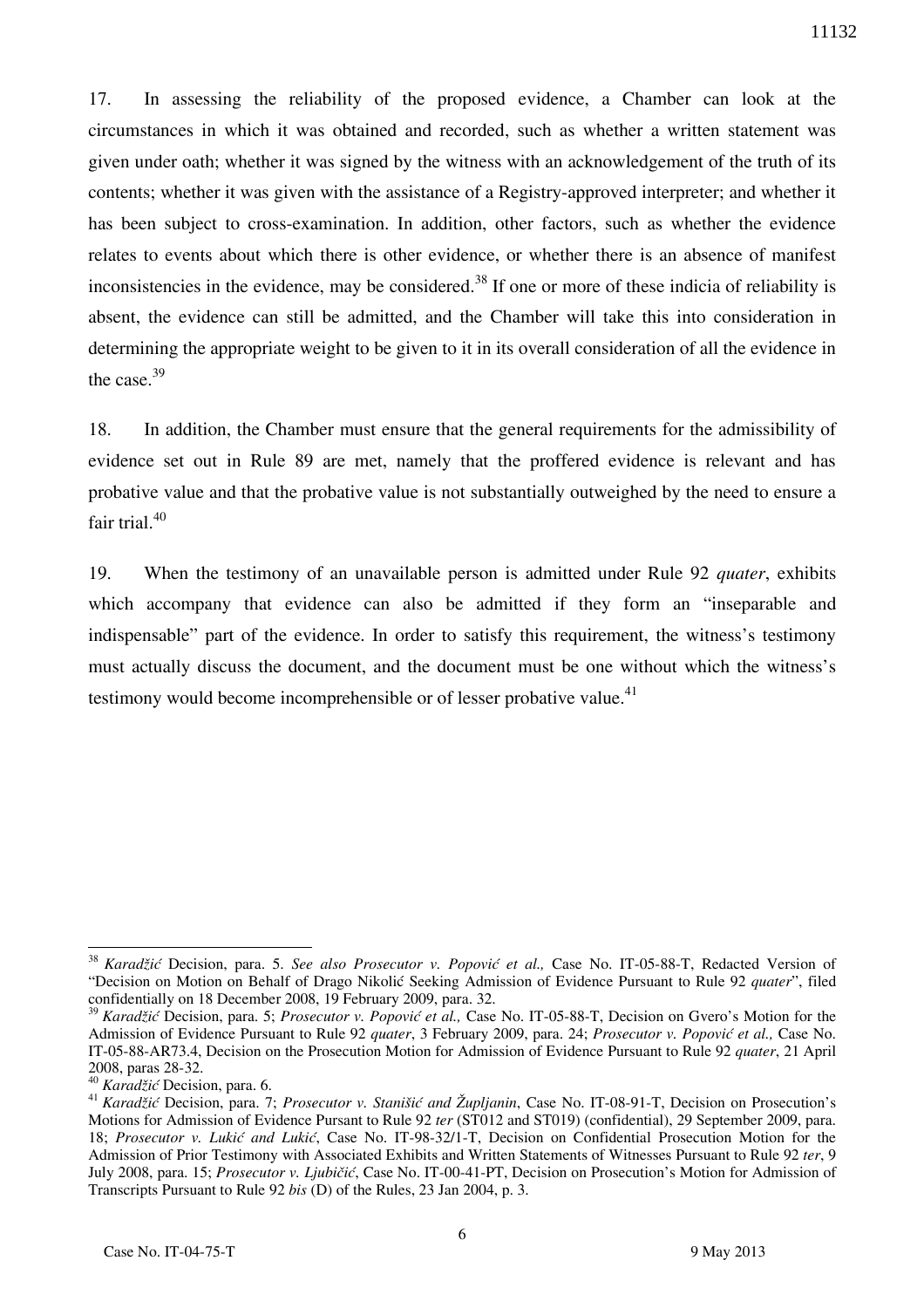## **D. Discussion**

## 1. Preliminary matters

20. In accordance with paragraphs (C)(5) and (7) of the Practice Direction on the Length of Briefs and Motions ("Practice Direction"),  $^{42}$  the Chamber will grant the Defence request for leave to file a response to the Motion that exceeds the applicable word limit for responses.

21. Having considered the submissions of the parties, the Chamber, in accordance with Rule 126 *bis* of the Rules, will grant the Prosecution leave to reply to the Response and the Second Motion Response. The Chamber recalls that the Prosecution has been granted leave to reply to the First Supplement Response.<sup>43</sup> The Chamber will deny leave for the Defence to file the Sur-Reply and the Supplemental Sur-Reply and will deny leave for the Prosecution to reply to the Second Supplement Response.

### 2. Issues that relate to all witnesses

22. The Prosecution seeks, pursuant to Rules 89 and 92 *quater*, the admission of written evidence in lieu of *viva voce* testimony for a total of 28 witnesses and associated exhibits. The Chamber will first address issues raised in respect of much of the tendered evidence and then specifically address the evidence of each witness.

23. *Unavailability of witness*. The Prosecution has proposed the admission of evidence pursuant to Rule 92 *quater* of witnesses whom it argues are unavailable because they suffer from a bodily or mental condition that renders them incapable of testifying orally. In some instances, the Prosecution asserts that a witness is unavailable because providing oral testimony would result in, or run the risk of, aggravating the witness's physical or mental condition.<sup>44</sup> The Appeals Chamber in *Prlić et al*. determined that a witness is unavailable for purposes of Rule 92 *quater* where "the individual in question is objectively unable to attend a court hearing, either because he is deceased or because of physical or mental impairment."<sup>45</sup> It further clarified that an individual who is "theoretically able to attend—as shown by the fact that he can choose to testify"—is not "unavailable" within the meaning of Rule 92 *quater*. <sup>46</sup> In determining whether a witness is objectively unavailable, the

<sup>42</sup> IT/184 Rev. 2, 16 September 2005.

<sup>43</sup> Decision on Prosecution Omnibus Motion for Admission of Evidence Pursuant to Rule 92 *bis* and Prosecution Motion to Admit GH-139's Evidence Pursuant to Rule 92 *bis*, 24 January 2013, paras 24, 71(b).

<sup>&</sup>lt;sup>44</sup> First Supplement Reply, para. 3.

<sup>45</sup> *Prosecutor v. Prlić et al.*, IT-04-74-AR73.6, Decision on Appeals Against Decision Admitting Transcript of Jadranko Prlić's Questioning into Evidence, 23 November 2007, para. 48.

<sup>&</sup>lt;sup>46</sup> The Appeals Chamber found that the witness, one of the accused in that case, was "theoretically able to attend—as shown by the fact that he can choose to testify—but is not required to do so in order to protect his own fundamental rights" and therefore the witness was not "unavailable" within the meaning of Rule 92 *quater. Prosecutor v. Prlić et al.*,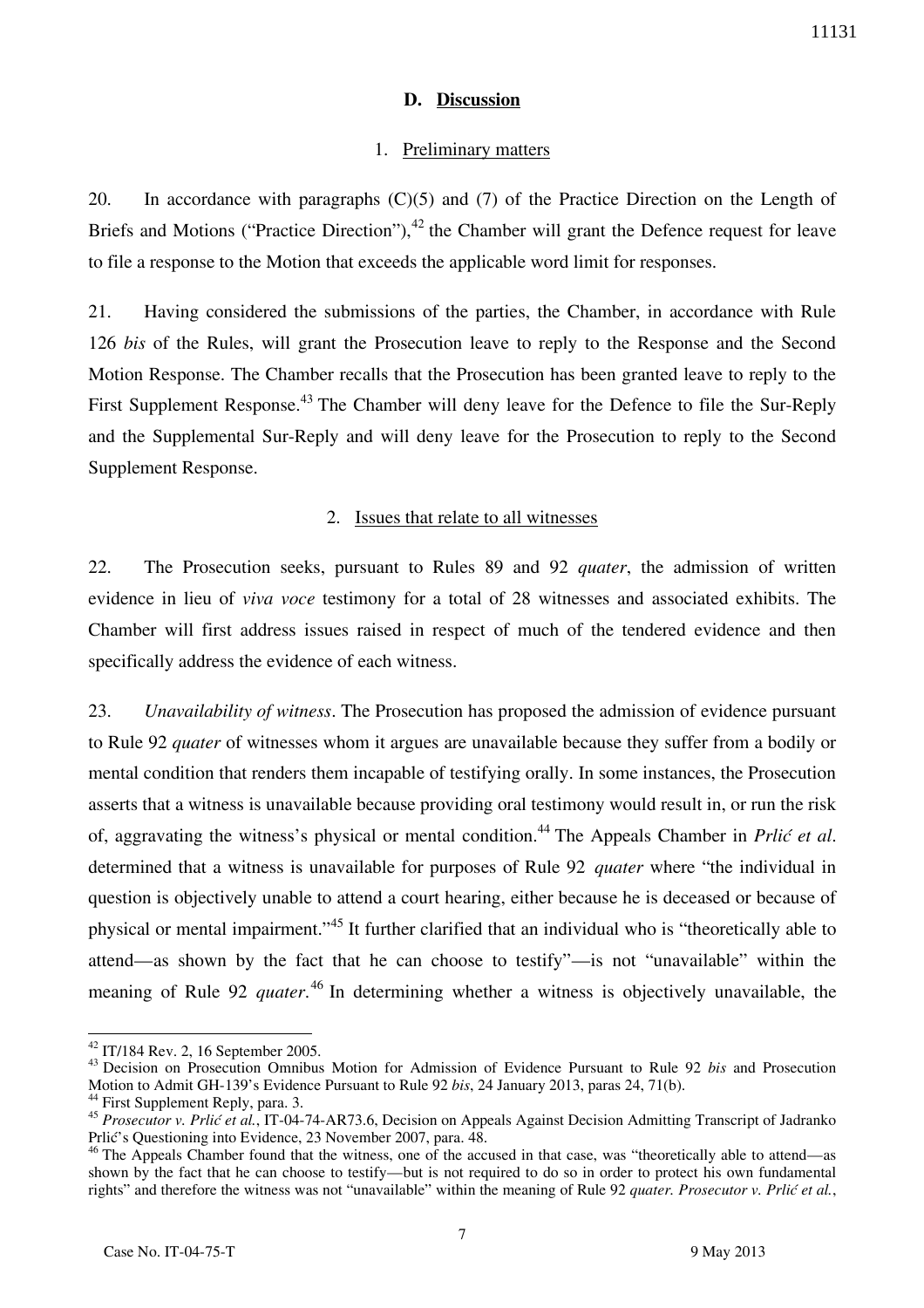Chamber will consider, accounting for the documentation provided by the Prosecution, whether a proposed witness is capable of attending a court hearing and testifying and is capable of answering questions and testifying coherently.

24. *Critical issue.* The Chamber will consider the prejudicial effect of admitting evidence which goes to issues that are "critical" to the Prosecution case. In doing so, the Chamber remains mindful that evidence in a statement admitted pursuant to Rule 92 *quater* may lead to a conviction only if there is other evidence which corroborates the statement. $47$ 

25. *Unforeseeable relevance.* The Chamber does not consider that certain evidence should be denied admission pursuant to Rule 92 *quater* because, as submitted by the Defence, it may have "unforeseeable relevance" to the case at the time of its admission. Accordingly, the Chamber dismisses the Defence objections to tendered written evidence on this ground.

## 3. Individual witnesses

26. *GH-032*: The Prosecution submits a death certificate to demonstrate that GH-032 is unavailable.<sup>48</sup> According to the Prosecution, GH-032's evidence, in the form of a written statement, is relevant to events in Erdut charged in the Indictment and is corroborated by the evidence of nine other witnesses.<sup>49</sup> The Defence objects to the admission of GH-032's written statement arguing that it is unreliable because, *inter alia*, the witness describes suffering from "headaches and occasional bleeding from [her] left ear", which may suggest impairment of her memory and the statement gives no indication of the witness's condition at the time she gave it and because the witness makes no expressions of doubt or uncertainty.<sup>50</sup> The Defence further asserts that admission of the statement would be prejudicial to Hadžić because it alleges misconduct by Božo Bolić for whose actions Hadžić is alleged to be criminally responsible.<sup>51</sup> The Prosecution replies that the written statement contains sufficient indicia of reliability, that the witness did express uncertainty where

 $\overline{a}$ IT-04-74-AR73.6, Decision on Appeals Against Decision Admitting Transcript of Jadranko Prlić's Questioning into Evidence, 23 November 2007, para. 48. Relying on this jurisprudence, the Trial Chamber in *Tolimir* found that, while there was evidence that a witness suffered from a "chronic mental disorder", it was not established the he was "*objectively* unavailable." The Trial Chamber in *Tolimir* considered that "the Prosecution [had] presented medical evidence that attending court could have harmful after-effects on [the witness], but this [did] not amount to a medical statement to the effect that he [was] incapable of attending a court hearing and testifying or medical evidence that he [was] incapable of answering the questions put to him and testifying coherently." *Prosecutor v. Tolimir,* IT-05-88/2-T, Decision on Prosecution's Motion to Admit the Evidence of Witness No. 39 Pursuant to Rule 92 *quater*, 7 September 2011, para. 30.

<sup>&</sup>lt;sup>47</sup> Prosecutor, Prlić et al., Case No. IT-04-74-AR73.6, Decision on Appeals Against Decision Admitting Transcript of Jadranko Prlić's Questioning into Evidence, 23 November 2007, paras 57-59; *Prosecutor v. Galić,* Case No. IT-98-29- AR73.2, Decision on Interlocutory Appeal Concerning Rule 92 *bis* (C), 7 June 2002, para. 12, fn 34 and the authorities cited therein.

<sup>48</sup> Motion, confidential Annex B, pp. 57-59; *see* Rule 65 *ter* 02709 for English translation.

<sup>49</sup> Motion, confidential Annex A, pp. 1-2.

<sup>50</sup> Response, paras 13-14.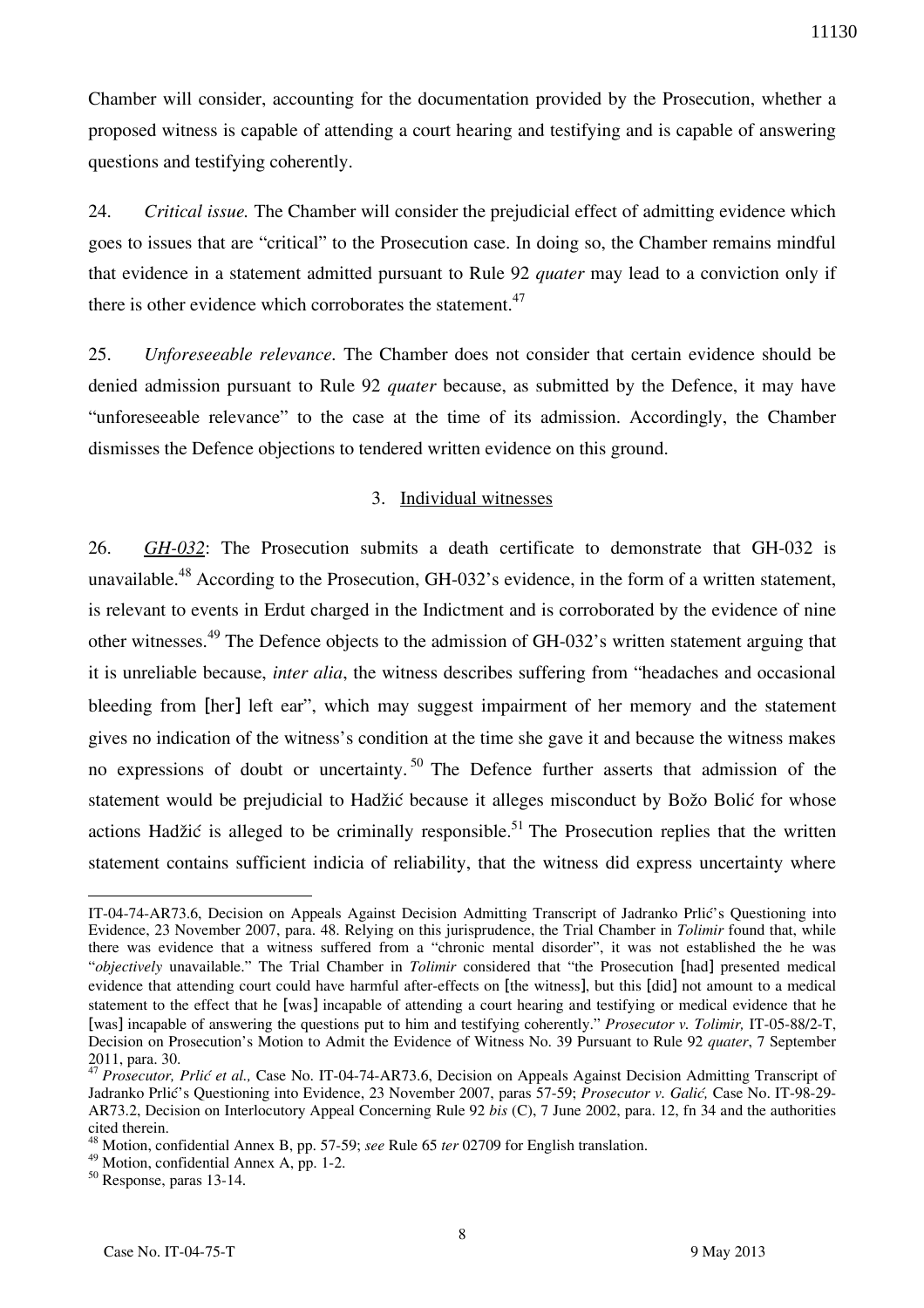relevant, and the witness clearly distinguished between what she had heard and what she saw.<sup>52</sup> The Prosecution submits that evidence related to acts and conduct of those other than the accused, such as Bolić, is admissible under Rule 92 *quater,* and that the Defence will have the opportunity to cross-examine *viva voce* witnesses in this case on those issues.<sup>53</sup>

27. The Defence does not dispute, and the Chamber accepts, that GH-032 is deceased, and therefore unavailable. The Chamber considers that GH-032's evidence is relevant to charges in the Indictment. The Chamber considers that (a) the statement was made with the assistance of a Registry-approved interpreter who orally translated the statement into a language the witness understood; (b) the statement was signed by the witness with an acknowledgement of the truth of its contents; (c) the evidence relates to events about which other witnesses provide evidence; (d) there are no manifest inconsistencies in the statement and the witness indicated where she was uncertain about particular information; and (e) the witness distinguishes between what she had heard and what she saw.<sup>54</sup> The Defence does not support its contention that the witness may have been suffering from memory impairment at the time she gave the statement, and the Chamber notes that the statement includes precise details indicating that GH-032 remembered the events clearly.<sup>55</sup> The written statement bears upon the acts of Božo Bolić who, according to GH-032, was the police chief in Erdut. In particular, GH-032 states that Bolić's parents occupied the home of a non-Serb who had been "driven away" and that Bolić visited his parents and assisted them in caring for the home.<sup>56</sup> The evidence is not so critical to the Prosecution case that admitting it without the opportunity for cross-examination would be unduly prejudicial to the Defence. The Chamber therefore finds that the probative value of the evidence is not substantially outweighed by the need to ensure a fair trial. The Chamber is satisfied that the witness is unavailable and finds that the tendered evidence is reliable, is relevant, has probative value, and is appropriate for admission pursuant to Rules 89(C) and 92 *quater*.

28. *GH-039*: The Prosecution submits medical certificates to demonstrate that GH-039 is unavailable.<sup>57</sup> According to the Prosecution, GH-039's evidence, in the form of a written statement, is relevant to events in Dalj charged in the Indictment and is corroborated by the evidence of four other witnesses and documentary evidence.<sup>58</sup> The Defence counters that GH-039's stated medical conditions do not satisfy the "objective unavailability" standard required by Rule 92 *quater* and that

<sup>&</sup>lt;sup>51</sup> Response, para. 15.

 $52$  Reply, p. 4.

 $53$  Reply, p. 4.

<sup>54</sup> Rule 65 *ter* 02352, Witness Statement, 17 December 1998.

<sup>55</sup> Rule 65 *ter* 02352, Witness Statement, 17 December 1998.

<sup>56</sup> Rule 65 *ter* 02352, Witness Statement, 17 December 1998, pp. 2-4.

<sup>57</sup> First Supplement, paras 2, 6, 21(a); First Supplement, confidential Annex A.

 $58$  Motion, confidential Annex A, p. 3.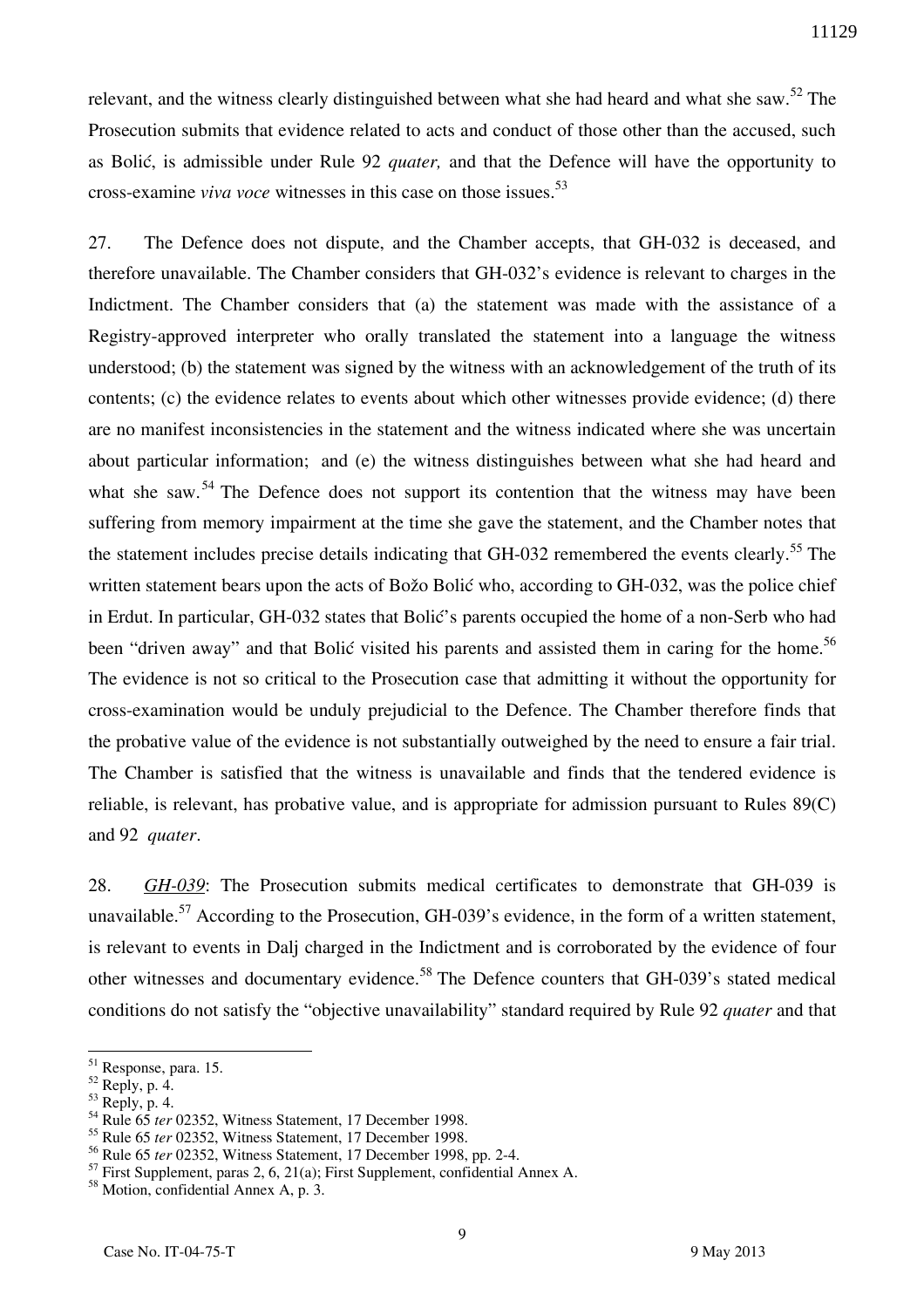her statement is unreliable and uncorroborated in part and should not be admitted.<sup>59</sup> The Prosecution replies that the Defence's objections in relation to reliability and corroboration go to the weight that should be afforded to the evidence rather than to its admissibility.<sup>60</sup> It submits that other Trial Chambers have found that similarly situated witnesses who suffer from memory loss are unavailable for the purposes of Rule 92 *quater.*<sup>61</sup>

29. The Chamber notes that the medical certificates provided by a psychiatrist state that GH-039's cognitive and mnestic functions are seriously damaged and that she is absentminded, suspicious, prone to sleep loss, wandering, and occasionally fails to recognise household members.<sup>62</sup> Considering in particular that GH-039's memory is damaged such that she occasionally fails to recognise household members, the Chamber is satisfied that GH-039 is incapable of answering questions put to her and testifying coherently and is therefore objectively unavailable within the meaning of Rule 92 *quater*.

30. The Chamber considers that GH-039's evidence is relevant to charges in the Indictment. The Chamber considers that (a) the statement was made with the assistance of a Registry-approved interpreter who orally translated the statement into a language the witness understood; (b) the statement was signed by the witness with an acknowledgement of the truth of its contents; (c) the evidence relates to events about which other witnesses provide evidence; (d) there are no manifest inconsistencies in the statement; and (e) the witness distinguishes between what she personally witnessed and what she heard from others.<sup>63</sup> The Chamber further notes that the witness statement was given in March 1999 whereas there is no evidence that her memory impairment began before February 2011.<sup>64</sup> The Chamber is satisfied that the witness is unavailable and finds that the tendered evidence is reliable, is relevant, has probative value, and is appropriate for admission pursuant to Rules 89(C) and 92 *quater*.

31. *GH-153:* The Prosecution submits a death certificate to demonstrate that GH-153 is unavailable.<sup>65</sup> According to the Prosecution, GH-153's evidence, in the form of a written statement, is relevant to events in Škabrnja charged in the Indictment and is corroborated by the evidence of three other witnesses and documentary evidence.<sup>66</sup> The Defence objects to the admission of GH-153's written statement submitting that it is unreliable. It argues that GH-153 would have been

<sup>59</sup> Response, para. 17; First Supplement Response, paras 1, 3.

 $60$  Reply, p. 5.

 $61$  First Supplement Reply, para. 3.

 $62$  First Supplement, confidential Annex A, Medical Certificates, 28 August 2012, 20 February 2012.

<sup>63</sup> Rule 65 *ter* 02366, Witness Statement, 12 March 1999.

<sup>64</sup> First Supplement, confidential Annex A, Medical Certificates, 28 August 2012, 11 May 2012; Rule 65 *ter* 02366, Witness Statement, 12 March 1999.

<sup>65</sup> Motion, confidential Annex B, pp. 60-62; *see* Doc ID 0468-3837 for English translation.

<sup>&</sup>lt;sup>66</sup> Motion, confidential Annex A, p. 4.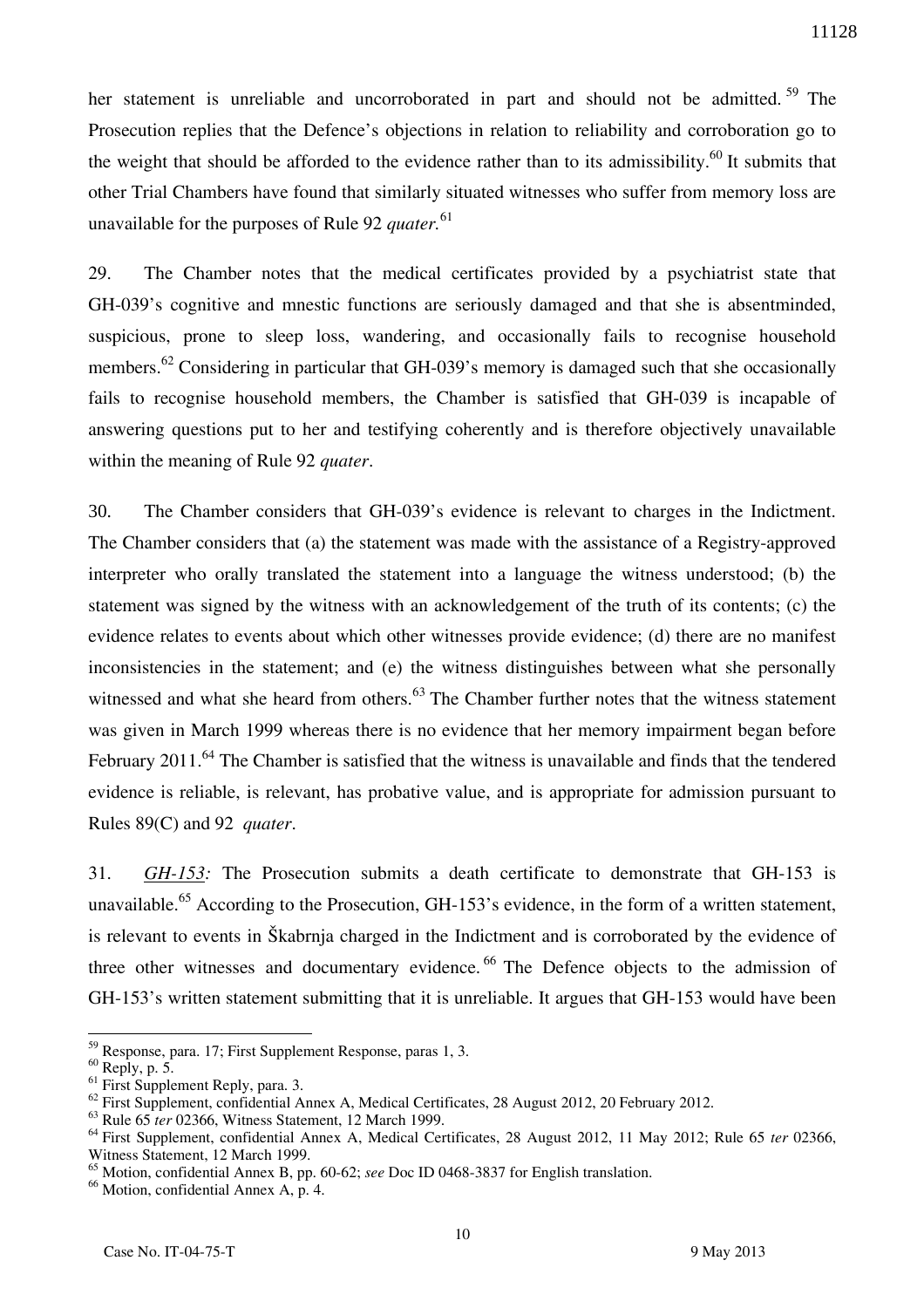in a position to offer significant details but that such details are not included in the written statement.<sup>67</sup> The Defence additionally objects to the witness's allegation of a quadruple murder in Škabrnja, arguing that because this event is not charged in the Indictment it is irrelevant and prejudicial.<sup>68</sup> The Prosecution replies that the Defence received sufficient notice of this alleged crime in GH-153's Rule 65 *ter* witness summary and that this alleged crime is relevant to charges in the Indictment.<sup>69</sup> The Prosecution further replies that the written statement contains sufficient indicia of reliability and that the objections made by the Defence go to the weight to be given to the evidence and not to its admissibility.<sup>70</sup>

32. The Defence does not dispute, and the Chamber accepts, that GH-153 is deceased and therefore unavailable. The Chamber considers that, while the four alleged killings in Škabrnja are not specifically charged as murders in the Indictment, they are relevant to the charges of persecution, expulsions, and discriminatory measures in relation to the villages and towns in the Republic of Serbian Krajina charged in the Indictment. The Chamber considers that (a) the statement was made with the assistance of a Registry-approved interpreter who orally translated the statement into a language the witness understood; (b) the statement was signed by the witness with an acknowledgement of the truth of its contents; (c) the evidence relates to events about which other witnesses provide evidence; and (d) the witness indicated where he was uncertain about particular information.<sup>71</sup> The alleged lack of detail in the written statement goes to the weight to be given to the evidence, not its admission. The Chamber is satisfied that the witness is unavailable and finds that the tendered evidence is reliable, is relevant, has probative value, and is appropriate for admission pursuant to Rules 89(C) and 92 *quater*.

33. *GH-044*: The Prosecution submits a death certificate to demonstrate that GH-044 is unavailable.<sup>72</sup> According to the Prosecution, GH-044's evidence, in the form of a transcript of his testimony in *Prosecutor v. Mrkšić et al.*, <sup>73</sup> is relevant to events in Vukovar and various detention facilities charged in the Indictment, and is corroborated by the evidence of 11 witnesses.<sup>74</sup> The Prosecution does not tender for admission a portion of the testimony that makes reference to Hadžić's alleged direct physical involvement in crimes at Sremska Mitrovica prison contained in

<sup>67</sup> Response, paras 13, 18.

<sup>68</sup> Response, para. 19.

 $69$  Reply, p. 5.

 $70$  Reply, p. 4.

<sup>71</sup> Rule 65 *ter* 02467, Witness Statement, 20 March 2002.

<sup>&</sup>lt;sup>72</sup> Second Supplement, Annex A. In the Motion, which was filed before the death of GH-044 was registered, the Prosecution submitted medical certificates to demonstrate that GH-044 was unavailable. Motion, para. 7; Motion, confidential Annex B, pp. 63-68; *see* Doc ID 0681-7846 for English translation.

<sup>73</sup> Case No. IT-95-13/1-T.

<sup>74</sup> Motion, para. 10; Motion, confidential Annex A, pp. 5-7.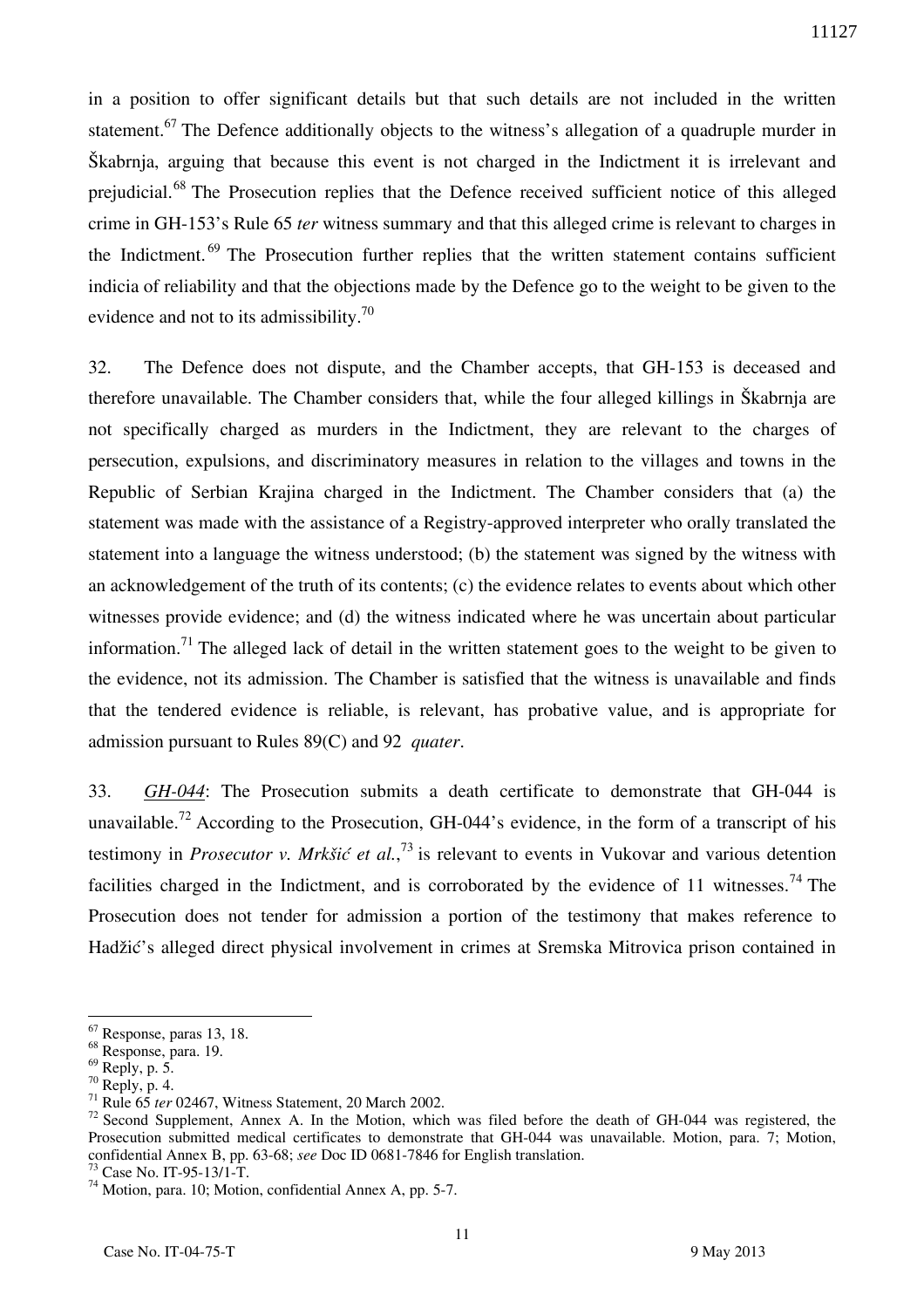the Indictment.<sup>75</sup> The Prosecution seeks the admission of eight associated exhibits.<sup>76</sup> The Defence requests that admission of the evidence of GH-044 be denied in its entirety, arguing that it is unreliable and that the witness was not cross-examined on a matter of particular relevance to the present case. In the alternative, the Defence submits that, should the evidence be admitted, a portion of the testimony that makes express reference to the acts and conduct of Hadžić at Sremska Mitrovica, in addition to that identified by the Prosecution, should be redacted.<sup>77</sup> The Prosecution replies that it does not seek to rely on the evidence of GH-044 insofar as he states that Hadžić beat or mistreated him during an interview at Sremska Mitrovica, but relies on his evidence in all other respects.<sup>78</sup>

34. The Defence does not dispute, and the Chamber accepts, that GH-044 is deceased and therefore unavailable. The Chamber considers that GH-044's evidence is relevant to charges in the Indictment. The Chamber notes that GH-044's testimony was given under oath before the Tribunal and considers that he was cross-examined on this testimony.<sup>79</sup> The Chamber notes that GH-044 describes (a) being met by Hadžić at Sremska Mitrovica when GH-044 was detained there<sup>80</sup> and (b) an incident at Sremska Mitrovica during which Hadžić interviewed and mistreated GH-044.<sup>81</sup> The Chamber recalls that it cannot and will not base a conviction solely on uncorroborated evidence admitted pursuant to Rule 92 *quater*. The Chamber therefore finds that the probative value of the evidence is not substantially outweighed by the need to ensure a fair trial. The Chamber considers that admitting the entirety of the evidence will better enable it to determine the weight to be given to the evidence.

35. The Chamber notes that medical reports of the witness, referred to in his testimony, are uploaded into eCourt together with a witness statement provided by GH-044 to the Prosecution on 18 June 1995.<sup>82</sup> The Chamber understands that the Prosecution does not seek to tender the statement, and in any event the Chamber does not consider the statement to form an inseparable and indispensable part of the testimony, and will therefore not admit the statement. The Prosecution will be ordered to upload in eCourt as Rule 65 *ter* number 02154 a document that contains only the medical reports. The Chamber finds that the medical reports and the remaining tendered associated exhibits, as referenced in the witness's prior testimony, form an inseparable and indispensable part of the testimony. The Chamber is satisfied that the witness is unavailable and finds that the tendered

 $75$  Motion, para. 15; Motion, confidential Annex A, p. 5.

<sup>76</sup> Motion, confidential Annex A, p. 7.

<sup>77</sup> Response, paras 20-22.

 $78$  Reply, p. 5.

<sup>79</sup> Rule 65 *ter* 04481, *Prosecutor v. Mrkšić et al.*, Case No. IT-95-13/1, 13 March 2006; Rule 65 *ter* 04482, *Prosecutor v. Mrkšić et al.*, Case No. IT-95-13/1, 14 March 2006.

<sup>80</sup> Rule 65 *ter* 04482, *Prosecutor v. Mrkšić et al.*, Case No. IT-95-13/1, 14 March 2006, T. 5982.

<sup>81</sup> Rule 65 *ter* 04482, *Prosecutor v. Mrkšić et al.*, Case No. IT-95-13/1, 14 March 2006, T. 6004-6007.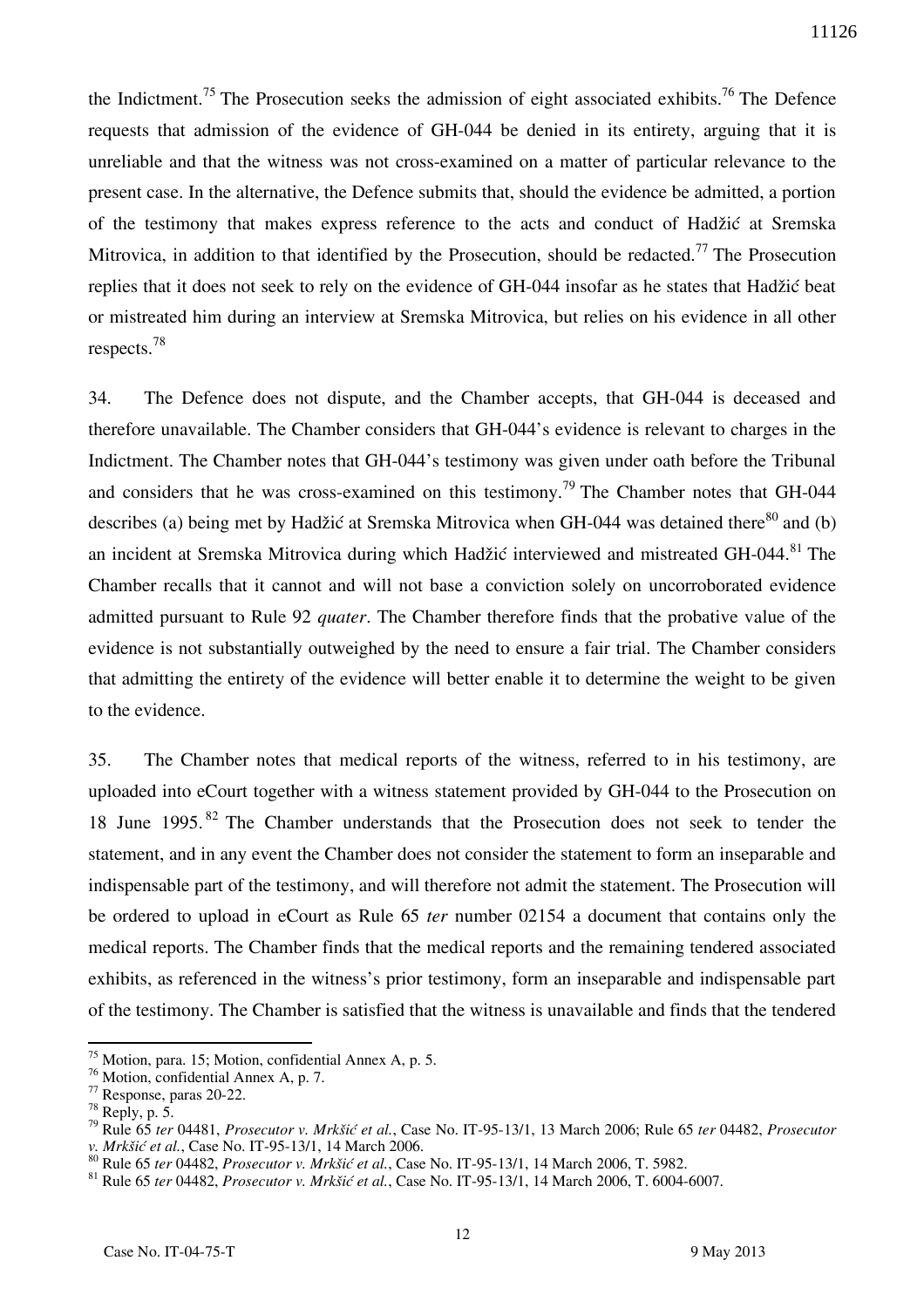evidence is reliable, is relevant, has probative value, and is appropriate for admission pursuant to Rules 89(C) and 92 *quater*.

36. The Chamber notes that portions of the testimony contained in the tendered transcripts were given in private session. As such, Rule 65 *ter* numbers 04481 and 04482 will be admitted under seal. The Prosecution will be ordered to upload and release in eCourt a public redacted version of the transcripts with the portions in private session redacted.

37. *GH-045*: The Prosecution submits a death certificate to demonstrate that GH-045 is unavailable.<sup>83</sup> According to the Prosecution, GH-045's evidence, in the form of a written statement, is relevant to events in Erdut charged in the Indictment and is corroborated by the evidence of 17 other witnesses and documentary evidence.<sup>84</sup> The Defence objects to the admission of GH-045's written statement arguing that it is unreliable.  $85$  The Prosecution replies that the Defence's arguments concern the weight rather than the admissibility of the tendered evidence.<sup>86</sup>

38. The Defence does not dispute, and the Chamber accepts, that GH-045 is deceased and therefore unavailable. The Chamber considers that (a) the statement was made with the assistance of a Registry-approved interpreter who orally translated the statement into a language the witness understood; (b) the statement was signed by the witness with an acknowledgement of the truth of its contents; (c) the evidence relates to events about which other witnesses provide evidence; (d) the witness distinguishes between what he personally witnessed and what he heard from others; and (e) there are no manifest inconsistencies in the evidence.<sup>87</sup> The Chamber is satisfied that the witness is unavailable and finds that the tendered evidence is reliable, is relevant, has probative value, and is appropriate for admission pursuant to Rules 89(C) and 92 *quater*.

39. The Chamber recalls that GH-045 has the protective measure of the use of a pseudonym in all proceedings before the Tribunal related to this case.<sup>88</sup> To give effect to this protective measure, Rule 65 *ter* number 02336 will be admitted under seal. The Prosecution will be ordered to upload and release in eCourt a public redacted version of the statement with identifying information redacted.

<sup>82</sup> Rule 65 *ter* 02154.

<sup>83</sup> Motion, confidential Annex B, pp. 69-71; *see* Doc ID 0675-2297 for English translation.

<sup>84</sup> Motion, confidential Annex A, pp. 8-10.

<sup>85</sup> Response, paras 13, 23.

<sup>86</sup> Reply, p. 4.

<sup>87</sup> Rule 65 *ter* 02336, Witness Statement, 20 November 1998.

<sup>&</sup>lt;sup>88</sup> Decision on Prosecution Motion for Protective Measures for Witnesses (confidential), 24 August 2012 ("Protective Measures Decision"), paras 36, 42(a)(xlvi).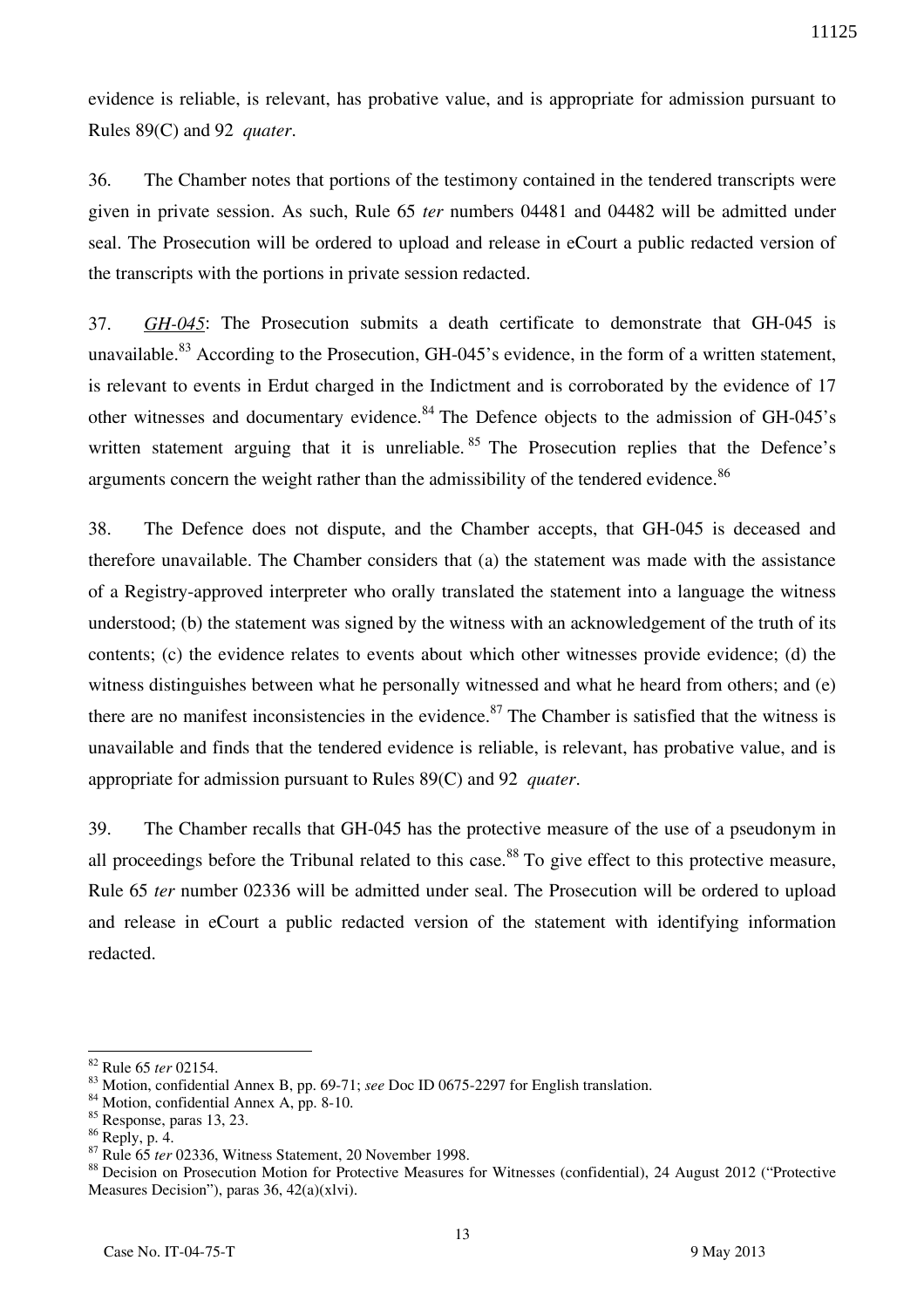40. *GH-046*: The Prosecution submits a medical certificate to demonstrate that GH-046 is unavailable.<sup>89</sup> According to the Prosecution, GH-046's evidence, in the form of a transcript of his prior testimony in *Prosecutor v. Mrkšić et al.*,<sup>90</sup> is relevant to events in Vukovar charged in the Indictment and is corroborated by the evidence of 13 witnesses and documentary evidence.<sup>91</sup> The Prosecution seeks the admission of seven associated exhibits.<sup>92</sup> The Defence does not object to the admission of GH-046's evidence.<sup>93</sup>

41. The Chamber notes that the medical certificate provided by the Prosecution states that GH-046 is incapable of testifying in The Hague. The certificate states that the witness suffers from Post Traumatic Stress Disorder and dementia.<sup>94</sup> Considering in particular that GH-046 suffers from dementia, the Chamber is satisfied that GH-046 is incapable of answering questions put to him and testifying coherently and is therefore objectively unavailable within the meaning of Rule 92 *quater*.

42. The Chamber considers that GH-046's evidence is relevant to charges in the Indictment. The Chamber considers that (a) the testimony was given under oath and (b) the witness was subject to cross-examination during his testimony.<sup>95</sup> The Prosecution has indicated that the tendered associated exhibits with Rule 65 *ter* numbers 02619 and 03002 were marked for identification and not admitted in *Mrkšić et al.*<sup>96</sup> The Chamber, therefore, does not consider that these two documents are appropriate for admission as associated exhibits. The Chamber finds that the tendered associated exhibits, as referenced in the prior testimony, with the exception of Rule 65 *ter* numbers 02619 and 03002, form an inseparable and indispensable part of the testimony. The Chamber is satisfied that the witness is unavailable and finds that the tendered evidence is reliable, is relevant, has probative value, and—with the exception of Rule 65 *ter* numbers 02619 and 03002—is appropriate for admission pursuant to Rules 89(C) and 92 *quater*.

43. The Chamber notes that portions of the testimony contained in the tendered transcript were given in private session. As such, Rule 65 *ter* numbers 04486 and 04487 will be admitted under

 $\overline{a}$ <sup>89</sup> Motion, confidential Annex B, pp. 72-73, 77. The Chamber notes that the Prosecution has tendered medical certificates for an additional individual with no apparent relevance to the Motion. *See* Motion, confidential Annex B, pp. 74-76. These will not be considered.

Case No. IT-95-13/1.

 $^{91}$  Motion, confidential Annex A, pp. 10-13.

<sup>92</sup> Motion, confidential Annex A, p. 12.

<sup>&</sup>lt;sup>93</sup> Response, paras 11, 24.

<sup>&</sup>lt;sup>94</sup> Motion, confidential Annex B, p. 73, Medical Certificate, 15 November 2011.

<sup>95</sup> Rule 65 *ter* 04486, *Prosecutor v. Mrkšić et al.* Case No. IT-95-13/1, 31 January 2006; Rule 65 *ter* 04487, *Prosecutor v. Mrkšić et al.* Case No. IT-95-13/1, 1 February 2006; Rule 65 *ter* 04488, *Prosecutor v. Mrkšić et al.* Case No. IT-95- 13/1, 2 February 2006.

<sup>&</sup>lt;sup>96</sup> Motion, confidential Annex A, p. 13.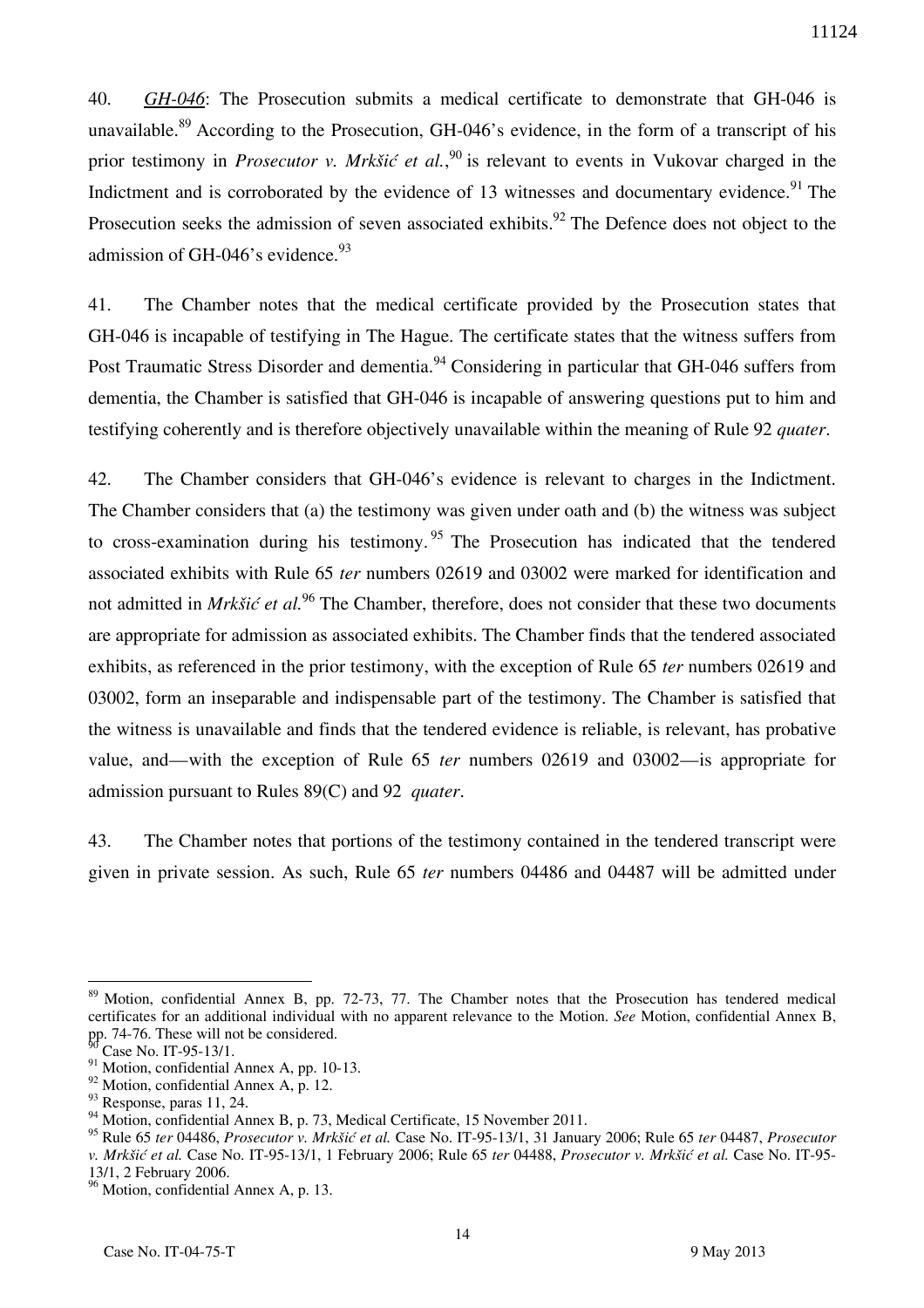seal.<sup>97</sup> The Prosecution will be ordered to upload and release in eCourt a public redacted version of the transcripts with the portions in private session redacted.

44. *GH-049*: The Prosecution submits a death certificate to demonstrate that GH-049 is unavailable.<sup>98</sup> According to the Prosecution, GH-049's evidence, in the form of a written statement, an addendum thereto, and a supplemental statement, is relevant to events in Erdut charged in the Indictment and is corroborated by the evidence of three other witnesses.<sup>99</sup> The Prosecution seeks the admission of one associated exhibit.<sup>100</sup> The Defence objects to the admission of GH-049's written evidence arguing that it is unreliable.<sup>101</sup> The Prosecution replies that the written evidence contains sufficient indicia of reliability and that the objections made by the Defence go to the weight to be given to the evidence and not its admissibility.<sup>102</sup>

45. The Defence does not dispute, and the Chamber accepts, that GH-049 is deceased and therefore unavailable. The Chamber considers that GH-049's evidence is relevant to charges in the Indictment. The Chamber considers that (a) the statement contains a proper Rule 92 *bis* attestation demonstrating its reliability; (b) the statement was made with the assistance of a Registry-approved interpreter; (c) the statement was signed by the witness with an acknowledgement of the truth of its contents; (d) the evidence relates to events about which other witnesses provide evidence; (e) there are no manifest inconsistencies in the statement and the witness indicated where he was uncertain about particular information; and (f) the witness distinguishes between what he personally witnessed and what he heard from others.<sup>103</sup> The Chamber finds that the tendered associated exhibit, as discussed in the statement, forms an inseparable and indispensable part of the testimony. The Chamber is satisfied that the witness is unavailable and finds that the tendered evidence is reliable, is relevant, has probative value, and is appropriate for admission pursuant to Rules 89(C) and 92 *quater*.

46. The Chamber notes that there is no English translation of either the 7 May 1999 witness statement or the 16 June 1999 supplement attached to Rule 65 *ter* number 02520 in eCourt. Rule 65 *ter* numbers 02381 and 02395 are English translations of these documents. The Chamber will order the Prosecution to attach the English translations of the 7 May 1999 witness statement and the 16 June 1999 supplement statement to Rule 65 *ter* number 02520 and to remove Rule 65 *ter* numbers

<sup>&</sup>lt;sup>97</sup> The Chamber notes that Rule 65 *ter* number 04488, which forms part of the witness's testimony, contains only evidence that was given in open session.

<sup>98</sup> Motion, confidential Annex B, pp. 79-80; *see* Doc ID 0683-9567 for English translation.

<sup>&</sup>lt;sup>99</sup> Motion, confidential Annex A, pp. 14-15.

<sup>&</sup>lt;sup>100</sup> Motion, confidential Annex A, p. 16.

<sup>&</sup>lt;sup>101</sup> Response, paras 13, 25.

 $^{102}$  Reply, p. 4.

<sup>&</sup>lt;sup>103</sup> Rule 65 *ter* 02520, Witness Statement, 17 May 1999, Supplement Statement, 16 June 1999, Addendum to Statement, 18 June 2003.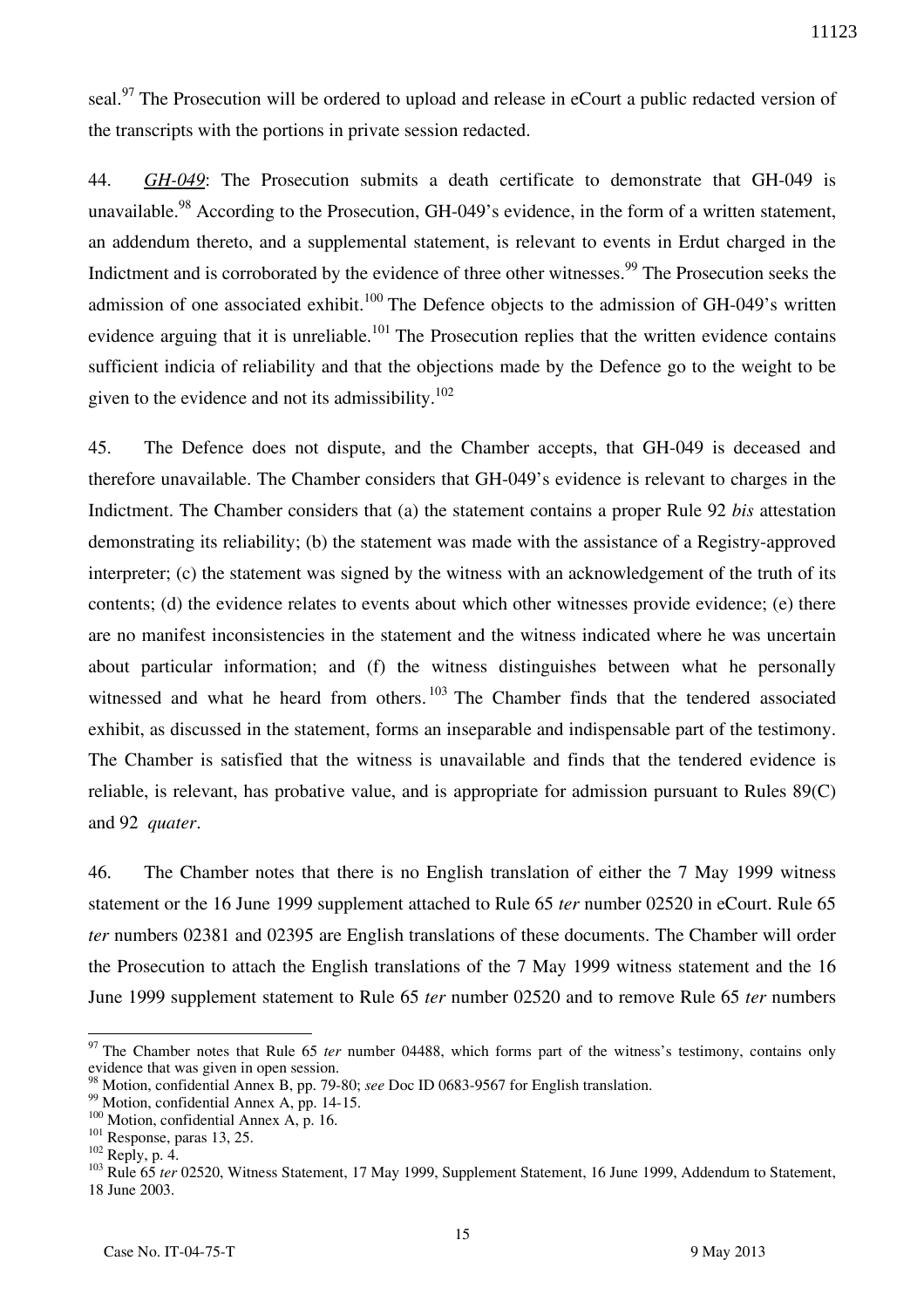02381 and 02395 from eCourt. The Chamber further notes that black and white photocopies of photographs are attached to the supplement statement in eCourt. As the Prosecution has indicated, these photocopies are not clear. Accordingly, the Prosecution has tendered 15 of these photographs in a clearer format as an associated exhibit which will be admitted. The Chamber will order the Prosecution to remove all the photocopies attached to Rule 65 *ter* number 02520 in eCourt.

47. *GH-008*: The Prosecution submits a death certificate to demonstrate that GH-008 is unavailable.<sup>104</sup> According to the Prosecution, GH-008's evidence, in the form of a transcript of his testimony in *Prosecutor v. S. Milošević*,<sup>105</sup> is relevant to events in Erdut, Dalj, and other locations charged in the Indictment and is corroborated by the evidence of 18 other witnesses and documentary evidence.<sup>106</sup> The Prosecution seeks the admission of 13 associated exhibits.<sup>107</sup> The Defence objects to the admission of particular portions of the witness's evidence where, it argues, (a) the witness gives the impression that the Bršadin Territorial Defence ("TO") was placed under the command of Arkan during the attack on Lužac whereas an organigram provided by the witness shows that it was not; (b) the questions put to the witness could give the impression that Arkan was subordinate to the TO; (c) the witness says that each of Arkan's men led a small group of local men, which is contradicted by an "abundance of other evidence"; and (d) the evidence makes allegations against Marko Bolić, an alleged proximate subordinate of Hadžić.<sup>108</sup> The Defence submits that the admission of this evidence, especially given its inability to clarify certain matters through crossexamination, would be unduly prejudicial. The Prosecution replies that (a) the evidence is sufficiently clear for the Chamber to assess its reliability; (b) the Defence's concerns regarding the relationship between the TO and Arkan's men can be addressed with other live witnesses; and (c) the evidence concerns the acts and conduct of another person—and thus does not go to proof of acts and conduct of Hadžić.<sup>109</sup>

48. The Defence does not dispute, and the Chamber accepts, that GH-008 is deceased and therefore unavailable. The Chamber considers that the witness's evidence is relevant to charges in the Indictment. The Chamber notes that the proposition by the defence in *S. Milošević* that Arkan was subordinate to the TO was not confirmed by the witness.<sup>110</sup> Therefore, the Defence's argument that questions put to the witness could lead to an adverse impression is dismissed. After reviewing the organigram provided by the witness and the witness's description of it during the contested portion of the testimony, the Chamber notes that the evidence of GH-008 is unclear, rather than

<sup>&</sup>lt;sup>104</sup> Motion, confidential Annex B, pp. 80-88; Doc ID 0424-8774.

<sup>&</sup>lt;sup>105</sup> Case No. IT-02-54.

<sup>&</sup>lt;sup>106</sup> Motion, confidential Annex A, pp. 17-21.

<sup>&</sup>lt;sup>107</sup> Motion, confidential Annex A, pp. 19-21.

<sup>&</sup>lt;sup>108</sup> Response, paras 26-28.

 $109$  Reply, pp. 5-6.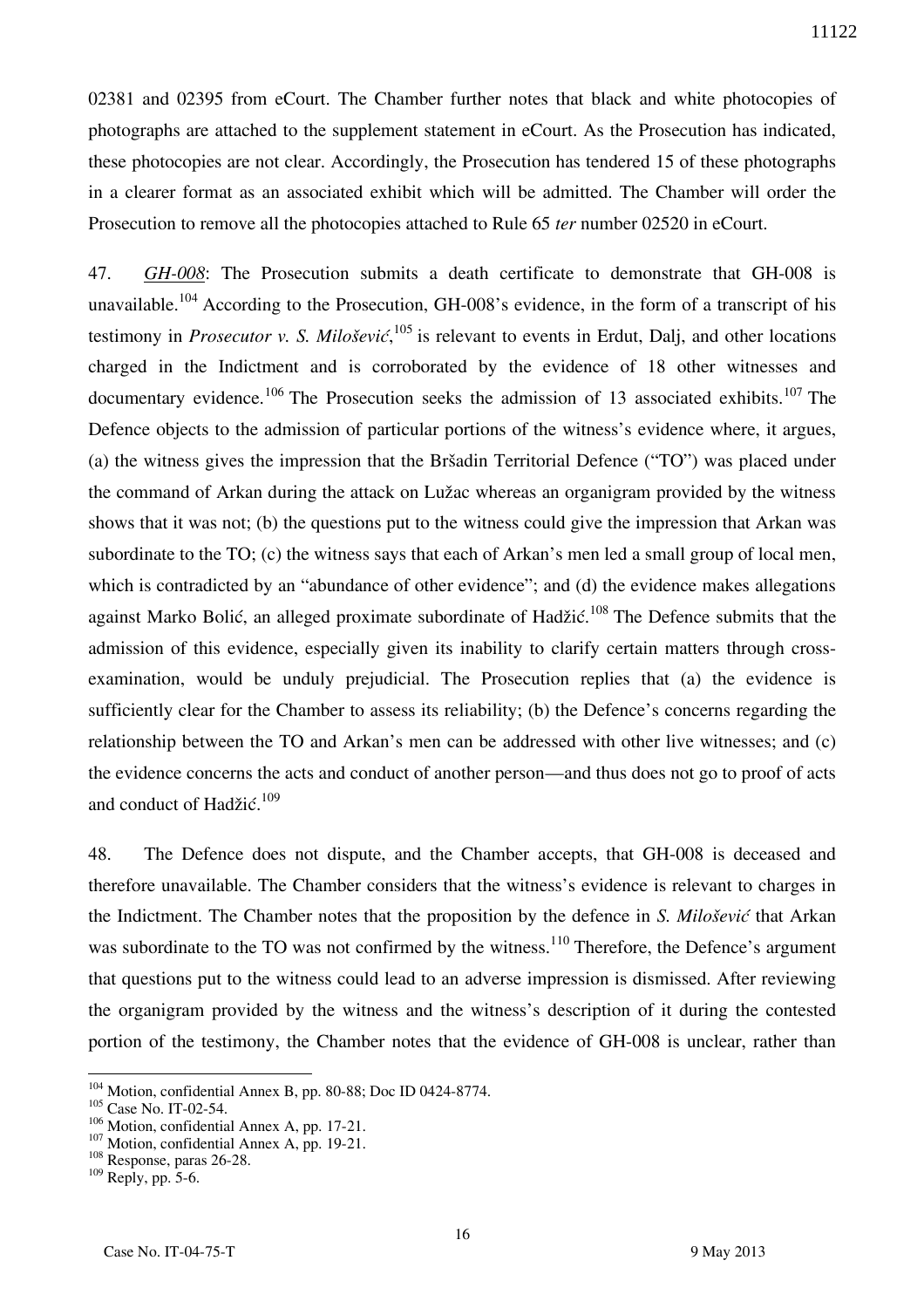inconsistent, as to whether the TO was under the command of Arkan during the attack on Lužac.<sup>111</sup> The Chamber considers that this goes to the weight to be given to the evidence, not its admission. The Chamber notes the Defence's objection to the detail that "[e]ach and every one of Arkan's men led a small group of local men".  $\frac{112}{2}$  This detail will be evaluated in light of all the evidence presented at trial and is considered admissible.

49. The Chamber notes that, in the witness statement tendered as an associated exhibit, the witness states: "Most of the locals believed that the key person involved was a man named Marko Bolić, commander of the police station in Erdut and that he knew what happened in connection with the disappearance of people."<sup>113</sup> The Chamber does not consider that Bolić is sufficiently proximate to Hadžić or that the evidence is sufficiently pivotal to the Prosecution's case that it would be unfair to admit it in written form without the opportunity for cross-examination. The Chamber recalls that it cannot and will not base a conviction solely on uncorroborated evidence admitted pursuant to Rule 92 *quater*. The Chamber therefore finds that the probative value of the evidence is not substantially outweighed by the need to ensure a fair trial.

50. The Chamber considers that the testimony was given under oath before the Tribunal and that the witness was subjected to cross-examination.<sup>114</sup> The Chamber finds that the tendered associated exhibits, as referenced in the testimony, form an inseparable and indispensable part of the evidence. The Chamber is satisfied that the witness is unavailable and finds that the tendered evidence is reliable, is relevant, has probative value, and is appropriate for admission pursuant to Rules 89(C) and 92 *quater*.

51. The Chamber notes that portions of the testimony contained in the tendered transcripts were given in private session and remain confidential. As such, Rule 65 *ter* numbers 04636 and 04637 will be admitted under seal, notwithstanding that the protective measures assigned to this witness have been rescinded.<sup>115</sup> The Prosecution will be ordered to upload and release in eCourt a public redacted version of the transcripts with the portions in private session redacted. The Chamber also notes that the last page of the transcript of the cross-examination of GH-008 is not included in Rule

<sup>110</sup> Rule 65 *ter* 04637, *Prosecutor v. S. Milošević,* Case No. IT-02-54-T, 27 November 2003, T. 29826.

<sup>&</sup>lt;sup>111</sup> The witness indicates that an infantry unit, under the command of Arkan, included members of the Serb Volunteer Guard and members of the TO of Bršadin and surrounding Serb villages. He also states that, in addition to this infantry unit, the TO Bršadin was involved in the attack on Lužac. Rule 65 *ter* 04637, *Prosecutor v. S. Milošević,* Case No. IT-02-54-T, 27 November 2003, T. 29823-29824 (confidential); Rule 65 *ter* 02437, Organigram of Battles During Vukovar Campaign, p. 3.

<sup>112</sup> Rule 65 *ter* 04637, *Prosecutor v. S. Milošević,* IT-02-54-T, 27 November 2003, T. 29827 (confidential).

<sup>113</sup> Rule 65 *ter* 02537, Witness Statement, 27 July 2003, para. 82.

<sup>114</sup> Rule 65 *ter* 04636, *Prosecutor v. S. Milošević,* IT-02-54-T, 2 December 2003; Rule 65 *ter* 04637, *Prosecutor v. S. Milošević,* IT-02-54-T, 27 November 2003.

<sup>115</sup> *Prosecutor v. Šešelj*, Case No. IT-03-67-T, Decision on Motion for Admission of […]'s Testimony Pursuant to Rule 92 *quater*, 2 November 2009 (English translation 23 April 2010), p. 11.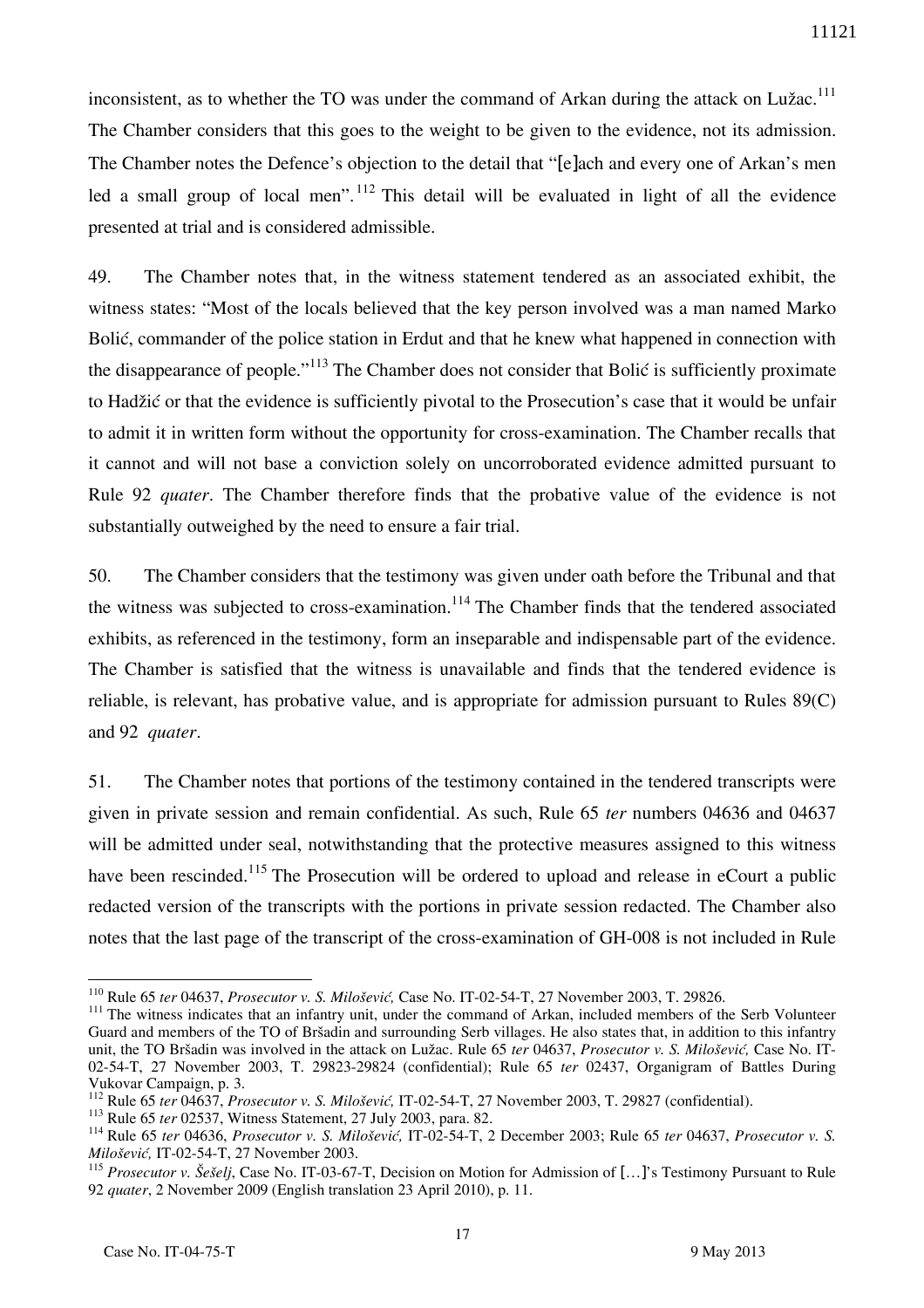65 *ter* number 04636 (T. 29879). The Prosecution will be ordered to add this page to the document in eCourt.

52. *GH-055*: The Prosecution submits a death certificate to demonstrate that GH-055 is unavailable.  $116$  According to the Prosecution, GH-055's evidence, in the form of a written statement, is relevant to events in Erdut charged in the Indictment and is corroborated by the evidence of four other witnesses.<sup>117</sup> The Defence objects to the admission of GH-055's written statement arguing that (a) it is unreliable, (b) the expressions used in the English translation reflect an "ambiguity of expression in English that should raise doubts about the accuracy of the communication", and (c) it is devoid of necessary details such as the identity of particular perpetrators or the basis of the witness's knowledge.<sup>118</sup> The Prosecution replies that the written statement contains sufficient indicia of reliability and that the objections made by the Defence go to the weight to be given to the evidence and not to its admissibility. $119$ 

53. The Defence does not dispute, and the Chamber accepts, that GH-055 is deceased and therefore unavailable. The Chamber considers that GH-055's evidence is relevant to charges in the Indictment. The Chamber considers that the statement was made with the assistance of a Registryapproved interpreter who orally translated the statement into a language the witness understood. The Chamber has reviewed the language objected to by the Defence<sup>120</sup> and considers that within the context of the statement it is not ambiguous or unclear. The remaining details that the Defence argues are absent from the statement are considerations that go to the weight to be given to the evidence and not to its admission. The Chamber further considers that (a) the statement was signed by the witness with an acknowledgement of the truth of its contents; (b) the evidence relates to events about which other witnesses provide evidence; and (c) there are no manifest inconsistencies in the statement.<sup>121</sup> The Chamber is satisfied that the witness is unavailable and finds that the tendered evidence is reliable, is relevant, has probative value, and is appropriate for admission pursuant to Rules 89(C) and 92 *quater*.

54. *GH-064*: The Prosecution submits medical certificates and a letter from an investigative judge in Croatia to demonstrate that GH-064 is unavailable.<sup>122</sup> According to the Prosecution, GH-064's evidence, in the form of a written statement, is relevant to events in Lovas charged in the

<sup>116</sup> Motion, confidential Annex B, pp. 89-90; *see* Doc ID 0683-9568 for English translation.

<sup>&</sup>lt;sup>117</sup> Motion, confidential Annex A, p. 22.

<sup>118</sup> Response, paras 13, 29-31.

 $119$  Reply, p. 4.

 $120$  "She then told me that she had questioned about the fate of the missing Hungarians to a soldier who told her where they could be found"[*sic*]. Rule 65 *ter* 02390, Witness Statement, 9 June 1999, p. 3.

<sup>&</sup>lt;sup>121</sup> Rule 65 *ter* 02390, Witness Statement, 9 June 1999.

<sup>122</sup> Motion, confidential Annex B, pp. 91-95; *see* Rule 65 *ter* 02788 for English translation.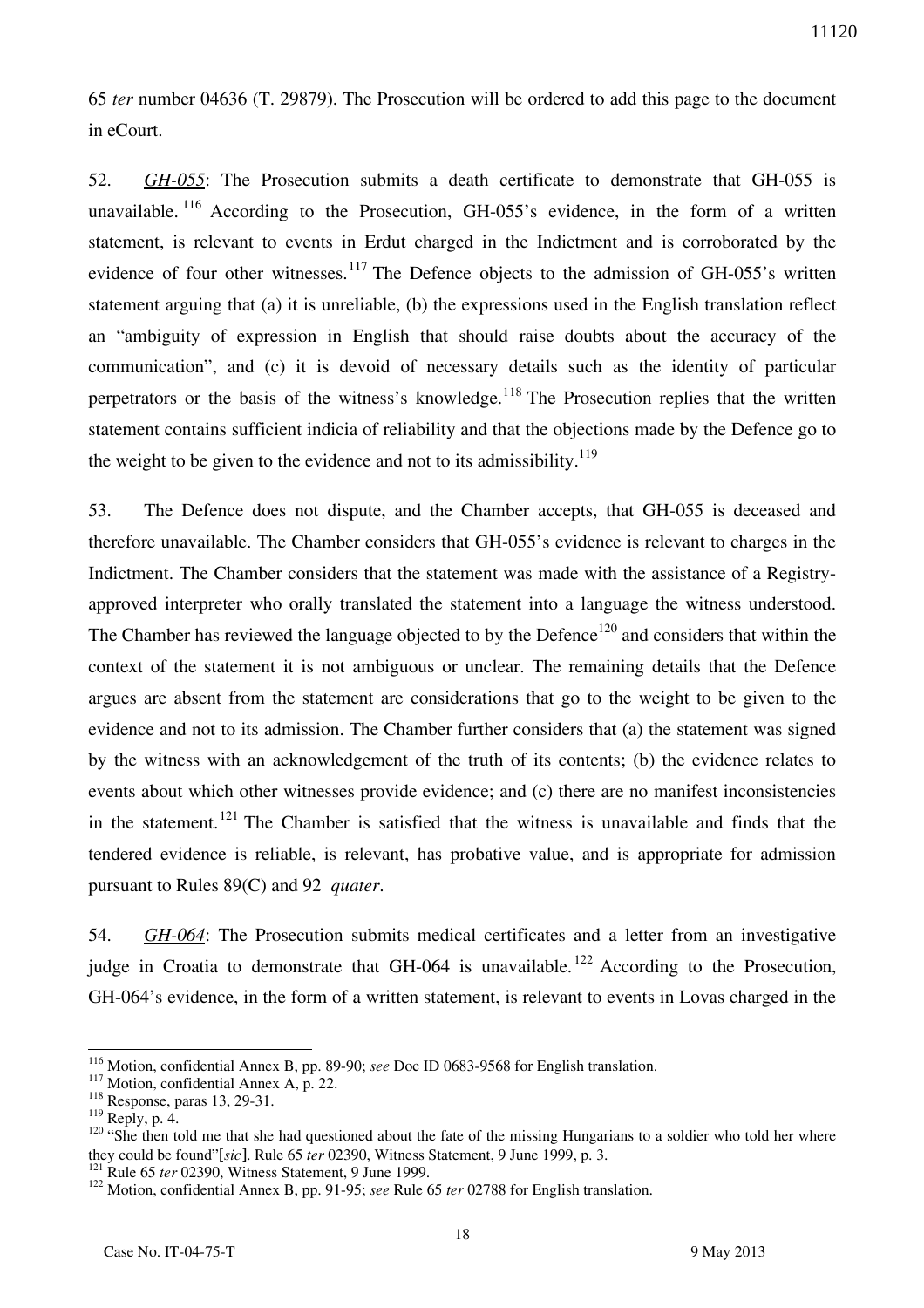Indictment and is corroborated by the evidence of 12 witnesses.<sup>123</sup> The Prosecution seeks the admission of one associated exhibit.<sup>124</sup> The Defence objects to the admission of GH-064's written statement arguing that it is not reliable.  $125$  The Prosecution replies that the written statement contains sufficient indicia of reliability and that the objections made by the Defence go to the weight to be given to the evidence and not to its admissibility.<sup>126</sup>

55. The Chamber notes that in May 2009 the testimony of GH-064 was cancelled by an investigative judge of the County Court in Rijeka, Croatia because a medical expert "upon examination of [GH-064's] medical documentation, gave her opinion that [he was] not medically fit to attend hearings, because any frustration could lead to deterioration of [GH-064's] health."<sup>127</sup> There is no indication of what medical condition GH-064 suffered from at that time and the Chamber is therefore unable to determine if it persists. The medical certificates, dated 13 and 23 February 2012 state that GH-064 suffers from "occasional shortness of breath", "*hypertensio arterialis*", "*diabetes mellitus*", *"polineuropathia* [*sic*] *diabetica", "angina pectoris",* and "*dyslipidemia*".<sup>128</sup> Based on the documentation submitted by the Prosecution, the Chamber is not satisfied that GH-064 is incapable of attending a court hearing and testifying or that he is incapable of answering the questions put to him and testifying coherently. Accordingly, the Chamber is not satisfied that GH-064 is objectively unavailable and his testimony will not be admitted pursuant to Rule 92 *quater*.

56. *GH-152*: The Prosecution submits a death certificate to demonstrate that GH-152 is unavailable. <sup>129</sup> According to the Prosecution, GH-152's evidence, in the form of a written statement, is relevant to events in Hrvatska Dubica charged in the Indictment and is corroborated by the evidence of four other witnesses.<sup>130</sup> The Defence objects to the admission of GH-152's written statement arguing that it is unreliable.<sup>131</sup> The Prosecution replies that the written statement contains sufficient indicia of reliability and that the objections made by the Defence go to the weight to be given to the evidence and not its admissibility. $132$ 

<sup>&</sup>lt;sup>123</sup> Motion, confidential Annex A, pp. 23-24.

<sup>&</sup>lt;sup>124</sup> Motion, confidential Annex A, p. 24.

<sup>&</sup>lt;sup>125</sup> Response, paras 13, 32.

 $126$  Reply, p. 4.

<sup>&</sup>lt;sup>127</sup> Rule 65 *ter* 02788, Letter from Investigative Judge, 18 May 2009.

<sup>128</sup> Rule 65 *ter* 02788, Specialist Report, 13 February 2012; Rule 65 *ter* 02788, Specialist Report, 23 February 2012.

<sup>&</sup>lt;sup>129</sup> Motion, confidential Annex B, pp. 96-108.

<sup>&</sup>lt;sup>130</sup> Motion, confidential Annex A, p. 25.

<sup>&</sup>lt;sup>131</sup> The Chamber notes that the Defence submits in paragraph 11 of the Response that it does not object to the admission of GH-152's statement. However, at paragraph 33, it does object to the admission of the statement. Response, paras 11, 13, 33.

 $^{132}$  Reply, p. 4.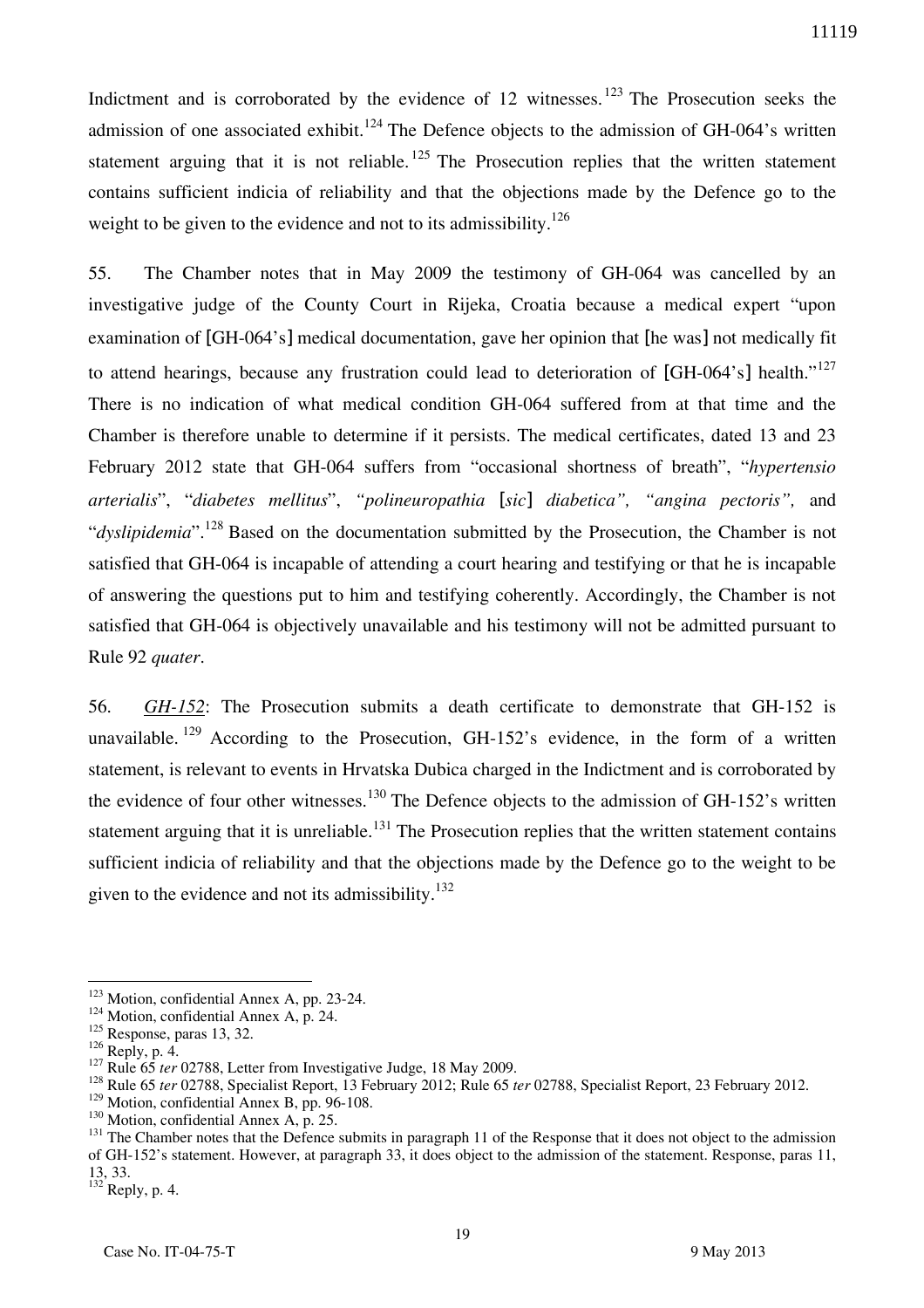57. The Defence does not dispute, and the Chamber accepts, that GH-152 is deceased and therefore unavailable. The Chamber considers that GH-152's evidence is relevant to charges in the Indictment. The Chamber considers that (a) the statement was made with the assistance of a Registry-approved interpreter who orally translated the statement into a language the witness understood; (b) the statement was signed by the witness with an acknowledgement of the truth of its contents; (c) the evidence relates to events about which other witnesses provide evidence; (d) there are no manifest inconsistencies in the statement and the witness indicated where he was uncertain about particular information; and (e) the witness distinguishes between what he personally witnessed and what he heard from others.<sup>133</sup> The Chamber is satisfied that the witness is unavailable and finds that the tendered evidence is reliable, is relevant, has probative value, and is appropriate for admission pursuant to Rules 89(C) and 92 *quater*.

58. *GH-126*: The Prosecution submits medical certificates to demonstrate that GH-126 is unavailable.<sup>134</sup> According to the Prosecution, GH-126's evidence, in the form of a transcript of his testimony in *Prosecutor v. Mrkšić et al.*, <sup>135</sup> is relevant to events in Velepromet and Vukovar charged in the Indictment and is corroborated by the evidence of 15 witnesses.<sup>136</sup> The Prosecution seeks the admission of nine associated exhibits.  $137$  The Defence submits that GH-126 is not unavailable for the purpose of Rule 92 *quater* because individuals with Parkinson's Disease are not necessarily incapable of accurate recollection and testimony.<sup>138</sup> The Prosecution replies that other Trial Chambers have found that a similarly situated witness that suffered from Parkinson's Disease was unavailable for the purposes of Rule 92 *quater.*<sup>139</sup>

59. The Chamber notes that the latest medical certificate, dated 2 August 2012 states that "as for the Parkinson's disease, it is good, but a rupture of the synthetic material has occurred in the left hip."<sup>140</sup> The certificate further states that the "emotional expression is good; tremor in both arms is visible when passive […] needs walking stick." A medical certificate dated 9 May 2012 states that GH-126 reported that he "feels he can move and is able to work a lot."<sup>141</sup> Based on the documentation submitted by the Prosecution, the Chamber is not satisfied that GH-126 is incapable of attending a court hearing and testifying or that he is incapable of answering the questions put to

<sup>&</sup>lt;sup>133</sup> Rule 65 *ter* 02422, Witness Statement, 6 November 2000.

<sup>&</sup>lt;sup>134</sup> First Supplement, confidential Annex B.

<sup>&</sup>lt;sup>135</sup> Case No. IT-95-13/1.

<sup>136</sup> Motion, confidential Annex A, pp. 26-27.

<sup>&</sup>lt;sup>137</sup> Motion, confidential Annex A, pp. 27-28.

<sup>&</sup>lt;sup>138</sup> First Supplement Response, para. 2.

<sup>&</sup>lt;sup>139</sup> First Supplement Reply, para. 3, citing *Prosecutor v. Gotovina et al.*, Case No. IT-06-90-T, Decision on the Admission of Statements and Associated Documents Pursuant to Rule 92 *quater*, 16 January 2009, para. 10.

<sup>&</sup>lt;sup>140</sup> First Supplement, confidential Annex B, Medical Document, 2 August 2012.

<sup>&</sup>lt;sup>141</sup> First Supplement, confidential Annex B, Medical Document, 9 May 2012.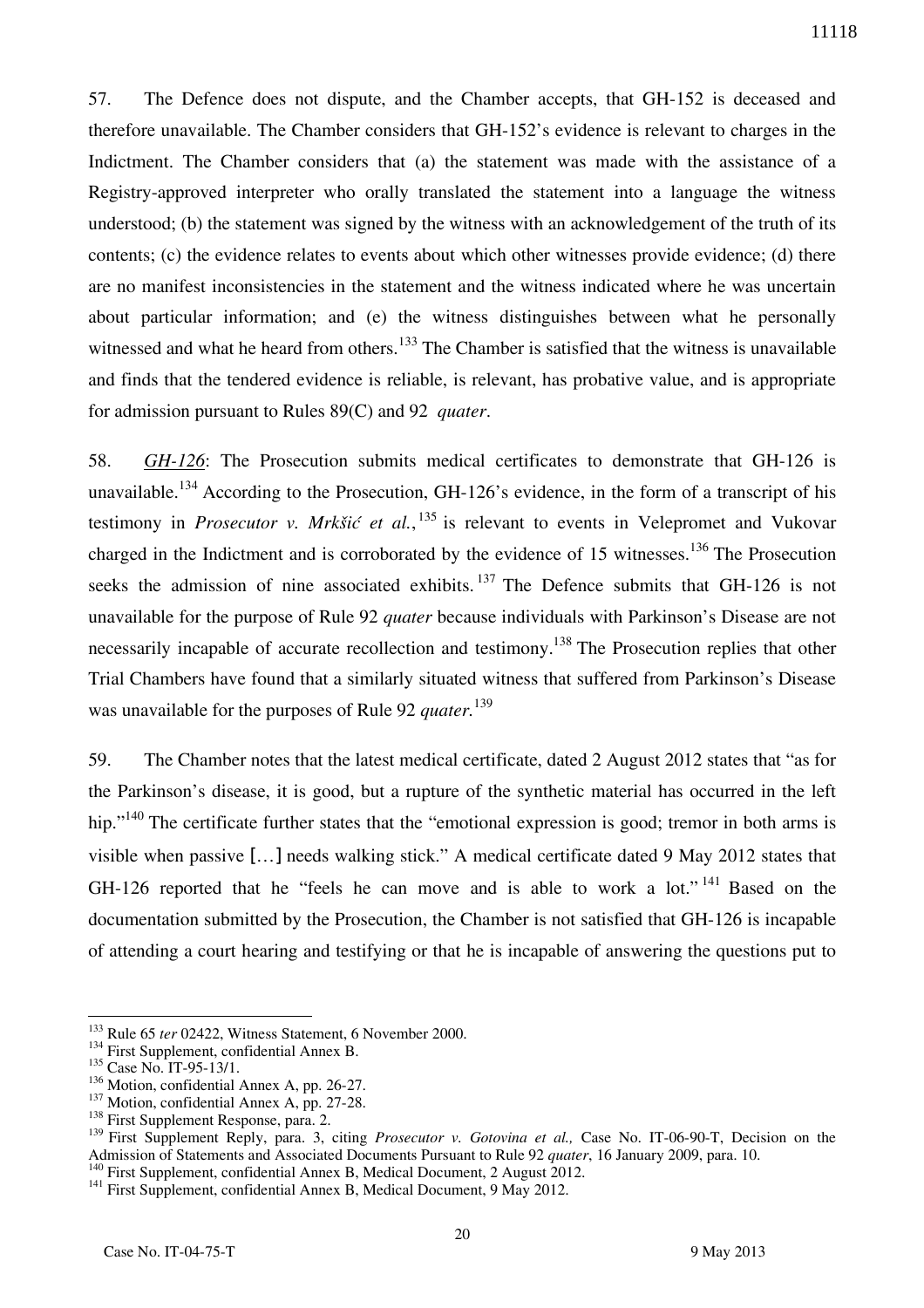him and testifying coherently. Accordingly, the Chamber is not satisfied that GH-126 is objectively unavailable and the evidence will not be admitted pursuant to Rule 92 *quater*.

60. *GH-157*: The Prosecution submits a death certificate to demonstrate that GH-157 is unavailable.  $142$  According to the Prosecution, GH-157's evidence, in the form of a written statement, which is appended to an Indictment of the Osijek District Prosecutor's Office against Hadžić and others, is relevant to events in Tenja and is corroborated by the evidence of two other witnesses and documentary evidence.<sup>143</sup> The Defence objects to the admission of GH-157's written statement arguing that the statement (a) appears to be a summary of answers provided by the witness before a Croatian investigative magistrate; (b) was neither taken under oath nor subjected to cross-examination; (c) was taken before the end of the war at a time when national courts were unable to conduct impartial proceedings; and (d) goes to proof of the acts and conduct of Hadžić in a highly prejudicial manner.<sup>144</sup> The Prosecution replies that (a) there is no prohibition on non-ICTY statements being admitted pursuant to Rule 92 *quater*; (b) the witness was warned against providing false testimony and was cross-examined; (c) the Defence will be able to cross-examine another Prosecution witness regarding the events in Tenja; and (d) the Defence objections concern the weight to be given to the evidence and not its admissibility.<sup>145</sup>

61. The Defence does not dispute, and the Chamber accepts, that GH-157 is deceased and therefore unavailable. The Chamber considers that GH-157's evidence is relevant to charges in the Indictment. The written statement tendered by the Prosecution is a summary of evidence given by GH-157 at an evidentiary proceeding in Croatia. The date of the proceedings is not recorded. The witness was "warned that he is required to tell the truth and not remain silent on any matter, and that false testimony constitutes a criminal offence", but he did not take an oath.<sup>146</sup> The witness was questioned by defence counsel,  $147$  but only one question and answer was recorded. It is not clear whether he was questioned further. It is not clear who prepared the summary and the witness did not sign it or in any other way confirm its accuracy. The Chamber also considers that the evidence goes to proof of the acts and conduct of Hadžić.<sup>148</sup> In light of these circumstances, the Chamber finds that, although the witness is unavailable to testify, the tendered evidence does not contain

 $\overline{a}$ <sup>142</sup> Motion, confidential Annex B, pp. 109-111; *see* Doc ID 0683-9561 for English translation.

<sup>143</sup> Motion, confidential Annex A, pp. 28-29.

<sup>&</sup>lt;sup>144</sup> Response, paras 35-36.

<sup>&</sup>lt;sup>145</sup> Reply, p. 6.

<sup>&</sup>lt;sup>146</sup> Rule 65 *ter* 02201, Witness Statement Appended to Indictment of Osijek District Public Prosecutor's Office Against Goran Hadžić and Others, pp. 8, 10.

<sup>&</sup>lt;sup>147</sup> The statement includes: "In answer to a question by defence counsel, the witness replied [...]". Rule 65 *ter* 02201, Witness Statement Appended to Indictment of Osijek District Public Prosecutor's Office Against Goran Hadžić and Others, p. 10.

<sup>&</sup>lt;sup>148</sup> Rule 65 *ter* 02201, Witness Statement Appended to Indictment of Osijek District Public Prosecutor's Office Against Goran Hadžić and Others, pp. 8-9.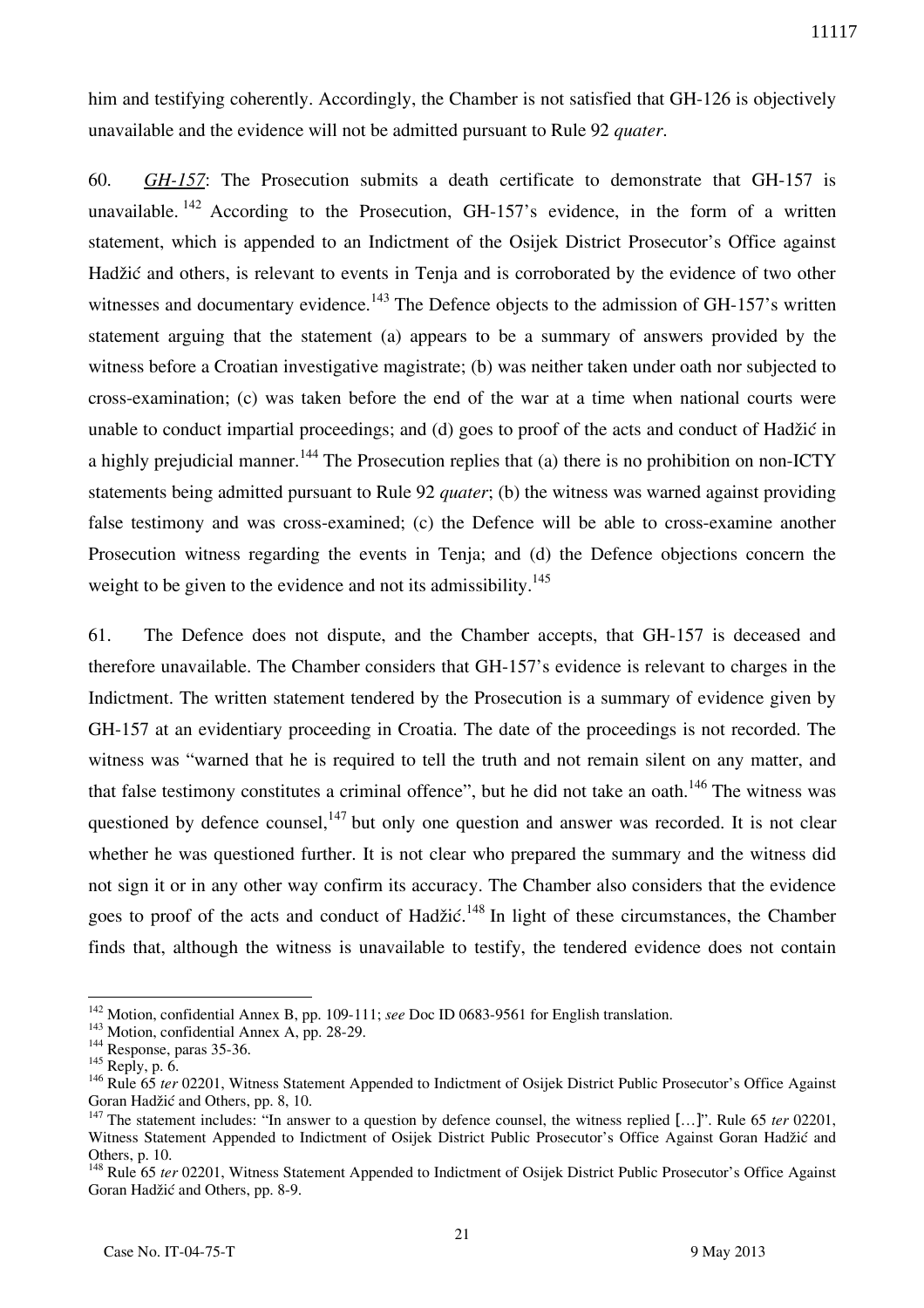sufficient indicia of reliability and is therefore not appropriate for admission pursuant to Rules 89(C) and 92 *quater*.

62. *GH-073*: The Prosecution submits a death certificate to demonstrate that GH-073 is unavailable.<sup>149</sup> According to the Prosection, GH-073's evidence, in the form of a written statement, is relevant to events in Erdut charged in the Indictment and is corroborated by the evidence of 12 other witnesses and documentary evidence. <sup>150</sup> The Defence objects to a portion of GH-073's statement in which the witness states that Hadžić and his government had control over Erdut in the spring of 1992; in the view of the Defence this is contrary to other evidence and the Prosecution's view. The Defence therefore argues that other propositions in the evidence are also faulty.<sup>151</sup> The Defence additionally objects to a portion of the statement which asserts that local "Serbs [...] continued to work and collaborated with the JNA, Arkan, and Hadžić" arguing that it implies an association of the three and complicity of local Serbs with them in perpetrating crimes. The Defence argues that this statement is more prejudicial than probative.<sup>152</sup> The Prosecution replies that, in light of the Defence's objection, it will not rely on the portion of the statement alleging Hadžić's control over Erdut in the spring of 1992.<sup>153</sup>

63. The Defence does not dispute, and the Chamber accepts, that GH-073 is deceased and therefore unavailable. The Chamber considers that GH-073's evidence is relevant to charges in the Indictment. The Chamber considers that (a) the statement was made with the assistance of a Registry-approved interpreter who orally translated the statement into a language the witness understood; (b) the statement was signed by the witness with an acknowledgement of the truth of its contents; (c) the evidence relates to events about which other witnesses provide evidence; and (d) the witness distinguishes between what he personally witnessed and what he heard from others.<sup>154</sup>

64. The Chamber notes that the witness states: "I can say that after 1 August 1991, Erdut was under the complete control of the JNA, later to be taken over by Arkan, and in the spring of 1992, by Goran Hadžić and his Government."<sup>155</sup> The witness also states: "The Serbs, who were elected into the Town Committee at the National Elections in 1990, continued to work and collaborated with the JNA, Arkan and Hadžić."<sup>156</sup> The Chamber considers that the accuracy of these statements

<sup>149</sup> Motion, confidential Annex B, pp. 112-114; *see* Doc ID 0681-1917 for English translation.

<sup>150</sup> Motion, confidential Annex A, pp. 29-31.

<sup>151</sup> Response, para. 37; *see* Rule 65 *ter* 02335, Witness Statement, 18 November 1998, p. 3.

<sup>152</sup> Response, para. 37; *see* Rule 65 *ter* 02335, Witness Statement, 18 November 1998, p. 3.

 $153$  Reply, p. 6.

<sup>&</sup>lt;sup>154</sup> Rule 65 *ter* 02335, Witness Statement, 18 November 1998.

<sup>155</sup> Rule 65 *ter* 02335, Witness Statement, 18 November 1998, p. 3.

<sup>156</sup> Rule 65 *ter* 02335, Witness Statement, 18 November 1998, p. 3.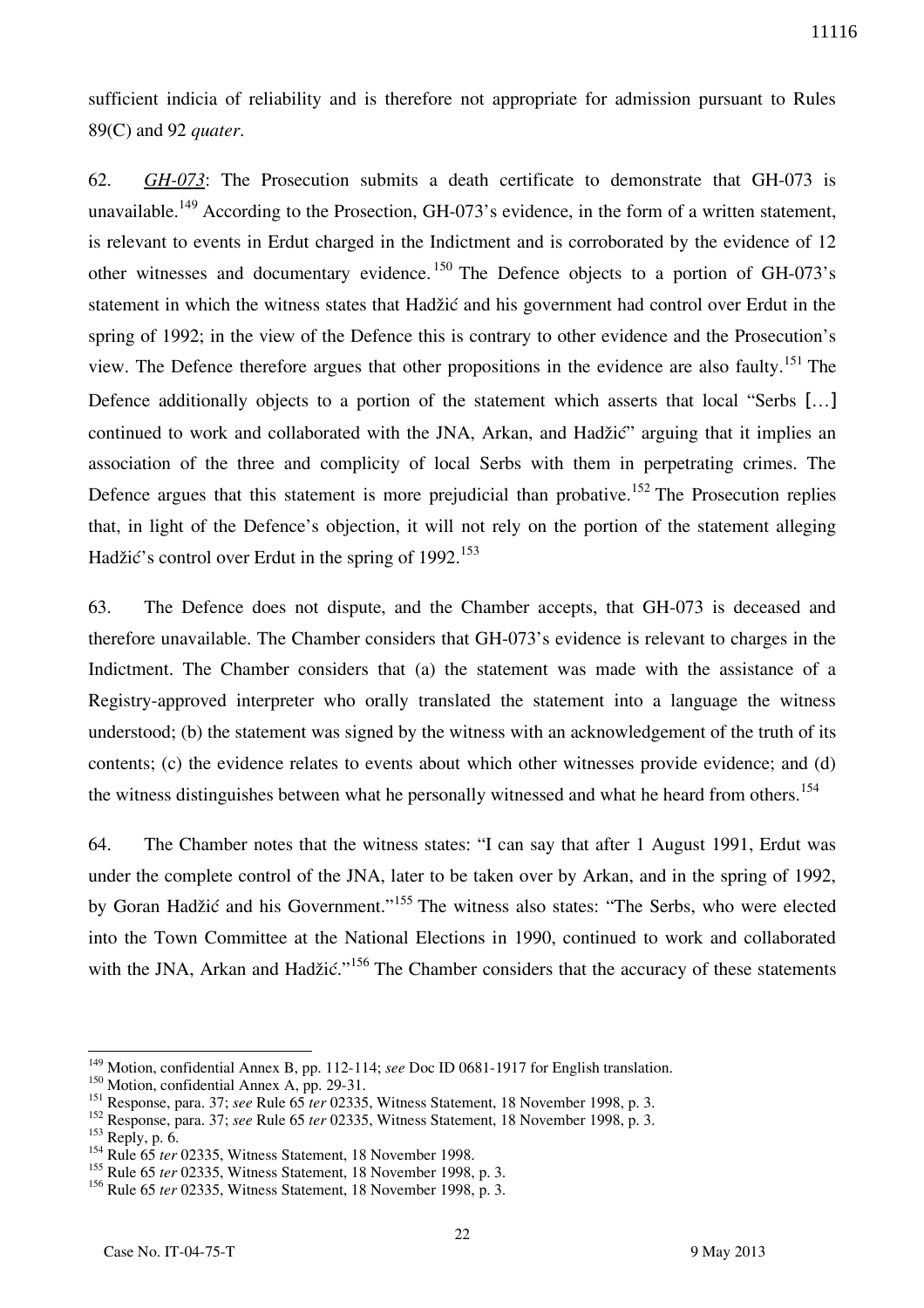will be considered in light of all the evidence presented at trial.<sup>157</sup> The Chamber recalls that it cannot and will not base a conviction solely on uncorroborated evidence admitted pursuant to Rule 92 *quater*. The Chamber therefore finds that the probative value of the evidence is not substantially outweighed by the need to ensure a fair trial. The Chamber further considers that a possible error as to the date does not call into question the reliability of the entirety of the witness's evidence, particularly in light of the fact that there are no other manifest inconsistencies in the statement and the witness indicated where he was uncertain about particular information.<sup>158</sup> The Chamber is satisfied that the witness is unavailable and finds that the tendered evidence is reliable, is relevant, has probative value, and is appropriate for admission pursuant to Rules 89(C) and 92 *quater*.

65. *GH-074*: The Prosecution submits a death certificate to demonstrate that GH-074 is unavailable.  $159$  According to the Prosecution, GH-074's evidence, in the form of a written statement, is relevant to events in Erdut charged in the Indictment and is corroborated by the evidence of 14 other witnesses.<sup>160</sup> The Prosecution seeks the admission of one associated exhibit.<sup>161</sup> The Defence objects to the admission of GH-074's written statement arguing that it is unreliable. In particular, the Defence points to two aspects of GH-074's evidence which it argues cannot be accurate.<sup>162</sup> The Defence also specifically objects to sections of the statement where the witness states that (a) he saw Hadžić in the company of Arkan and (b) he was "of the opinion that Hadžić was the president of the Krajina military and police force at a certain period".<sup>163</sup> The Prosecution replies that the written statement contains sufficient indicia of reliability and that the objections made by the Defence go to the weight to be given to the evidence and not its admissibility.<sup>164</sup>

66. The Defence does not dispute, and the Chamber accepts, that GH-074 is deceased and therefore unavailable. The Chamber considers that GH-074's evidence is relevant to charges in the Indictment. The Chamber considers that (a) the statement was made with the assistance of a Registry-approved interpreter who orally translated the statement into a language the witness understood; (b) the statement was signed by the witness with an acknowledgement of the truth of its contents; and (c) the evidence relates to events about which other witnesses provide evidence. The Chamber notes that there are two details in the statement that appear to be typographical errors or

 $157$  In relation to the first statement, the Trial Chamber notes that in its Pre-Trial Brief the Prosecution alleges: "On 1 August 1991, the JNA and the TO attacked Erdut, causing the Croat population to flee. Several days after the attack, a local police unit and Arkan's Tigers established themselves in Erdut. Hadžić provided Arkan with the Erdut TO training centre, which became known as Arkan's training centre." Prosecution Public Pre-Trial Brief, 14 September 2012, para. 148.

<sup>&</sup>lt;sup>158</sup> Rule 65 *ter* 02335, Witness Statement, 18 November 1998.

<sup>159</sup> Motion, confidential Annex B, pp. 115-117; *see* Doc ID 0681-1915 for English translation.

<sup>&</sup>lt;sup>160</sup> Motion, confidential Annex A, pp. 31-32.

<sup>&</sup>lt;sup>161</sup> Motion, confidential Annex A, p. 32.

<sup>162</sup> Response, paras 38-39.

<sup>163</sup> Response, paras 40-41.

<sup>164</sup> Reply, p. 7.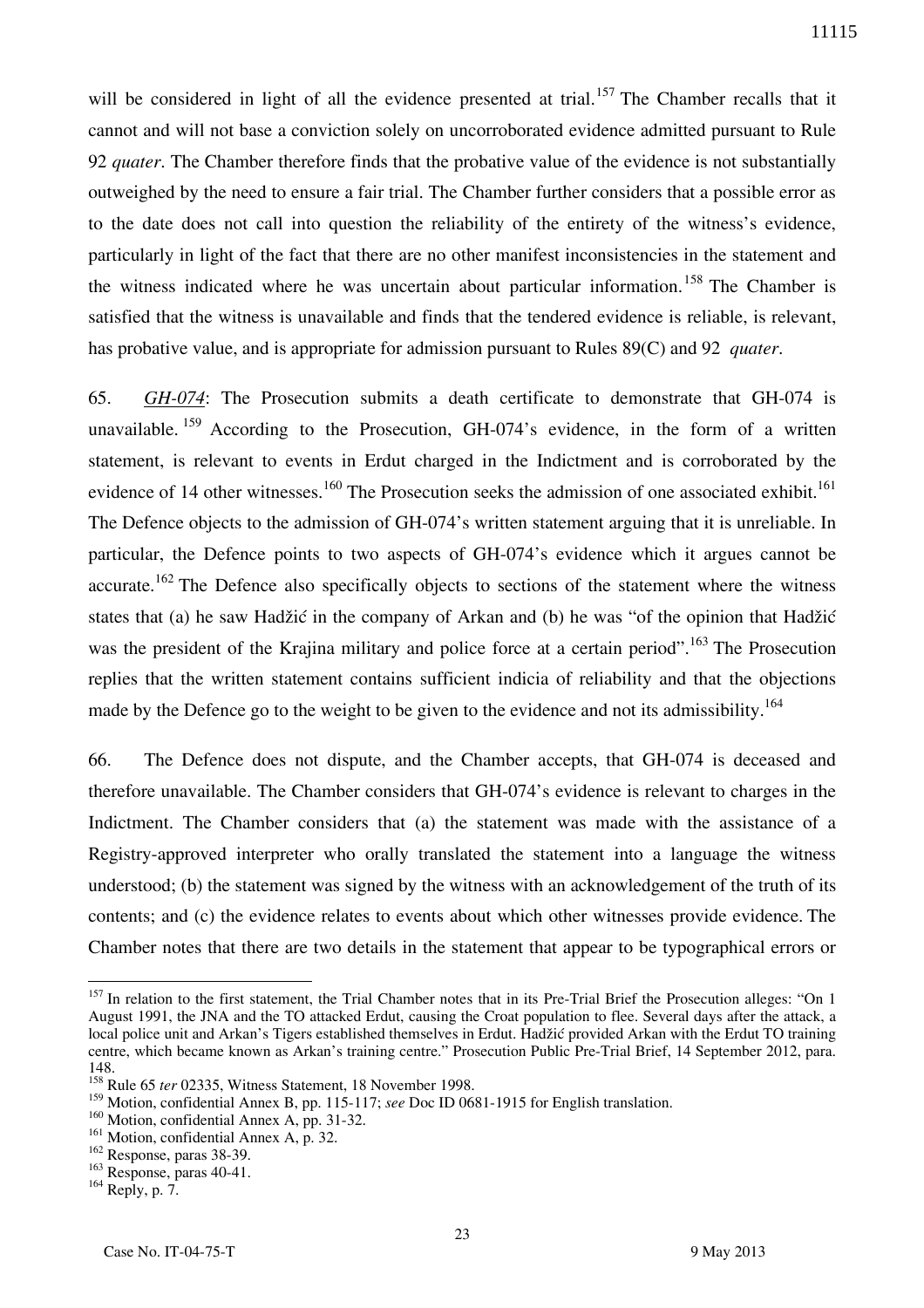exaggerations by the witness: (a) where the witness describes the training of Arkan's men, he says: "Sometimes the rows of men would stretch as long as 500 metres long";  $^{165}$  and (b) he states that he was arrested 20 times between 22 August 1991 and 10 September 1991 whereas he only provides details of two arrests during that time.<sup>166</sup> The Chamber considers however that there are no other manifest inconsistencies in the statement, the witness repeatedly indicated where he was uncertain about particular information, and the witness distinguished between what he personally witnessed and what he heard from others or had inferred.<sup>167</sup> The Chamber finds that the questionable nature of the two details does not call into question the reliability of the statement as a whole and are considerations for determining the weight to be given to the evidence and not its admissibility. The Chamber also notes that the witness states:

I saw Hadžić in the company of Arkan and some of the people mentioned above before I was expelled from Erdut. I was told that Hadžić had formed some type of Government in the Castle. I am also of the opinion that Hadžić was the president of the Krajina military and police force at a certain period after I was expelled.<sup>168</sup>

The Chamber notes that the witness does not indicate in what context he saw Hadžić in the company of Arkan and does not give the source of the information that Hadžić had formed some type of government or why he was "of the opinion" that Hadžić was president of the Krajina military and police force. This statement, therefore, has limited probative value because the witness was not in a position to know such political and military details. For the same reasons, the Chamber does not consider the excerpt quoted above to be unduly prejudicial and does not find that it prevents the statement from being admitted in its entirety.

67. The Chamber notes that the Prosecution intends to tender a collection of photographs as an associated exhibit.<sup>169</sup> While references are made to the photographs in the written statement, the Prosecution has not provided Rule 65 *ter* numbers for these photographs and the information provided in the Annex is not sufficient to enable the Chamber to identify the photographs. The Chamber therefore does not consider them to have been properly tendered. The Chamber is satisfied that the witness is unavailable and finds that the tendered evidence is reliable, is relevant, has probative value, and—with the exception of the listed associated exhibit—is appropriate for admission pursuant to Rules 89(C) and 92 *quater*.

<sup>165</sup> Rule 65 *ter* 02349, Witness Statement, 16 December 1998, p. 6.

<sup>166</sup> Rule 65 *ter* 02349, Witness Statement, 16 December 1998, pp. 4, 6.

<sup>167</sup> Rule 65 *ter* 02349, Witness Statement, 16 December 1998.

<sup>168</sup> Rule 65 *ter* 02349, Witness Statement, 16 December 1998, p. 7.

<sup>&</sup>lt;sup>169</sup> Motion, confidential Annex A, p. 32.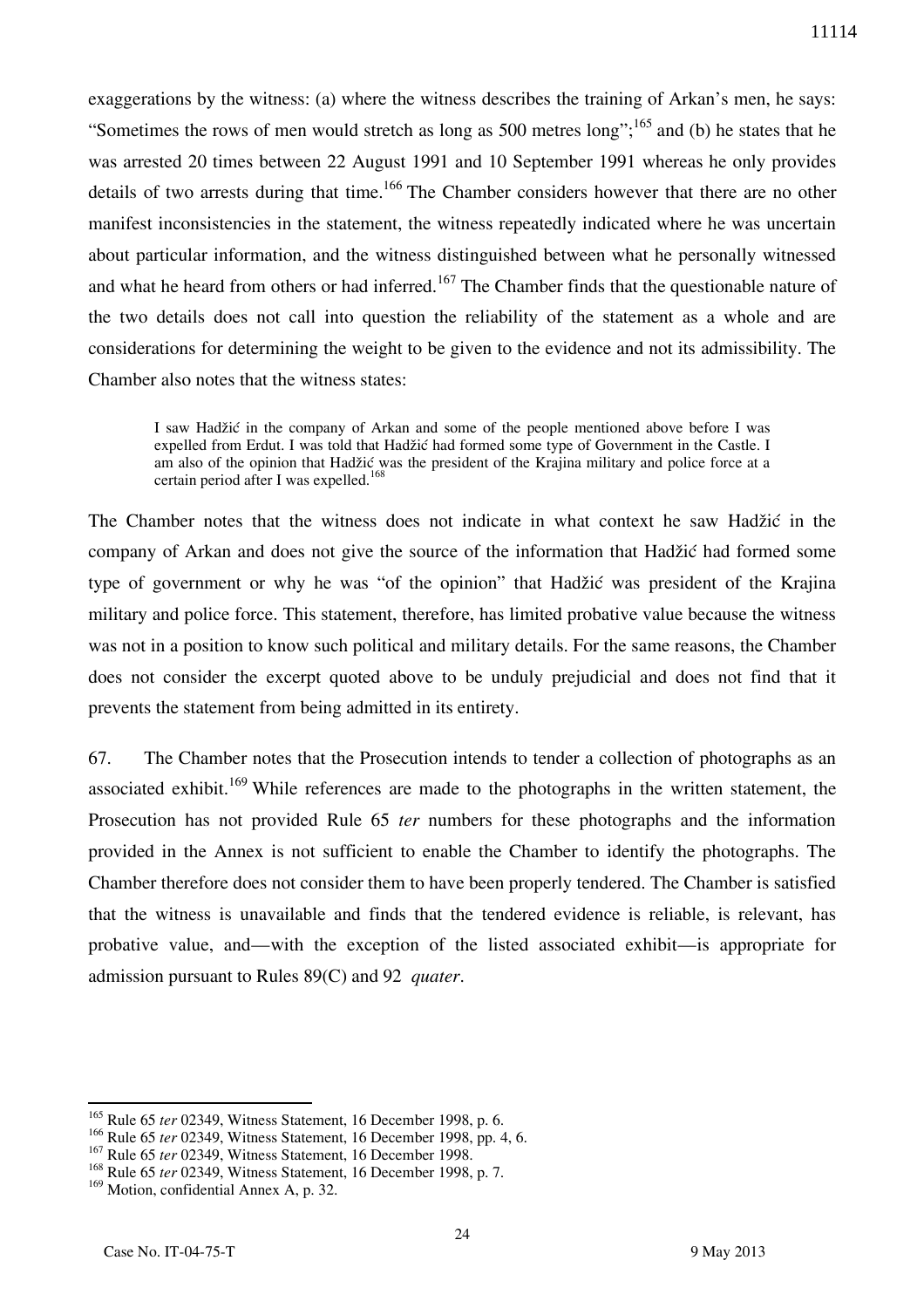68. *GH-133*: The Prosecution submits a death certificate to demonstrate that GH-133 is unavailable.  $170$  According to the Prosecution, GH-133's evidence, in the form of a written statement, is relevant to events in Erdut charged in the Indictment and is corroborated by the evidence of 15 other witnesses.  $^{171}$  The Defence objects to the admission of GH-133's written statement arguing that it is unreliable.<sup>172</sup> The Prosecution replies that the written statement contains sufficient indicia of reliability and that the objections made by the Defence go to the weight to be given to the evidence and not its admissibility.<sup>173</sup>

69. The Defence does not dispute, and the Chamber accepts, that GH-133 is deceased and therefore unavailable. The Chamber considers that GH-133's evidence is relevant to charges in the Indictment. The Chamber considers that (a) the statement was made with the assistance of a Registry-approved interpreter who orally translated the statement into a language the witness understood; (b) the statement was signed by the witness with an acknowledgement of the truth of its contents; (c) the evidence relates to events about which other witnesses provide evidence; (d) there are no manifest inconsistencies in the statement and the witness indicated where he was uncertain about particular information; and (e) the witness distinguishes between what he personally witnessed and what he heard from others.<sup>174</sup> The Chamber is satisfied that the witness is unavailable and finds that the tendered evidence is reliable, is relevant, has probative value, and is appropriate for admission pursuant to Rules 89(C) and 92 *quater*.

70. *GH-079*: The Prosecution submits a medical certificate to demonstrate that GH-079 is unavailable.  $175$  According to the Prosecution, GH-079's evidence, in the form of a witness statement, is relevant to events in Dalj and Erdut as charged in the Indictment and is corroborated by the evidence of 11 other witnesses.<sup>176</sup> The Prosecution seeks the admission of one associated exhibit.<sup>177</sup> The Defence objects to the admission of GH-079's written statement arguing that it is unreliable.  $178$  The Prosecution replies that the written statement contains sufficient indicia of reliability and that the objections made by the Defence go to the weight to be given to the evidence and not its admissibility. $179$ 

<sup>170</sup> Motion, confidential Annex B, pp. 118-119; *see* Doc ID 0683-9565 for English translation.

<sup>&</sup>lt;sup>171</sup> Motion, confidential Annex A, pp. 32-34.

<sup>&</sup>lt;sup>172</sup> Response, paras 13, 42.

 $173$  Reply, p. 4.

<sup>&</sup>lt;sup>174</sup> Rule 65 *ter* 02362, Witness Statement, 5 February 1999.

<sup>&</sup>lt;sup>175</sup> Motion, confidential Annex B, pp. 120-123.

<sup>&</sup>lt;sup>176</sup> Motion, confidential Annex A, pp. 34-36.

<sup>&</sup>lt;sup>177</sup> Motion, confidential Annex A, pp. 36-37.

<sup>&</sup>lt;sup>178</sup> Response, paras 13, 43.

<sup>179</sup> Reply, p. 4.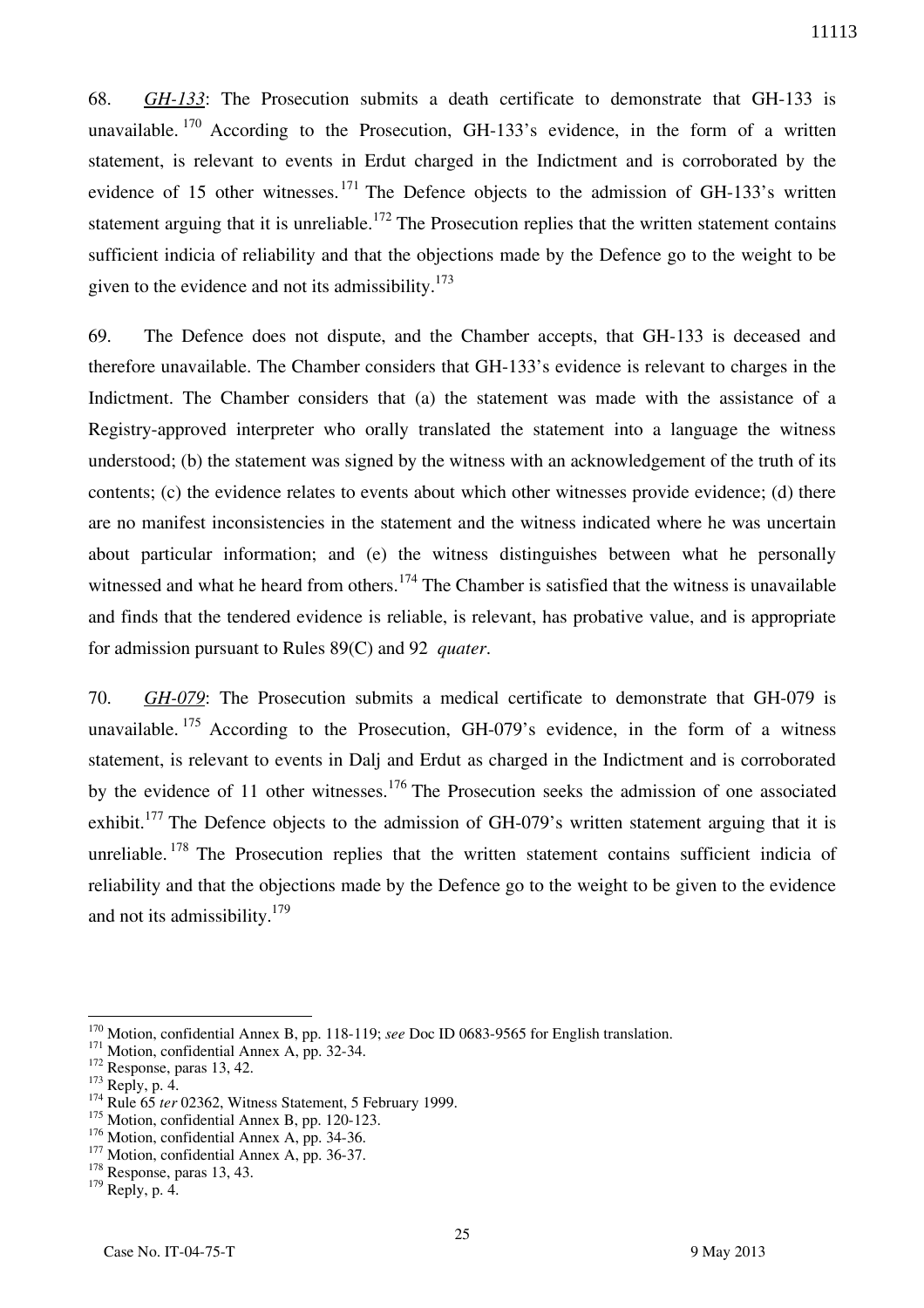71. The medical certificate is undated, but appears to have been sent by facsimilie on 21 May 2007 in response to a letter from the Prosecution of 18 May 2007. The certificate notes that according to a "neurological control" of 5 March 2007, GH-079 had "medium-heavy partial paralysis of spastic type on the left side, walking the short distances with the help of a tool for the paralysed left leg and changes including the psycho-organic syndrome on the mental plan" [*sic*]. 180 The Chamber notes that this medical information is over five years old and is insufficient to enable the Chamber to consider GH-079's availability at this time. The Chamber is therefore not satisfied, in the absence of more recent information provided by a medical professional regarding the witness's state of health and ability to testify, that GH-079 is objectively unavailable. For this reason the Chamber will deny admission of the witness's evidence without prejudice.

72. *GH-084*: The Prosecution submits a death certificate to demonstrate that GH-084 is unavailable.  $^{181}$  According to the Prosecution, GH-084's evidence, in the form of a written statement, is relevant to events in Erdut, Dalj, and Aljmaš charged in the Indictment and is corroborated by the evidence of nine other witnesses.<sup>182</sup> The Prosecution seeks the admission of one associated exhibit.<sup>183</sup> The Defence objects to the admission of GH-084's written statement arguing that it is unreliable because (a) the statement diverges in significant respects from the evidence of two other witnesses, GH-098 and GH-142, whose statements the Prosecution also tenders for admission pursuant to Rule 92 *quater*;<sup>184</sup> (b) the evidence is so vague that it is impossible to draw any inferences about its reliability based on corroboration; and (c) the corroborative value of GH-084's and GH-098's statements is low because neither witness was cross-examined, and it is apparent that the witnesses exchanged information about the events described in their respective statements.<sup>185</sup>

73. The Defence specifically objects to the admission of a portion of the written statement in which GH-084 describes an alleged intervention by Hadžić to secure GH-084's release, because the witness (a) fails to provide specific details; (b) does not state whether the description of the alleged event is based on direct observation or hearsay; and (c) does not provide the basis for his inference that Hadžić "secured" his release, what the witness meant by using the term "secured", or why Hadžić may have intervened; and (d) does not state how he learned about Hadžić's motivation for supposedly securing the release of another detainee (witness  $GH-098$ ).<sup>186</sup> The Defence argues that this evidence is prejudicial because the Prosecution will interpret this event to imply that Hadžić

<sup>&</sup>lt;sup>180</sup> Motion, confidential Annex B, pp. 121-123, Medical Certificate.

<sup>181</sup> Motion, confidential Annex B, pp. 124-126; *see* Rule 65 *ter* 03392 for English translation.

<sup>&</sup>lt;sup>182</sup> Motion, confidential Annex A, pp. 37-38.

<sup>&</sup>lt;sup>183</sup> Motion, confidential Annex A, pp. 38-39.

<sup>&</sup>lt;sup>184</sup> Response, paras 49-50, 53.

 $185$  Response, paras 8, 51, 53.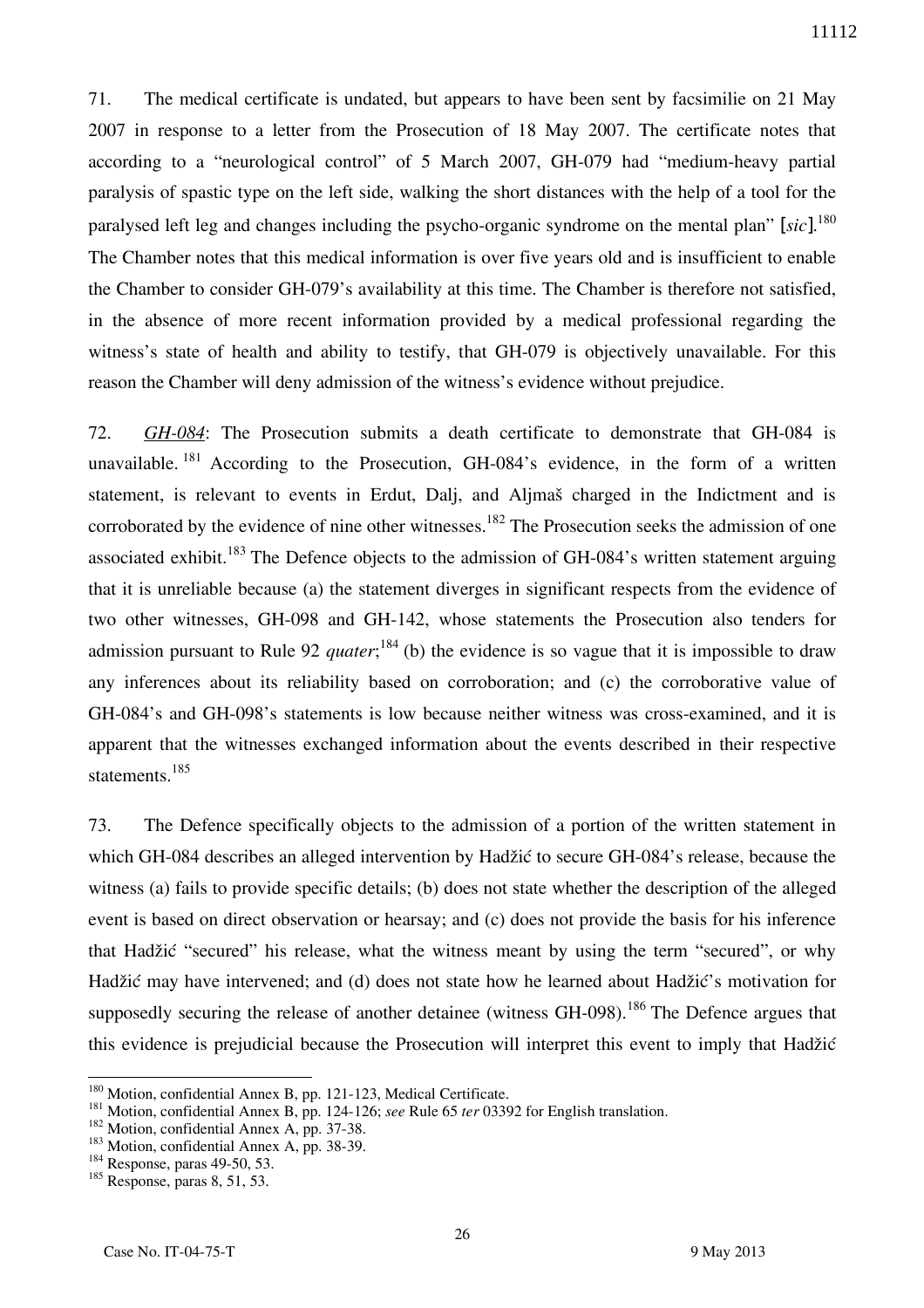exercised control over those directly in charge of detention and that he was responsible for not having secured the release of the other detainees.<sup>187</sup> The Defence submits that the probative value of the statement is far outweighed by its prejudicial effect.<sup>188</sup>

74. The Prosecution replies that (a) the Defence's objections concerning the statement do not involve the reliability of the statement, but go to the weight to be given to it and (b) the Defence highlights minor inconsistencies between the evidence of GH-084 and GH-098 but ignores that their accounts are consistent on the central issues.<sup>189</sup> The Prosecution argues that the statement, including comments regarding Hadžić's conduct, is reliable. <sup>190</sup> The Prosecution asserts that GH-084's evidence will be corroborated by *viva voce* witnesses and documentary evidence.<sup>191</sup>

75. The Defence does not dispute, and the Chamber accepts, that GH-084 is deceased and therefore unavailable. The Chamber considers that GH-084's evidence is relevant to charges in the Indictment. The Chamber considers that (a) the statement was made with the assistance of a Registry-approved interpreter who orally translated the statement into a language the witness understood; (b) the statement was signed by the witness with an acknowledgement of the truth of its contents; (c) the evidence relates to events about which other witnesses provide evidence, (d) the witness indicated where he was uncertain about particular information; and (e) the witness distinguished between what he had heard and what he saw.<sup>192</sup> The Chamber notes the Defence assertions that there are inconsistencies between the evidence of GH-098 and GH-084. Any inconsistencies between the evidence of these two witnesses will be weighed by the Chamber in the context of all the evidence provided. There are no manifest inconsistencies within the evidence of GH-084.

76. To the extent that the evidence goes to the acts and conduct of Hadžić, the Chamber recalls that it cannot and will not base a conviction solely on uncorroborated evidence admitted pursuant to Rule 92 *quater*. The Chamber therefore finds that the probative value of the evidence is not substantially outweighed by the need to ensure a fair trial. The Chamber finds that the tendered associated exhibit, as referenced in the statement, forms an inseparable and indispensable part of the testimony. The Chamber is satisfied that the witness is unavailable and finds that the tendered evidence is reliable, is relevant, has probative value, and is appropriate for admission pursuant to Rules 89(C) and 92 *quater*.

<sup>&</sup>lt;sup>186</sup> Response, para. 52.

<sup>187</sup> Response, para. 52.

<sup>188</sup> Response, para. 52.

<sup>189</sup> Reply, p. 8.

 $190$  Reply, p. 8.

 $191$  Reply, p. 8.

<sup>&</sup>lt;sup>192</sup> Rule 65 *ter* 02372, Witness Statement, 17 April 1999.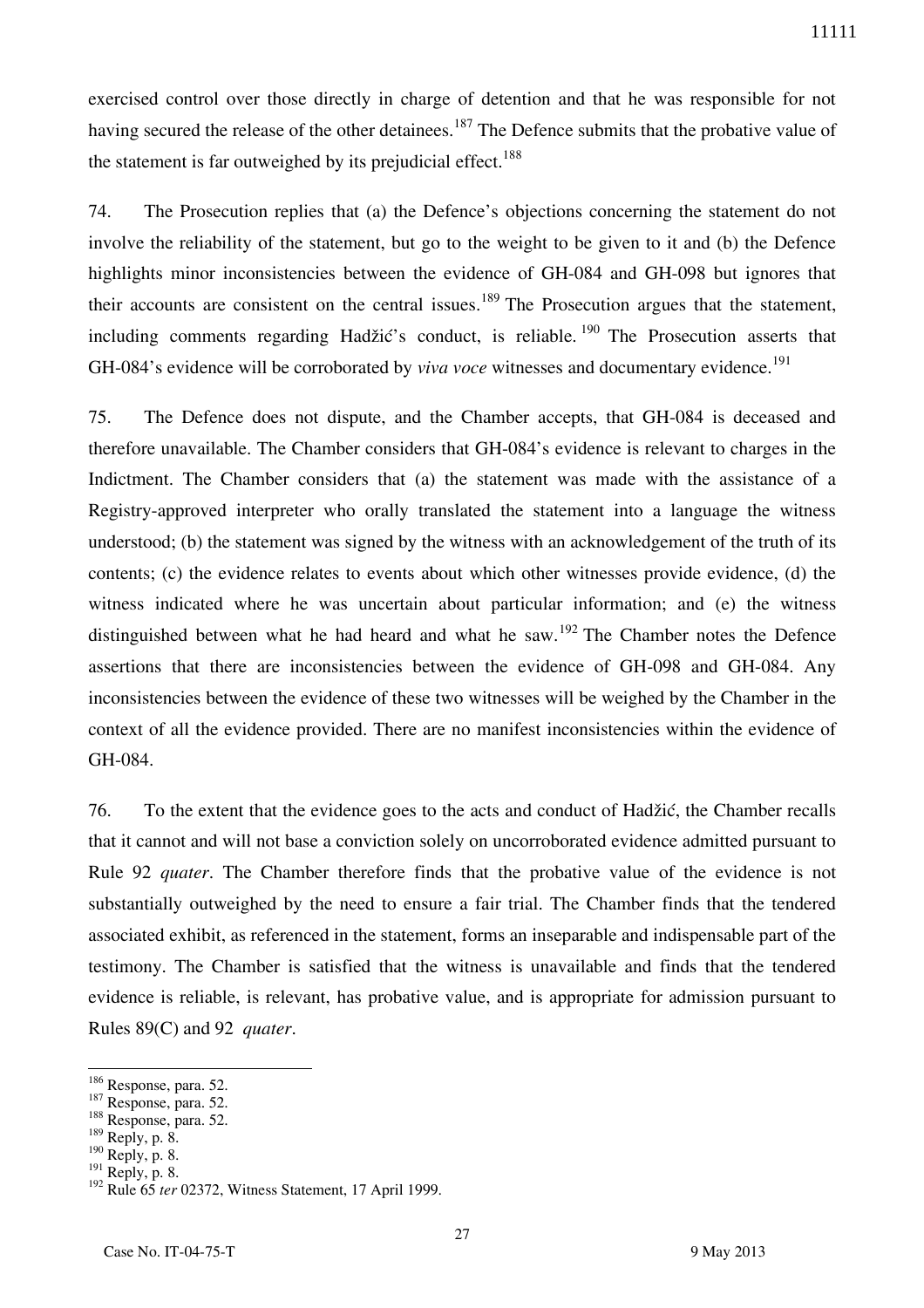77. *GH-022:* The Prosecution submits a death certificate to demonstrate that GH-022 is unavailable.<sup>193</sup> According to the Prosecution, GH-022's evidence, in the form of a transcript of his testimony in *Prosecutor v. S. Milošević*, <sup>194</sup> is relevant to events charged in the Indictment and is corroborated by the evidence of six other witnesses and documentary evidence.<sup>195</sup> The Prosecution seeks the admission of 12 associated exhibits.<sup>196</sup> The Defence objects to (a) portions of the evidence that go to the relationship between several members of the JCE and the supply of arms;<sup>197</sup> (b) the witness's specific claim that "Goran Hadžić would come often" to the witness's office, which was not subjected to cross-examination and provides no description of Hadžić's conduct, demeanour, or purpose as a visitor; $^{198}$  and (c) the tendered associated exhibits arguing that they do not form an indispensable and inseparable part of the testimony.<sup>199</sup> The Prosecution replies that (a) the witness was cross-examined in *S. Milošević*; (b) the witness's testimony and associated exhibits were admitted pursuant to Rule 92 *quater* in *Prosecutor v. Stanišić and Simatović*;<sup>200</sup> and (c) the same considerations from *Stanišić and Simatović* warrant admission of the statement in this case.<sup>201</sup>

78. The Defence does not dispute, and the Chamber accepts, that GH-022 is deceased and therefore unavailable. The Chamber considers that the witness's evidence is relevant to charges in the Indictment. The Chamber considers that the evidence was given under oath before the Tribunal and was subjected to cross-examination.<sup>202</sup> The Chamber further considers that the portions of the evidence challenged by the Defence, which go to the relationship between several members of the alleged JCE, the supply of arms, and Hadžić's presence at the witness's office, do not directly implicate Hadžić in any of the crimes alleged in the Indictment and are not unduly prejudicial. The Chamber recalls that it cannot and will not base a conviction solely on uncorroborated evidence admitted pursuant to Rule 92 *quater*. The Chamber therefore finds that the probative value of the evidence is not substantially outweighed by the need to ensure a fair trial. The Chamber determines that the tendered associated exhibits, as referenced in the transcript, form an inseparable and indispensable part of the testimony. The Chamber is satisfied that the witness is unavailable and finds that the tendered evidence is reliable, is relevant, has probative value, and is appropriate for admission pursuant to Rules 89(C) and 92 *quater*.

<sup>193</sup> Motion, confidential Annex B, pp. 127-129; *see* Doc ID 0423-3500 for English translation.

<sup>&</sup>lt;sup>194</sup> Case No. IT-02-54.

<sup>&</sup>lt;sup>195</sup> Motion, confidential Annex A, pp 39-42.

<sup>&</sup>lt;sup>196</sup> Motion, confidential Annex A, pp. 40-42.

<sup>&</sup>lt;sup>197</sup> Response, para. 46.

<sup>198</sup> Response, paras 44-46.

<sup>199</sup> Response, para. 47.

<sup>&</sup>lt;sup>200</sup> Case No. IT-03-69.

<sup>&</sup>lt;sup>201</sup> Reply, pp. 7-8.

<sup>202</sup> Rule 65 *ter* 04557, *Prosecutor v. S. Milošević*, Case No. IT-02-54-T, 15 September 2003.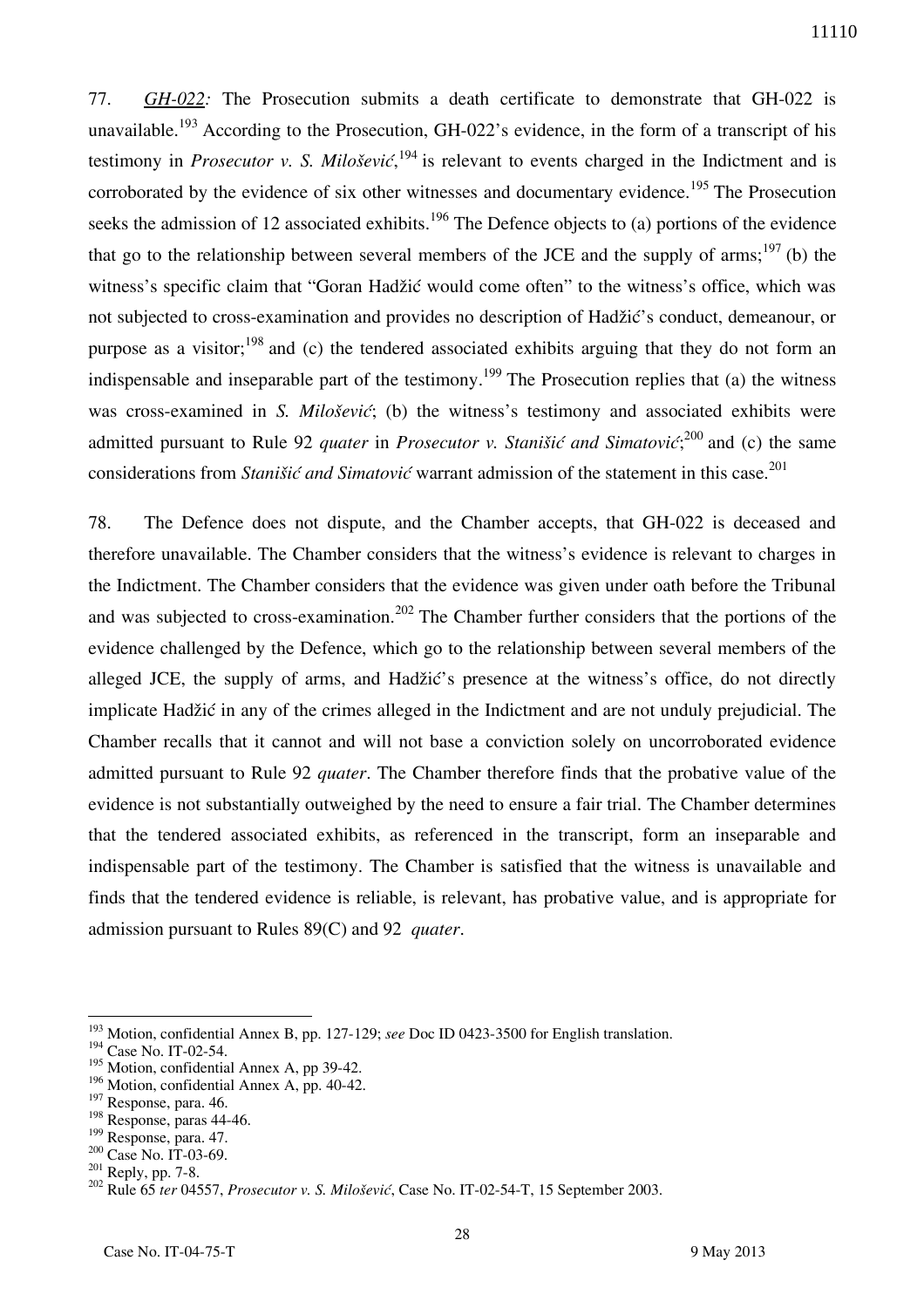79. The Chamber recalls that GH-022 has the protective measure of the use of a pseudonym in all proceedings before the Tribunal related to this case.<sup>203</sup> To give effect to this protective measure, Rule 65 *ter* numbers 00071, 00420, 01000, 01266, 02999, and 03019 will be admitted under seal. The Prosecution will be ordered to upload and release in eCourt public redacted versions of the transcript with the portions in private session redacted.

80. *GH-087*: The Prosecution submits a death certificate to demonstrate that GH-087 is unavailable.  $204$  According to the Prosecution, GH-087's evidence, in the form of a written statement, is relevant to events in Vukovar and Dalj charged in the Indictment and is corroborated by the evidence of five other witnesses and documentary evidence.<sup>205</sup> The Prosecution seeks the admission of two associated exhibits.<sup>206</sup> The Defence objects to the admission of GH-087's written statement arguing that it is unreliable.<sup>207</sup> The Prosecution replies that the written statement contains sufficient indicia of reliability and that the objections made by the Defence go to the weight to be given to the evidence and not to its admissibility.<sup>208</sup>

81. The Defence does not dispute, and the Chamber accepts, that GH-087 is deceased and therefore unavailable. The Chamber considers that (a) the statement was made with the assistance of a Registry-approved interpreter who orally translated the statement into a language the witness understood; (b) the statement was signed by the witness with an acknowledgement of the truth of its contents; (c) the evidence relates to events about which other witnesses provide evidence; (d) the witness distinguishes between what she personally observed and she heard from others; and (e) there are no manifest inconsistencies in the statement.<sup>209</sup> The Chamber is satisfied that the witness is unavailable and finds that the tendered evidence is reliable, is relevant, has probative value, and is appropriate for admission pursuant to Rules 89(C) and 92 *quater*.

82. *GH-142*: The Prosecution submits a death certificate and other records to demonstrate that GH-142 is unavailable.<sup>210</sup> According to the Prosecution, GH-142's evidence, in the form of a written statement, is relevant to events in Dalj and Erdut charged in the Indictment and is corroborated by the evidence of seven other witnesses.<sup>211</sup> The Defence objects to the admission of GH-142's written statement arguing that it is unreliable<sup>212</sup> and that GH-142's description of his

<sup>&</sup>lt;sup>203</sup> Protective Measures Decision, p. 12, para  $42(a)(xvi)$ .

<sup>&</sup>lt;sup>204</sup> Motion, confidential Annex B, pp. 130-134.

<sup>205</sup> Motion, confidential Annex A, pp. 42-44.

<sup>206</sup> Motion, confidential Annex A, pp. 42-44.

 $207$  Response, paras 13, 55.

 $208$  Reply, p. 4.

<sup>&</sup>lt;sup>209</sup> Rule 65 *ter* 02453, Witness Statement, 16 May 2001.

<sup>210</sup> Motion, confidential Annex B, pp. 135-142; *see* Rule 65 *ter* 04075, 04076, 04077 for English translations.

<sup>&</sup>lt;sup>211</sup> Motion, confidential Annex A, pp. 44-45.

<sup>212</sup> Response, paras 13, 56.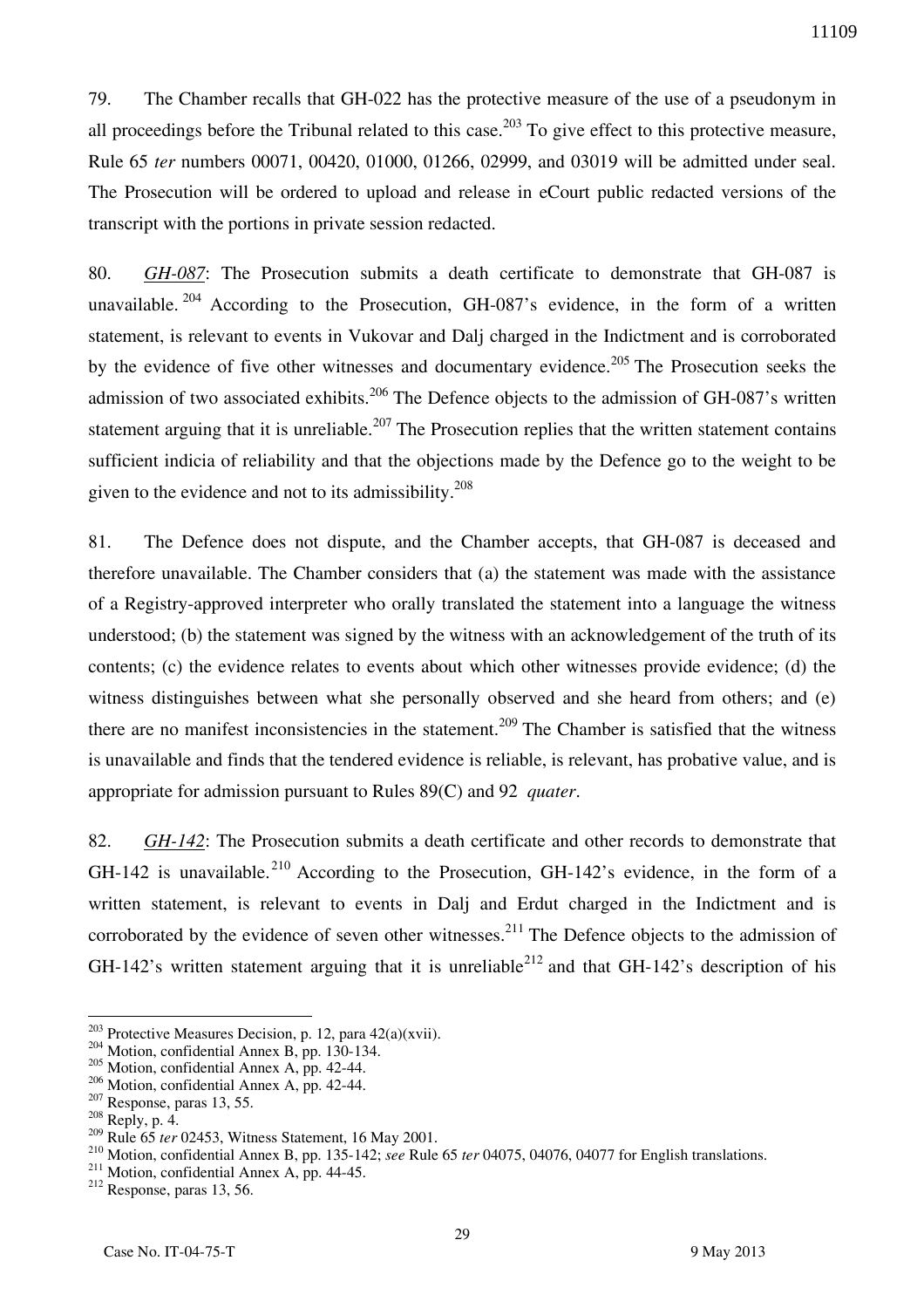detention with GH-084 and GH-098 is so vague that it cannot be considered to be corroborated by the statements of those two witnesses.<sup>213</sup> The Prosecution replies that the written statement contains sufficient indicia of reliability and that the objections made by the Defence go to the weight to be given to the evidence and not to its admissibility. $2^{14}$ 

83. The Chamber considers that the records submitted by the Prosecution regarding GH-142's unavailability do not relate to this witness. While the name on the documentation matches the name on the tendered statement, there is a 26 year discrepancy between the dates of birth denoted in the tendered statement and in the death certificate.<sup>215</sup> Further, the documentation indicates that the date of death was 19 November 1991, whereas the witness statement is dated 8 June 1999.<sup>216</sup> The Chamber is therefore not satisfied, in the absence of documentation demonstrating that the witness is deceased, that GH-142 is unavailable. For this reason the Chamber will deny admission of the witness's evidence without prejudice.

84. *GH-098*: The Prosecution submits a death certificate to demonstrate that GH-098 is unavailable.<sup>217</sup> According to the Prosecution, GH-098's evidence, in the form of a transcript of his prior testimony in *Prosecutor v. Stanišić and Simatović*, <sup>218</sup> is relevant to events in Dalj and Erdut charged in the Indictment and is corroborated by the evidence of 22 witnesses and documentary evidence.<sup>219</sup> The Prosecution seeks the admission of five associated exhibits, including a witness statement and a transcript of GH-098's prior testimony in *Prosecutor v. S. Milošević*. <sup>220</sup> The Defence objects to the admission of GH-098's evidence arguing that it is unreliable because*, inter alia*, (a) there are numerous inconsistencies between his evidence and the evidence of GH-084 and GH-142;<sup>221</sup> (b) the transcript of his testimony in *Stanišić and Simatović* suggests that his memory was failing and so he was open to suggestion by the Prosecution;  $222$  and (c) his successive statements contain internal discrepancies.<sup>223</sup>

85. The Defence specifically objects to the admission of a portion of the evidence that it submits goes to the acts and conduct of Hadžić, which could be highly prejudicial.<sup>224</sup> The Defence submits

 $213$  Response, para. 57.

 $^{214}$  Reply, p. 4.

<sup>215</sup> Rule 65 *ter* 02387, Witness Statement, 8 June 1999, p. 1; Rule 65 *ter* number 04075, Death Certificate dated 11 June 2001, p. 1.

<sup>216</sup> Rule 65 *ter* 02387, Witness Statement, 8 June 1999, p. 1; Rule 65 *ter* number 04075, Death Certificate dated 11 June 2001, p. 1.

<sup>217</sup> Motion, confidential Annex B, pp. 143-144; *see* Doc ID 0683-9569 for English translation.

<sup>218</sup> Case No. IT-03-69.

 $219$  Motion, confidential Annex A, pp. 45-48.

<sup>220</sup> Case No. IT-02-54. Motion, confidential Annex A, pp. 48-49.

<sup>221</sup> Response, para. 62.

<sup>222</sup> Response, para. 63.

<sup>223</sup> Response, para. 64.

 $224$  Response, paras 58-61, 65.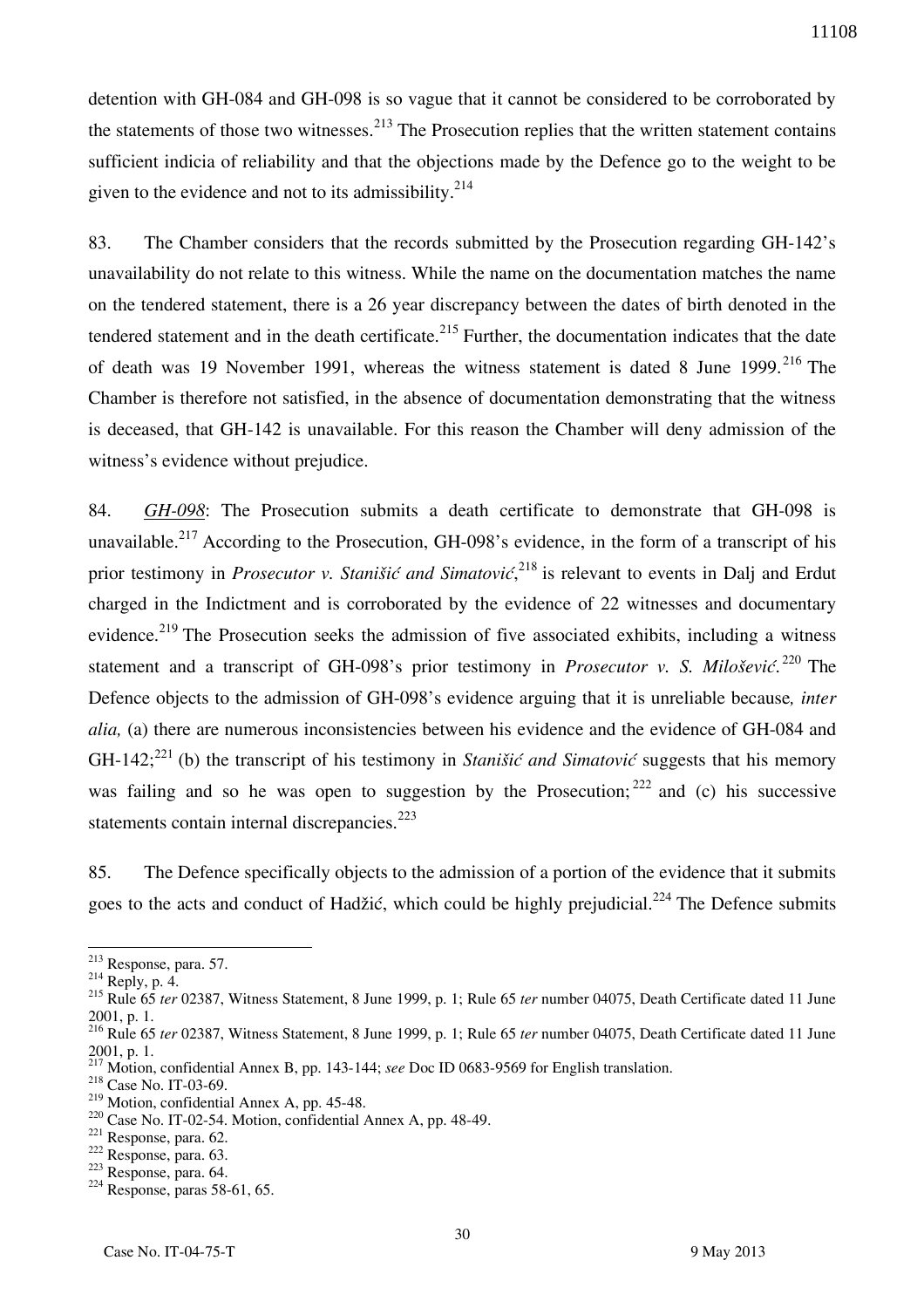that GH-098 was never meaningfully cross-examined on this evidence, which could be interpreted to (a) directly incriminate Hadžić for a specific crime; (b) go to proof of the alleged JCE; and (c) demonstrate that Arkan's men reported to Hadžić.<sup>225</sup> The Defence also submits that the evidence is vague in relation to Hadžić's alleged conduct.<sup>226</sup> The Defence requests that, should the evidence not be denied admission in its entirety, the associated witness statements be denied admission, all references to the witness's alleged release from detention by Hadžić be denied admission, or at least the references to Arkan's men "snapping to attention" before Hadžić be expunged. <sup>227</sup> The Prosecution replies that GH-098's written evidence is reliable because (a) his testimony in *Stanišić and Simatović* and *S. Milošević* was consistent and credible; (b) his evidence regarding the acknowledgement by Arkan's men of Hadžić can be addressed during the testimony of live witnesses; and (c) he was subject to sufficient cross-examination in *Stanišić and Simatović* and *S. Milošević*. 228

86. The Defence does not dispute, and the Chamber accepts, that GH-098 is deceased and therefore unavailable. The Chamber considers that GH-098's evidence is relevant to charges in the Indictment. The Chamber notes that (a) GH-098 gave evidence before the Tribunal under oath in two trials and that his testimony was transcribed and became part of the official records of those proceedings; and (b) that he was subjected to cross-examination by accused with similar interests as Hadžić.<sup>229</sup> The Chamber therefore finds that, based on the circumstances in which the evidence was given, the transcript has a sufficient degree of reliability. The Chamber has considered the inconsistencies alleged by the Defence and finds that they do not call into question the reliability of the evidence as a whole and are considerations for determining the weight to be given to the evidence and not its admissibility.

87. The Chamber notes that there was limited cross-examination of the witness on issues that may have specific prejudicial effect to Hadžić in this case. The Chamber recalls, however, that it cannot and will not base a conviction solely on uncorroborated evidence admitted pursuant to Rule 92 *quater*. The Chamber therefore finds that the probative value of the evidence is not substantially outweighed by the need to ensure a fair trial. The Chamber finds that the tendered associated exhibits, as discussed in the transcript from GH-098's testimony in *Stanišić and Simatović*, form an inseparable and indispensable part of the testimony. The Chamber is satisfied that the witness is unavailable and finds that the tendered evidence is reliable, is relevant, has probative value, and is appropriate for admission pursuant to Rules 89(C) and 92 *quater*.

 $225$  Response, paras 58-61.

 $226$  Response, para. 60.

 $227$  Response, para. 65.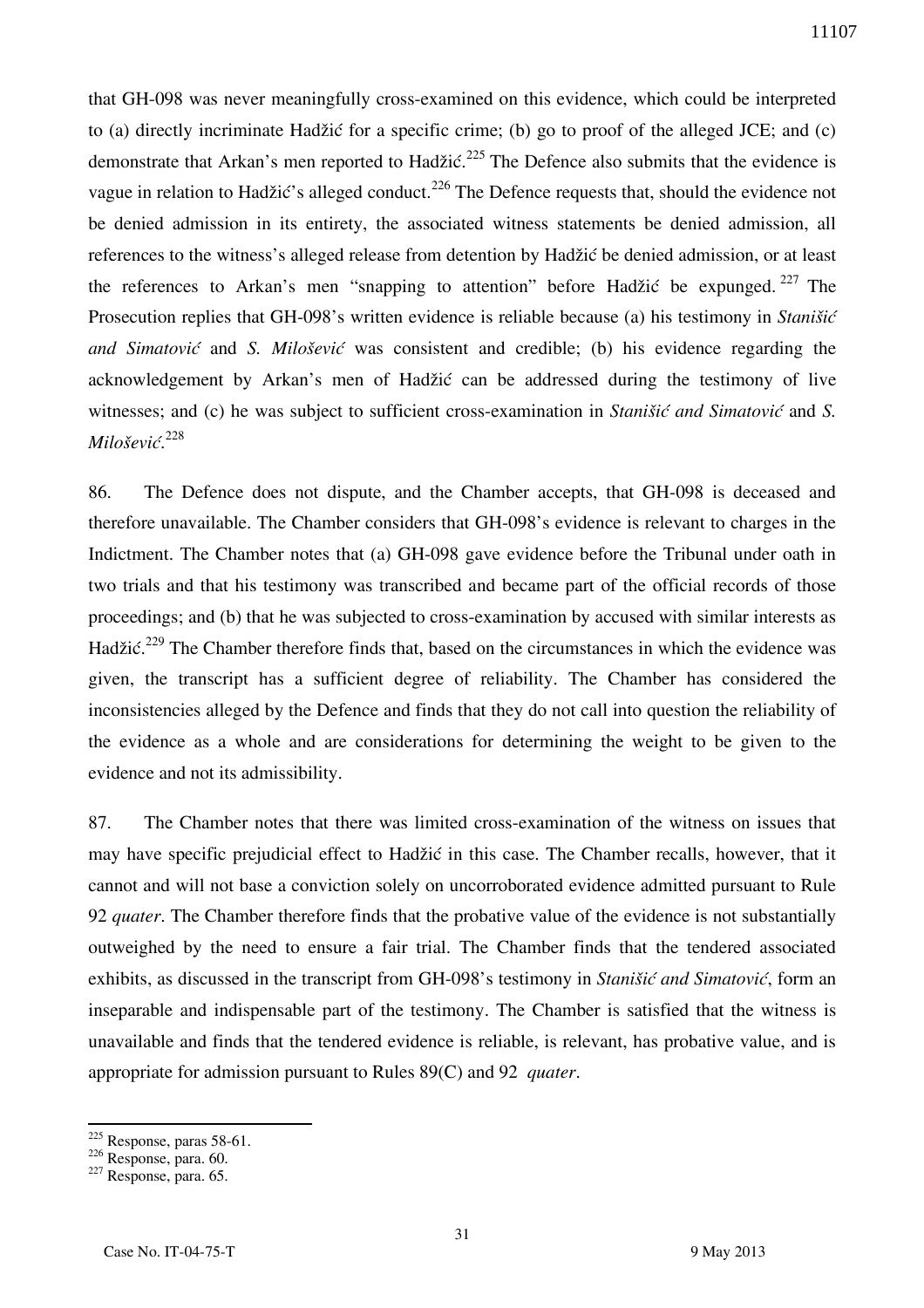88. *GH-144*: The Prosecution submits a death certificate to demonstrate that GH-144 is unavailable.  $230$  According to the Prosecution, GH-144's evidence, in the form of a written statement, is relevant to events in Dalj and Erdut charged in the Indictment and is corroborated by the evidence of 14 other witnesses.  $231$  The Prosecution seeks the admission of two associated exhibits.<sup>232</sup> The Defence objects to the admission of GH-144's written statement arguing that details in the statement may have "unforeseeable relevance".<sup>233</sup> The Prosecution replies that the possibility of an adverse impact of evidence at a future point in trial does not preclude admission under Rule 92 *quater*. 234

89. The Defence does not dispute, and the Chamber accepts, that GH-144 is deceased and therefore unavailable. The Chamber considers that GH-144's evidence is relevant to charges in the Indictment. The Chamber considers that (a) the statement was made with the assistance of a Registry-approved interpreter who orally translated the statement into a language the witness understood; (b) the statement was signed by the witness with an acknowledgement of the truth of its contents; (c) the evidence relates to events about which other witnesses provide evidence; (d) there are no manifest inconsistencies in the statement; and (e) the witness distinguishes between what he personally witnessed and what he heard from others.<sup>235</sup> The Prosecution has not provided a Rule 65 *ter* number for one of the two photographs it intends to tender. The information that is provided in the Annex is not sufficient to enable the Chamber to identify the photograph. The Chamber therefore does not consider it to have been properly tendered. The Chamber finds that the other tendered associated exhibit, one photograph included in Rule 65 *ter* number 05863 (ERN 0217- 1619), as referenced in the statement, forms an inseparable and indispensable part of the testimony. However, the Chamber notes that Rule 65 *ter* number 05863 (ERN 0217-1619) will be admitted as an associated exhibit of the evidence of GH-084 and therefore will not be admitted in duplicate. The Chamber is satisfied that the witness is unavailable and finds that the tendered evidence is reliable, is relevant, has probative value, and is appropriate for admission pursuant to Rules 89(C) and 92 *quater*.

90. *GH-114*: The Prosecution submits a death certificate to demonstrate that GH-114 is unavailable.<sup>236</sup> According to the Prosecution, GH-114's evidence, in the form of a transcript of his

<sup>228</sup> Reply, pp. 8-9.

<sup>229</sup> Rule 65 *ter* 04579, *Prosecutor v. Stanišić and Simatović*, Case No. IT-03-69, 5 March 2010.

<sup>230</sup> Motion, confidential Annex B, pp. 145-150; *see* Doc ID 0683-9570 for English translation.

<sup>&</sup>lt;sup>231</sup> Motion, confidential Annex A, pp. 49-50.

<sup>&</sup>lt;sup>232</sup> Motion, confidential Annex A, pp. 50-51.

<sup>233</sup> Response, para. 66.

 $234$  Reply, p. 9.

<sup>&</sup>lt;sup>235</sup> Rule 65 *ter* 02373, Witness Statement, 17 April 1999.

<sup>&</sup>lt;sup>236</sup> First Supplement Reply, Annex A.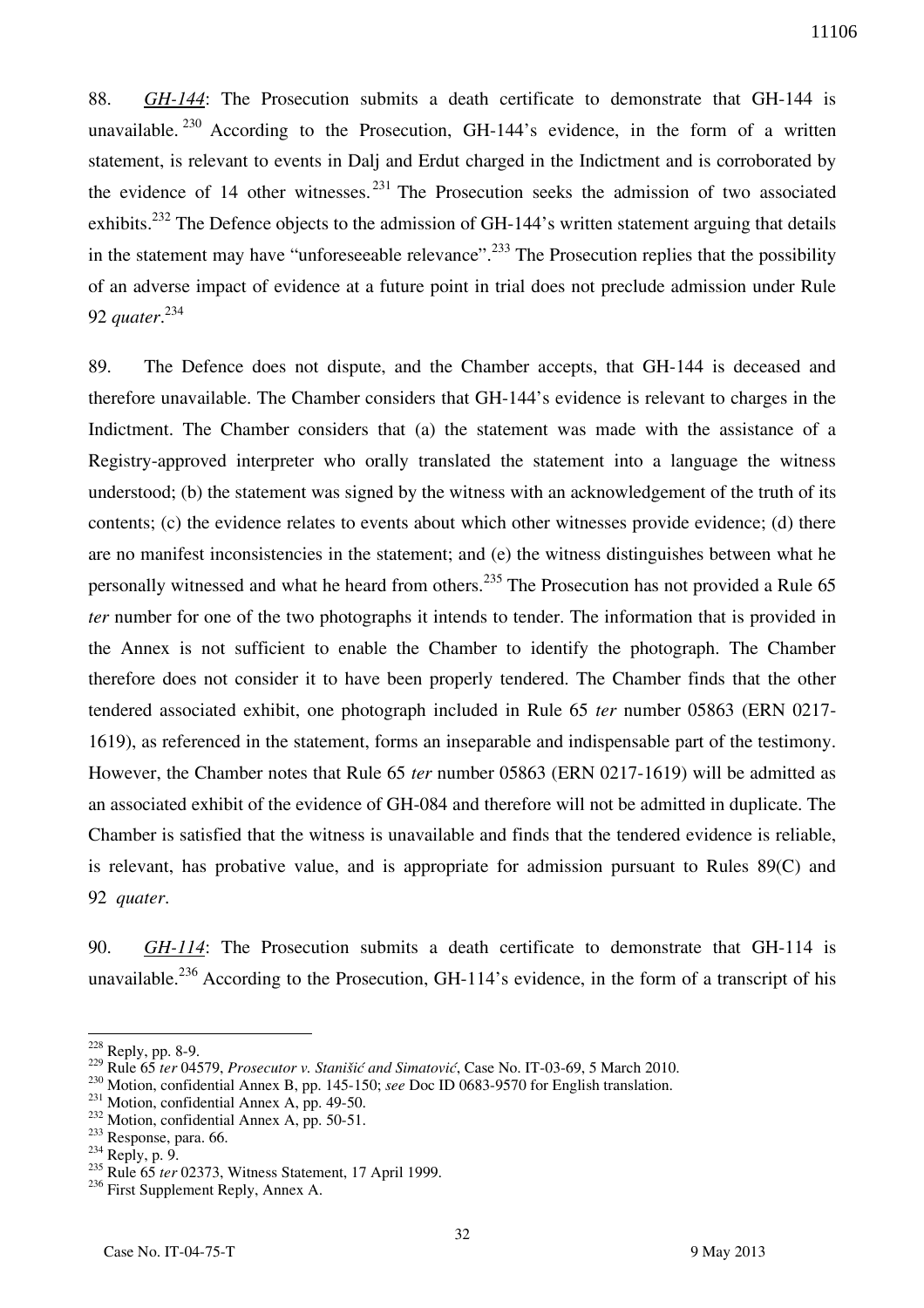testimony in *Prosecutor v. Mrkšić et al.*, <sup>237</sup> is relevant to events in Vukovar charged in the Indictment and is corroborated by the evidence of 16 other witnesses.<sup>238</sup> The Prosecution seeks the admission of nine associated exhibits.<sup>239</sup> The Defence does not object to the admission of GH-114's statement.<sup>240</sup>

91. The Defence does not dispute, and the Chamber accepts, that GH-114 is deceased and therefore unavailable. The Chamber considers that GH-114's evidence is relevant to charges in the Indictment. The Chamber considers that (a) the testimony was given under oath and (b) the witness was subjected to cross-examination during his testimony.<sup>241</sup> The Chamber finds that the tendered associated exhibits, as discussed in the transcript, form an inseparable and indispensable part of the testimony. The Chamber is satisfied that the witness is unavailable and finds that the tendered evidence is reliable, is relevant, has probative value, and is appropriate for admission pursuant to Rules 89(C) and 92 *quater*.

92. The Chamber notes that portions of the testimony contained in the tendered transcripts were given in private session and remain confidential. As such, Rule 65 *ter* numbers 04633, 04634, and 04635 will be admitted under seal, notwithstanding that the protective measures assigned to this witness have been rescinded.<sup>242</sup> The Prosecution will be ordered to upload and release in eCourt a public redacted version of the transcripts with the portions in private session redacted.

93. *GH-005*: The Prosecution submits medical certificates to demonstrate that GH-005 is unavailable.<sup>243</sup> According to the Prosecution, GH-005's evidence, in the form of a transcript of his testimony in *Prosecutor v. Šešelj*, <sup>244</sup> is relevant to events in Vukovar, Borovo Selo, and Ovčara as charged in the Indictment and is corroborated by the evidence of 17 witnesses.<sup>245</sup> The Prosecution seeks the admission of 21 associated exhibits.<sup>246</sup> In the First Supplement, the Prosecution seeks to lift the *ex parte* status of Annexes C and D of the Motion and discloses the information contained therein to the Defence. Annexes C and D of the Motion had been filed *ex parte* the Defence because GH-005 has the protective measure of delayed disclosure of his identity until 30 days before

<sup>&</sup>lt;sup>237</sup> Case No. IT-95-13/1.

<sup>238</sup> Motion, confidential Annex A, pp. 51-53.

<sup>&</sup>lt;sup>239</sup> Motion, confidential Annex A, pp. 53-54.

<sup>240</sup> Response, para. 11.

<sup>241</sup> Rule 65 *ter* 04633, *Prosecutor v. Mrkšić et al.*, Case No. IT-95-13/1-T, 23 November 2005; Rule 65 *ter* 04634, *Prosecutor v. Mrkšić et al.*, Case No. IT-95-13/1-T, 24 November 2005; Rule 65 *ter* 04635, *Prosecutor v. Mrkšić et al.*, Case No. IT-95-13/1-T, 25 November 2005.

<sup>&</sup>lt;sup>242</sup> Protective Measures Decision, paras 41, 42 $(c)$ .

<sup>&</sup>lt;sup>243</sup> First Supplement, confidential Annex D, pp. 41-70; Second Supplement, confidential Annex B.

<sup>&</sup>lt;sup>244</sup> Case No. IT-03-67.

<sup>&</sup>lt;sup>245</sup> First Supplement, confidential Annex D, pp. 36-40.

<sup>&</sup>lt;sup>246</sup> First Supplement, confidential Annex D, pp. 36-40.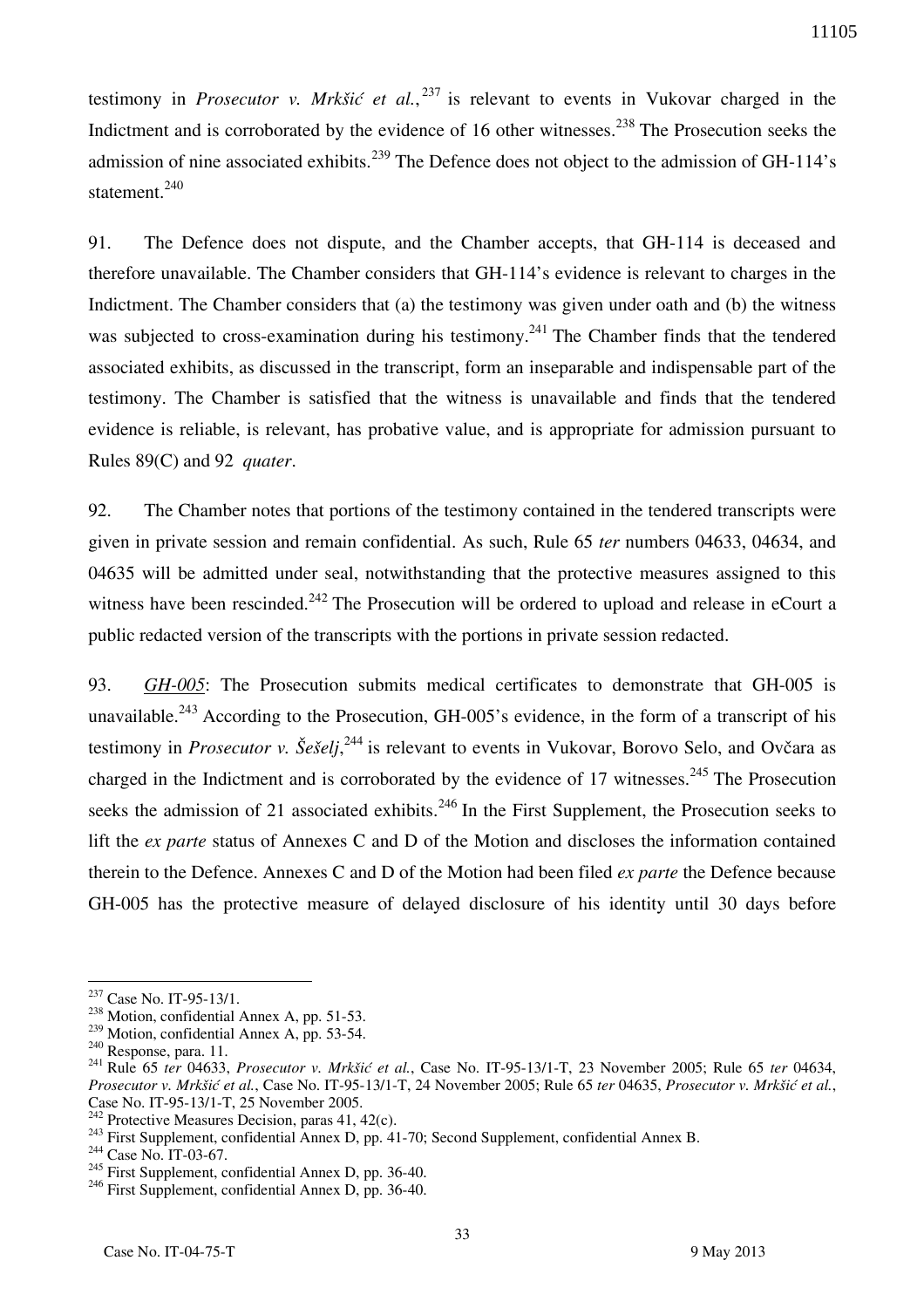testimony.<sup>247</sup> In the First Supplement Response, the Defence submits that it does not have access to the documentation supporting the unavailability of GH-005 and therefore objects to the statement being tendered without having an opportunity to comment upon the witness's unavailability.<sup>248</sup> The Defence submits that GH-005's testimony is *prima facie* suspect, having been found not credible by the Trial Chamber in the *Mrkšić et al.* case. <sup>249</sup> The Defence further submits that GH-005's prior testimony from *S. Milošević—*tendered as an associated exhibit*—*should be denied admission because it has not been submitted pursuant to Rule 92 *quater* in its own right.<sup>250</sup> In the First Supplement Reply, the Prosecution submits that the tendered transcript from *S. Milošević* was the subject of numerous questions during the testimony in *Šešelj,* and forms an evidentiary package suitable for admission pursuant to Rule 92 *quater*<sup>251</sup> In the Second Supplement, the Prosecution submitted additional medical documents and in the Second Supplement Reply the Defence argued that this additional documentation "continues to be inadequate to establish that GH-005 is unavailable".<sup>252</sup>

94. The Chamber notes that the documents initially submitted by the Prosecution to demonstrate GH-005's unavailability were attached as confidential Annex D to the First Supplement, which was not *ex parte* the Defence. Therefore, the documents were available to the Defence at the time it filed the First Supplement Response. The additional documents regarding GH-005's state of health submitted by the Prosecution in the Second Supplement are available to the Defence.<sup>253</sup>

95. According to the most recent psychiatrist's report, GH-005 suffers from Alzheimer's Disease and Parkinson's Disease; it is further noted that he is disoriented in time and that his disease is progressing.<sup>254</sup> A report provided by a neuropsychiatrist states that GH-005 "does not understand some instructions" and has "[r]educed mnestic functions".<sup>255</sup> The 17 January 2013 psychiatrist's report concludes that "[d]ue to the nature of the illness and current [stage] the patient is unfit to give testimony in court."<sup>256</sup> Considering the contents of these medical certificates, the Chamber is satisfied that GH-005 is incapable of answering questions put to him and testifying coherently and is therefore objectively unavailable within the meaning of Rule 92 *quater*.

 $247$  First Supplement, paras 2, 9; First Supplement, confidential Annex D.

<sup>&</sup>lt;sup>248</sup> First Supplement Response, para. 8.

 $2^{249}$  First Supplement Response, para. 10. Case No. IT-95-13/1-T.

<sup>&</sup>lt;sup>250</sup> First Supplement Response, para. 9.

 $251$  First Supplement Reply, para. 5.

<sup>252</sup> Second Supplement, confidential Annex B; Second Supplement Response, paras 2-4.

<sup>&</sup>lt;sup>253</sup> Second Supplement, confidential Annex B.

<sup>254</sup> Second Supplement, confidential Annex B. *See* Specialist's Report by Psychiatrist, dated 17 January 2013. *See* also Specialist's Report by Psychiatrist, dated 25 December 2012.

<sup>255</sup> Second Supplement, confidential Annex B. *See* Findings and Opinion of Neuropsychiatrist, 23 March 2012.

<sup>256</sup> Second Supplement, confidential Annex B. *See* Specialist's Report, 17 January 2013.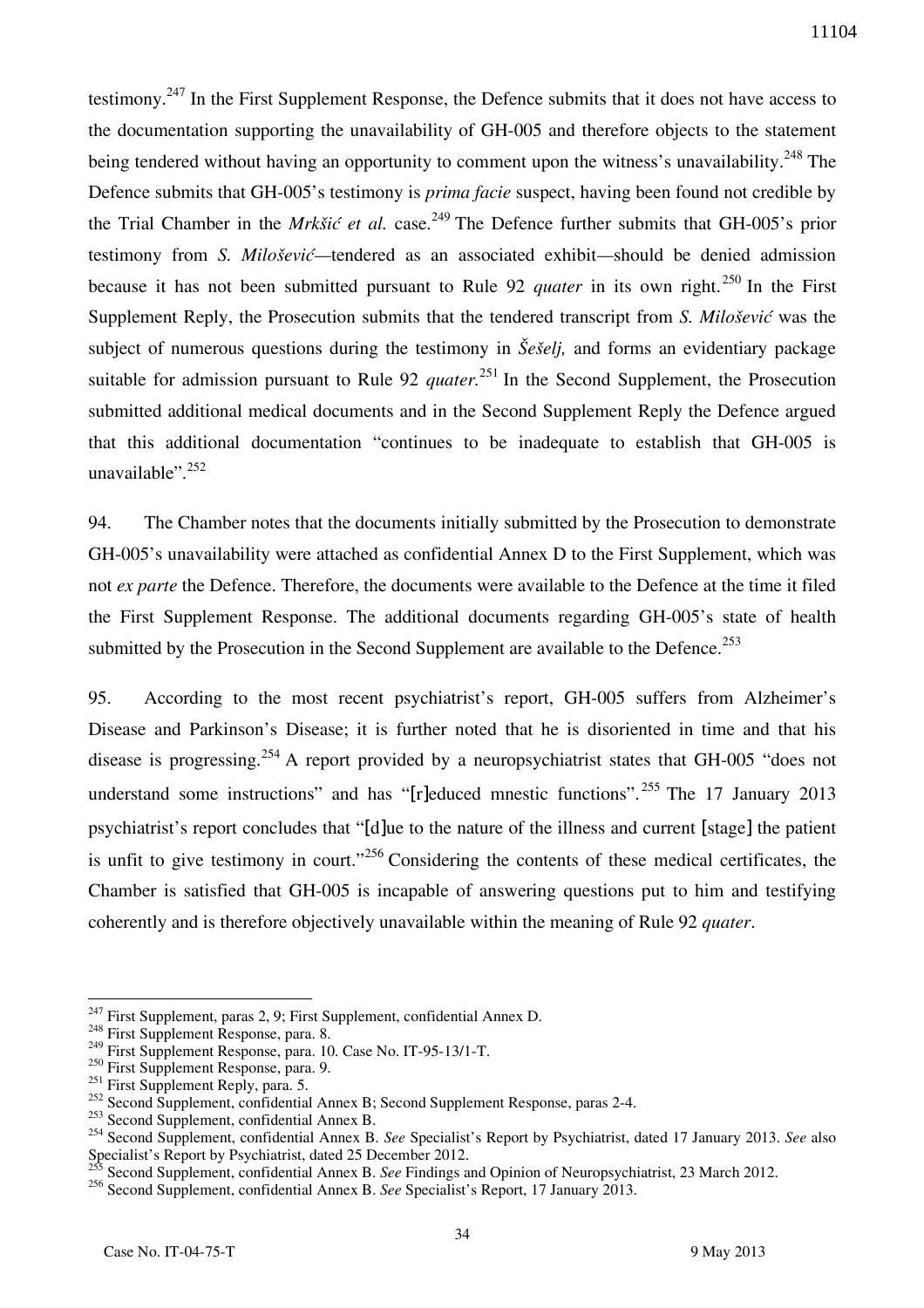96. The Chamber notes that some of the witness's evidence is relevant to charges in the Indictment. The Chamber further notes that GH-005, appearing as a Chamber witness in the *Šešelj*  case, provided evidence under oath before the Tribunal and was cross-examined by the accused Šešelj. However, the Chamber has concerns about the reliability of the evidence. Having reviewed the transcript of testimony, it appears that the witness may have been in a poor state of mental health during his testimony in the *Šešelj* proceedings. On a number of occasions, the witness had difficulty comprehending questions put to him and providing coherent answers; other answers appear to be based on misapprehension of the question. The witness's ability to remember and recall information, even when prompted, was at times poor; the witness himself admitted suffering from memory problems. In this regard, the witness, the Chamber, and the Prosecution all expressed concern in relation to the above matters during the hearing. <sup>257</sup> The Chamber notes that the Prosecution, based on its stated concerns and with the support of the *Šešelj* Chamber, essentially waived the option provided to it by the Chamber to put questions to the witness and instead tendered portions of the witness's prior testimony from *S. Milošević* pursuant to Rule 92 *bis.*<sup>258</sup>

97. The Chamber is concerned that, given the above and in the absence of the opportunity to have observed the witness during his testimony, it is unable to assess the reliability of the witness's evidence. The Trial Chamber therefore finds that the probative value of the evidence is substantially outweighed by the need to ensure a fair trial and that, although the witness is unavailable to testify, the evidence will not be admitted pursuant to Rule 92 *quater*.

98. *GH-108*: The Prosecution submits a medical certificate to demonstrate that GH-108 is unavailable.<sup>259</sup> According to the Prosecution, GH-108's evidence, in the form of a written statement and a transcript of his testimony in *Prosecutor v. Dokmanović*, <sup>260</sup> is relevant to events in Vukovar and the JCE charged in the Indictment and is corroborated by the evidence of six witnesses.<sup>261</sup> The Prosecution seeks the admission of eight associated exhibits.<sup>262</sup> The Defence argues that GH-108's condition "does not come close to satisfying the requirement of unavailability in Rule 92 *quater*" and that his statement is unreliable because he was allegedly "'prepar[ed]' by Croatian State Security before appearing as a witness before this Tribunal."<sup>263</sup> In the First Supplement Reply, the

<sup>257</sup> *See, e.g*., GH-005, Rule 65 *ter* 05761, *Prosecutor v. Šešelj*, Case No. IT-03-67-T, 7 July 2009, T. 14614 (confidential); GH-005, Rule 65 *ter* 05762, *Prosecutor v. Šešelj*, Case No. IT-03-67-T, 8 July 2009, T. 14620, 14627, 14629, 14634 (confidential).

<sup>258</sup> GH-005, Rule 65 *ter* 05762, *Prosecutor v. Šešelj*, Case No. IT-03-67-T, 8 July 2009, T. 14620-14621 (confidential).

<sup>&</sup>lt;sup>259</sup> First Supplement, confidential Annex F, pp. 86-91. In the Motion, the Prosecution noted that it may seek to have GH-108's evidence admitted pursuant to Rule 92 *quater,* as it had recently learned the witness may be unavailable. *See*  Motion, para. 1, fn. 2.

<sup>260</sup> Case No. IT-95-13a.

<sup>&</sup>lt;sup>261</sup> First Supplement, confidential Annex F, pp. 92-94.

<sup>262</sup> First Supplement, confidential Annex F, pp. 92-94.

<sup>&</sup>lt;sup>263</sup> First Supplement Response, paras 4-6.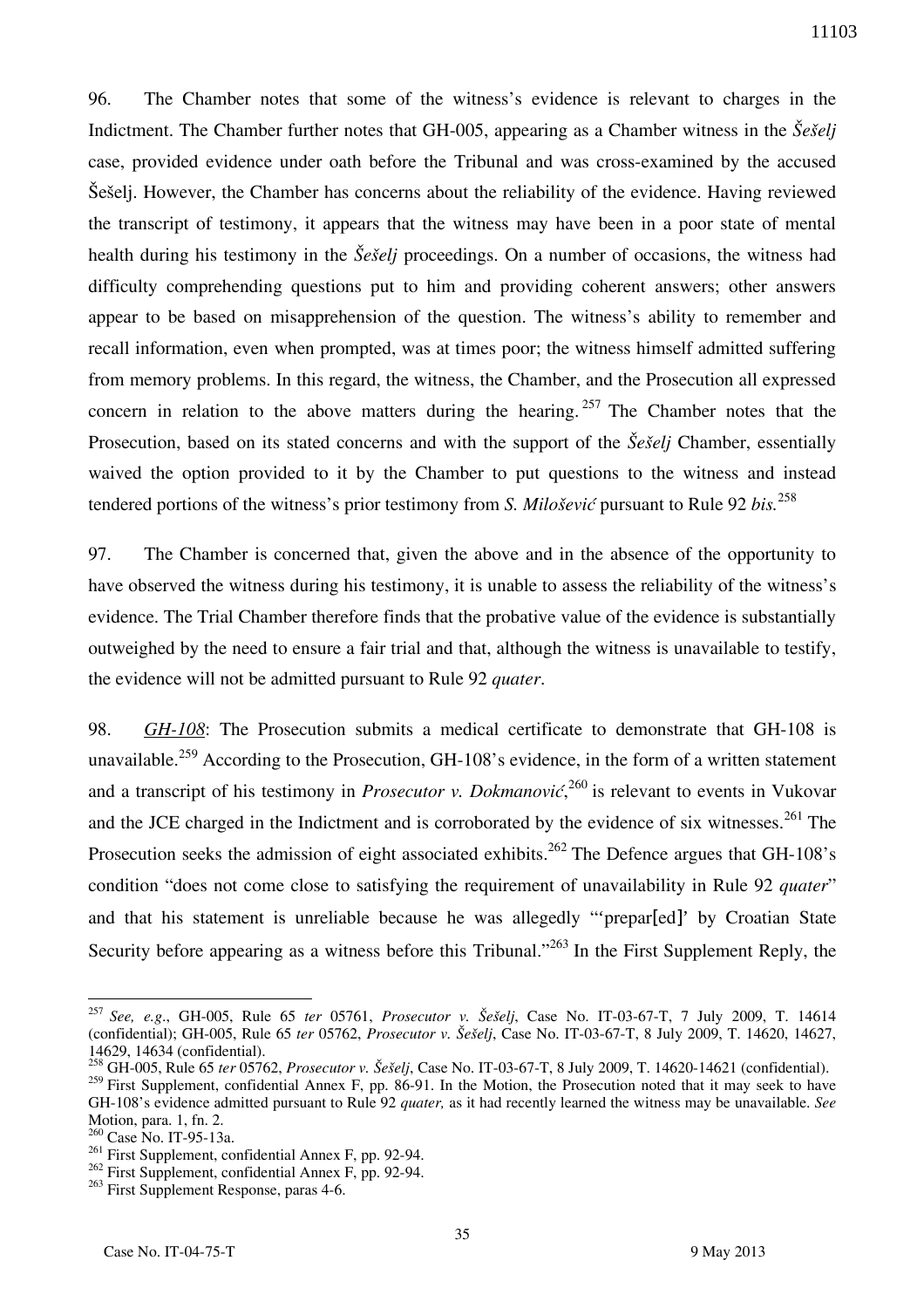Prosecution reiterates that GH-108 is unavailable because there is documented evidence that testifying would risk aggravating his condition and asserts that there is nothing to suggest that the Croatian government manipulated or interfered with his evidence to render it unreliable.<sup>264</sup>

99. The Chamber notes that the medical certificate provided by a psychiatrist states that GH-108 has been diagnosed with "permanent personality change after PTSP", "psychosis", and "depression" for which he has been prescribed medication.<sup>265</sup> It indicates that GH-108 "[a]ppears tense, shows anxiety, lacks will-power, shows anhedonia and depressive mood" and that "he affirms difficulties in performing daily routine [*sic*] and shows signs of paranoia." The report states that "[m]nestic and intellectual functions appear to be in agreement with his age and education."<sup>266</sup> However, the Prosecution has not filed any medical documentation to reinforce claims made by its investigator in an attached declaration that (a) GH-108 was hospitalised for more than one month due to re-traumatisation resulting from his testifying in *Dokmanović* or (b) that "any discussion of past events will cause him mental suffering and will increase the possibility of further hospitalization". <sup>267</sup> The Chamber notes that the Prosecution investigator observed that, while GH-108 appeared to have difficulty concentrating, he was able to answer questions and that the investigator indicated that GH-108 is not refusing to testify.<sup>268</sup> While there is evidence that GH-108 suffers from mental illness and has himself informed the Prosecution that attending court could have harmful after-effects on his mental health, based on the documentation submitted by the Prosecution, the Chamber is not satisfied that GH-108 is incapable of attending a court hearing and testifying or that he is incapable of answering the questions put to him and testifying coherently. Accordingly, the Chamber is not satisfied that GH-108 is objectively unavailable and the evidence will not be admitted pursuant to Rule 92 *quater*.

100. *GH-156*: The Prosecution submits medical certificates to demonstrate that GH-156 is unavailable.  $269$  According to the Prosecution, GH-156's evidence, in the form of a written statement, is relevant to events in Lovas charged in the Indictment and is corroborated by the evidence of nine witnesses.<sup>270</sup> The Defence argues that the doctor's conclusion in the submitted

<sup>&</sup>lt;sup>264</sup> First Supplement Reply, paras 3-4.

<sup>&</sup>lt;sup>265</sup> The Chamber understands this abbreviation as a reference to Post-Traumatic Stress Disorder.

<sup>&</sup>lt;sup>266</sup> First Supplement, confidential Annex F, pp. 88-89, Medical Certificate, 6 September 2012.

<sup>&</sup>lt;sup>267</sup> First Supplement, para. 12; First Supplement, confidential Annex F, pp. 90-91, Declaration of Investigator, 26 September 2012.

<sup>&</sup>lt;sup>1</sup><br>First Supplement, confidential Annex F, Declaration of Investigator, pp. 90-91, 26 September 2012.

<sup>&</sup>lt;sup>269</sup> First Supplement, confidential Annex E, pp. 71-83.

<sup>&</sup>lt;sup>270</sup> First Supplement, confidential Annex E, pp. 84-85.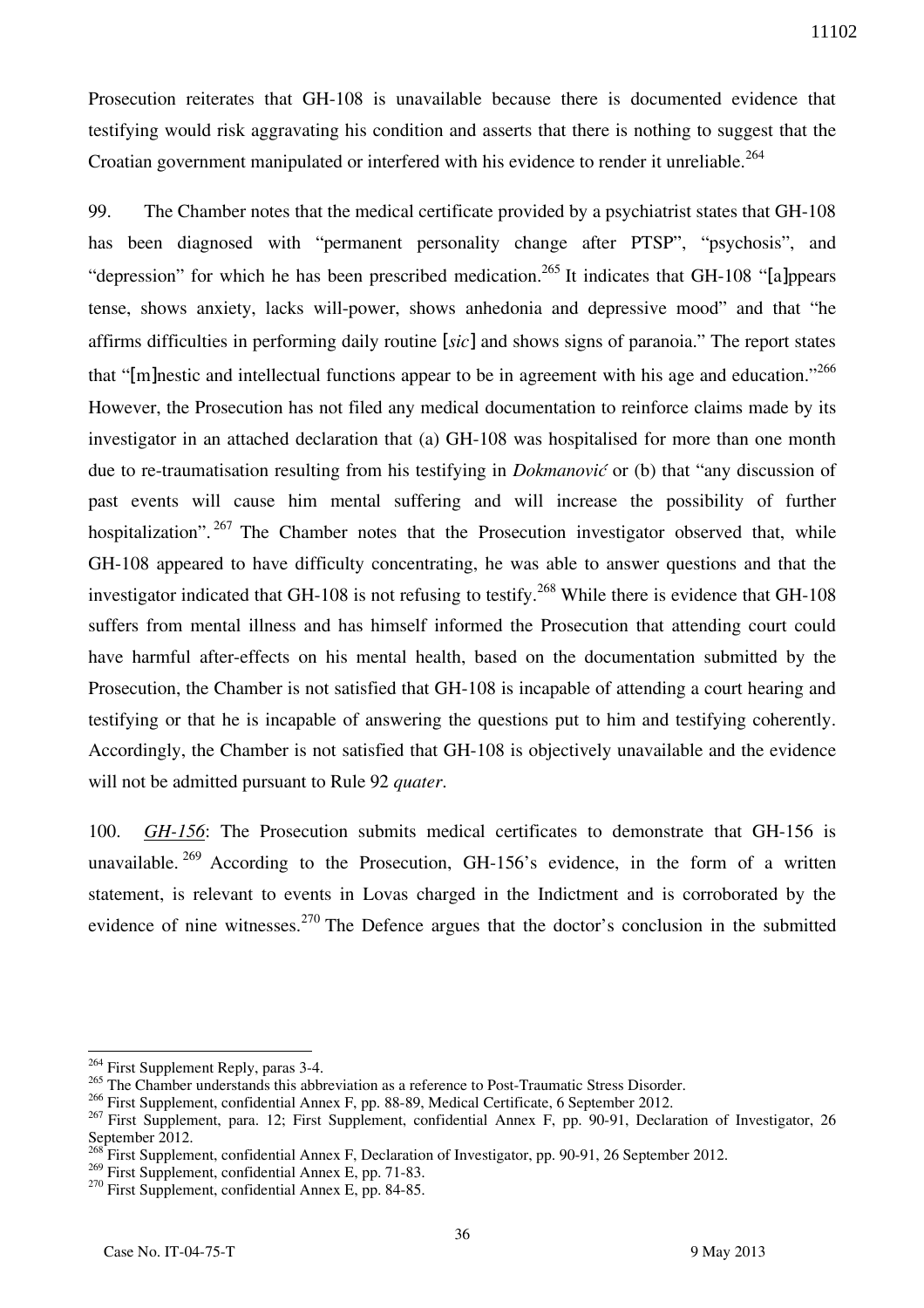medical certificate, that testifying "would further worse [*sic*] her condition", does not render GH-156 unavailable for purposes of Rule 92 *quater*. 271

101. The Chamber notes that the medical certificate provided by a doctor states that GH-156 suffers from "a post traumatic stress disorder", "high blood pressure", and "tachycardia". The doctor concludes that GH-156 "is not fit for testifying – it would worsen her condition", and the doctor "oppose<sup>[es]</sup> any exposure to a stressful situation."<sup>272</sup> A psychiatrist treating GH-156 stated that GH-156 "was involved in a car accident as a passenger in a vehicle suffering injuries to the head (contusion), right ear and right arm" and that "this situation has caused exacerbation of the PTSP [ $\dots$ ] thus the patient's condition now is worse."<sup>273</sup> The psychiatrist states that "any further" exposure to stress may have grave consequences."<sup>274</sup> Considering the contents of these medical certificates, the Chamber is satisfied that GH-156 is objectively unavailable within the meaning of Rule 92 *quater*.

102. The Chamber considers that GH-156's evidence is relevant to charges in the Indictment. The Chamber considers that (a) the statement was made with the assistance of a Registry-approved interpreter who orally translated the statement into a language the witness understood; (b) the statement was signed by the witness with an acknowledgement of the truth of its contents; (c) the evidence relates to events about which other witnesses provide evidence; (d) there are no manifest inconsistencies in the statement and the witness indicated where she was uncertain about particular information; and (e) the witness clearly distinguished between what she personally witnessed and what she heard from others.<sup>275</sup> The Chamber is satisfied that the witness is unavailable and finds that the tendered evidence is reliable, is relevant, has probative value, and is appropriate for admission pursuant to Rules 89(C) and 92 *quater*.

103. *GH-083*: The Prosecution submits a medical certificate to demonstrate that GH-083 is unavailable,  $276$  and asserts that his ill health prevents him from being able to give evidence via video-conference link.<sup>277</sup> According to the Prosecution, GH-083's evidence, in the form of a written statement, with a supplement and addendum, and a transcript of his testimony in *Prosecutor v. S. Milošević*, <sup>278</sup> is relevant to events in Dalj charged in the Indictment and is corroborated by the

<sup>276</sup> Second Motion, confidential Annex B.

<sup>&</sup>lt;sup>271</sup> First Supplement Response, para. 7.

<sup>&</sup>lt;sup>272</sup> First Supplement, confidential Annex E, pp. 74-75, Medical Certificate, 4 September 2012.

<sup>&</sup>lt;sup>273</sup> The Chamber understands this abbreviation as a reference to Post-Traumatic Stress Disorder.

<sup>&</sup>lt;sup>274</sup> First Supplement, confidential Annex E, pp. 72-73, Medical Certificate, 10 September 2012.

<sup>&</sup>lt;sup>275</sup> Rule 65 *ter* 02245, Witness Statement, 15 March 1996 (confidential).

<sup>&</sup>lt;sup>277</sup> Second Motion, para. 5.

<sup>&</sup>lt;sup>278</sup> Case No. IT-02-54-T. The Chamber notes that in confidential Annex A, the Prosecution incorrectly indicated that the transcript came from Case No. IT-95-54-T. There is no case before this Tribunal with this number.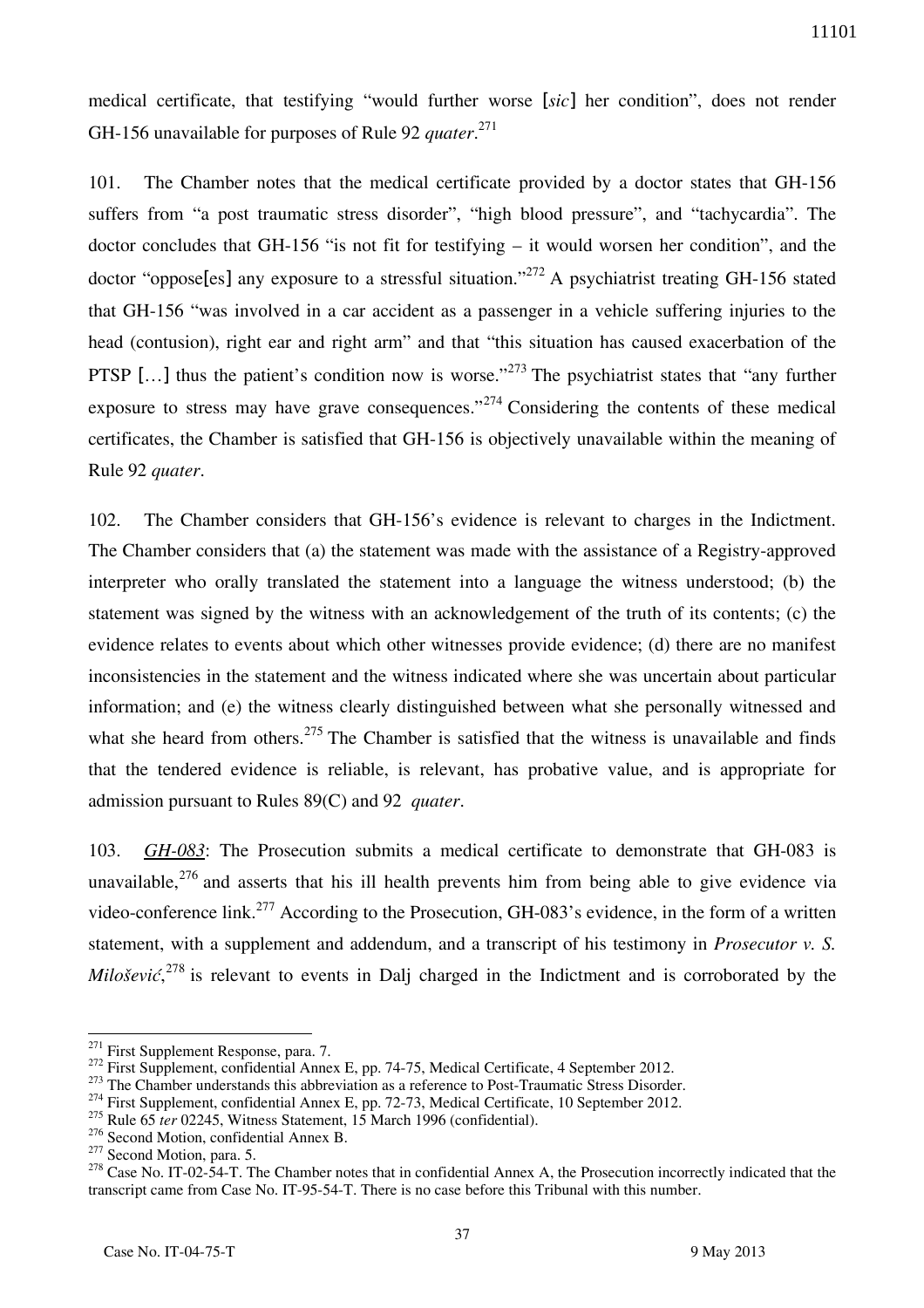evidence of four other witnesses.<sup>279</sup> The Prosecution seeks the approval of the Chamber to compile GH-083's evidence into a single amalgamated document.<sup>280</sup> The Prosecution seeks the admission of two associated exhibits.<sup>281</sup> The Defence objects to the admission of GH-083's written evidence arguing that GH-083 is not unavailable within the meaning of Rule 92 *quater* because no psychological condition meeting the requirement of "objective unavailability" has been established,<sup>282</sup> nor has any physical infirmity been established that would prevent the witness, at the very least, from testifying by video-conference link.<sup>283</sup> The Defence also argues that the evidence purports to show, through inference, that Hadžić was aware of the existence of the alleged JCE due to the acts of alleged proximate subordinates and that there was no meaningful cross-examination on matters that may be relevant to the potential criminal liability of Hadžić.<sup>284</sup> It argues that should the Chamber be inclined to admit GH-083's evidence, that two paragraphs contained in GH-083's statement (Rule  $65$  *ter*  $02445$ ) be redacted.<sup>285</sup> In reply, the Prosecution asserts that GH-083 is unavailable and that his evidence is appropriate for admission pursuant to Rule 92 *quater.*<sup>286</sup> The Prosecution requests that if the Trial Chamber finds that the existing medical documents are insufficient to justify admission pursuant to Rule 92 *quater*, that the Prosecution be given the opportunity to provide supplementary documentation.<sup>287</sup>

104. The Chamber notes that the medical certificate, dated 26 November 2012, states that GH-083 had a stroke in 1988 which resulted in partial paralysis of his left foot, leg, and hip, and that he now drags his left foot; it does not state that he is immobile. In 2012 he had a "possible TIA attack." <sup>288</sup> The medical certificate indicates that GH-083 suffers from "[a] sleeping disorder, nightmares, anxiety and depression" and that "[t]his could be an expression of postraumatic stressdisorder [*sic*]." <sup>289</sup> According to the medical certificate, GH-083 has been referred to a psychiatric ward "for an assessment", however, the Prosecution has not provided the results of this assessment, if there are any. The medical certificate states that "[GH-083] has now been summoned to give evidence making him feel that this gives him increased difficulties and that he feel unsure that he can handle such a pressing situation [*sic*]."<sup>290</sup> This statement appears only to recount GH-083's stated concerns about attending court in this case. The Chamber notes that this does not

 $279$  Second Motion, paras 8-10, confidential Annex A.

<sup>&</sup>lt;sup>280</sup> Second Motion, para. 7.

<sup>281</sup> Second Motion, confidential Annex A.

<sup>&</sup>lt;sup>282</sup> Second Motion Response, para. 4-6.

<sup>&</sup>lt;sup>283</sup> Second Motion Response, para. 3.

<sup>&</sup>lt;sup>284</sup> Second Motion Response, paras 7-8.

<sup>&</sup>lt;sup>285</sup> Second Motion Response, paras 7-9.

<sup>&</sup>lt;sup>286</sup> Second Motion Reply.

<sup>&</sup>lt;sup>287</sup> Second Motion Reply, para. 4.

<sup>288</sup> Second Motion, confidential Annex B.

<sup>&</sup>lt;sup>289</sup> Second Motion, confidential Annex B.

<sup>&</sup>lt;sup>290</sup> Second Motion, confidential Annex B.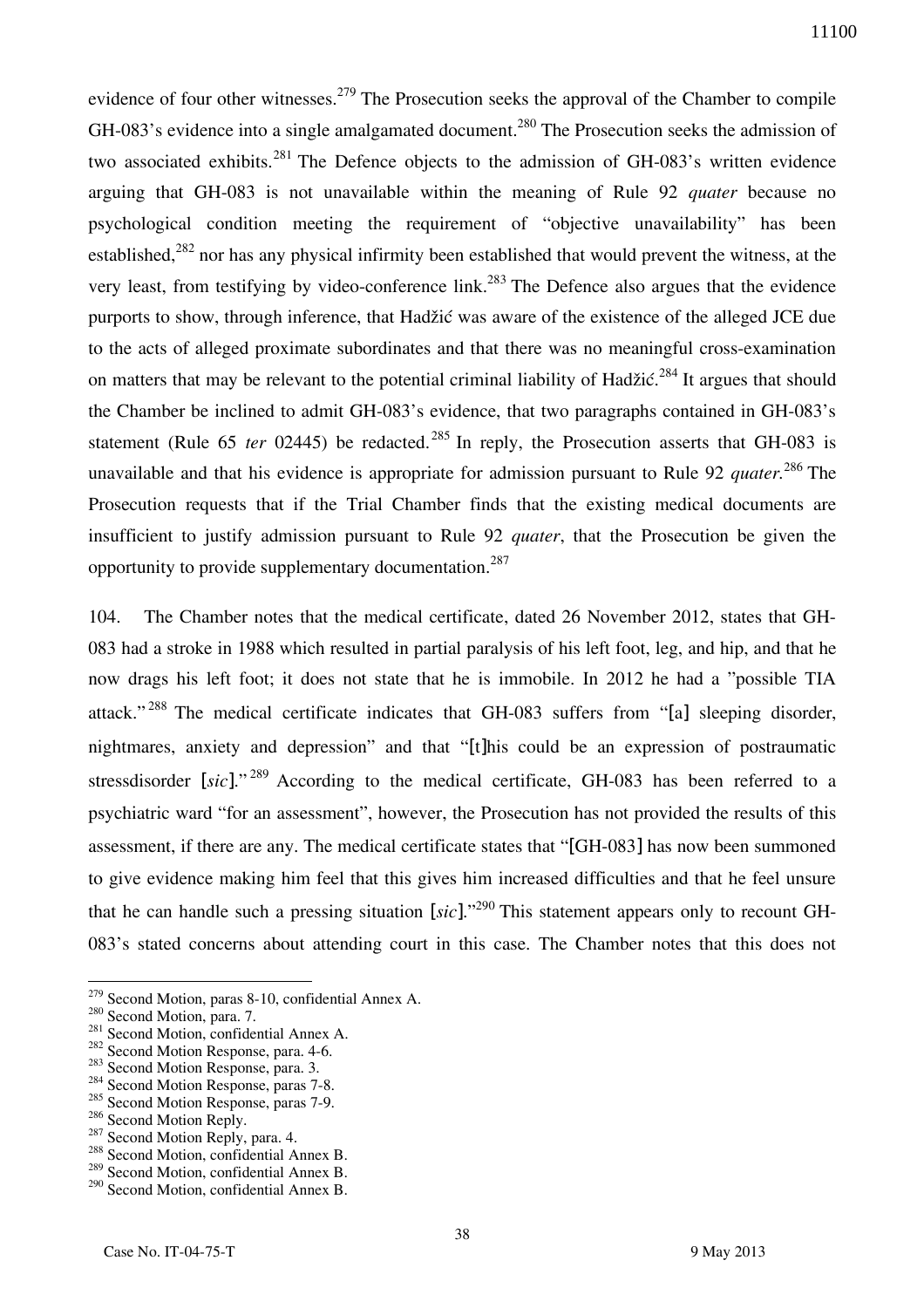constitute a medical opinion regarding GH-083's ability to testify. Based on the documentation submitted by the Prosecution, the Chamber is not satisfied that GH-083 is incapable of attending a court hearing and testifying or that he is incapable of answering the questions put to him and testifying coherently. Accordingly, the Chamber, based on the documents before it, is not satisfied that GH-083 is objectively unavailable and will deny admission of the witness's evidence pursuant to Rule 92 *quater* without prejudice.

## **E. Disposition**

105. Accordingly, the Trial Chamber, pursuant to Rules 54, 89, 92 *quater*, and 126 *bis* of the Rules and paragraphs (C)(5) and (7) of the Practice Direction, hereby

- (a) **GRANTS** the Defence leave to file a response to the Motion that exceeds the applicable word limit;
- (b) **GRANTS** the Prosecution leave to file the Reply and Second Motion Reply;
- (c) **DENIES** the Defence leave to file the Sur-Reply and the Supplemental Sur-Reply;
- (d) **DENIES** the Prosecution leave to file the Second Supplement Reply;
- (e) **GRANTS** the Supplement, in part, and **ORDERS** that the *ex parte* status of Annexes C and D of the Motion be lifted with immediate effect;
- (f) **GRANTS** the Motion, in part;
- (g) **ADMITS** the following into evidence:
	- (i) *GH-032*: Rule 65 *ter* number 02352;
	- (ii) *GH-039*: Rule 65 *ter* number 02366;
	- (iii) *GH-153*: Rule 65 *ter* number 02467;
	- (iv) *GH-044*: Rule 65 *ter* numbers 04481 (under seal), 04482 (under seal), 02669, 02671, 00653, 02673, 02670, 02672, 02406;
	- (v) *GH-045*: Rule 65 *ter* number 02336 (under seal);
	- (vi) *GH-046*: Rule 65 *ter* numbers 04486 (under seal), 04487 (under seal), 04488, 02546, 02616, 02823, 02795, 02615;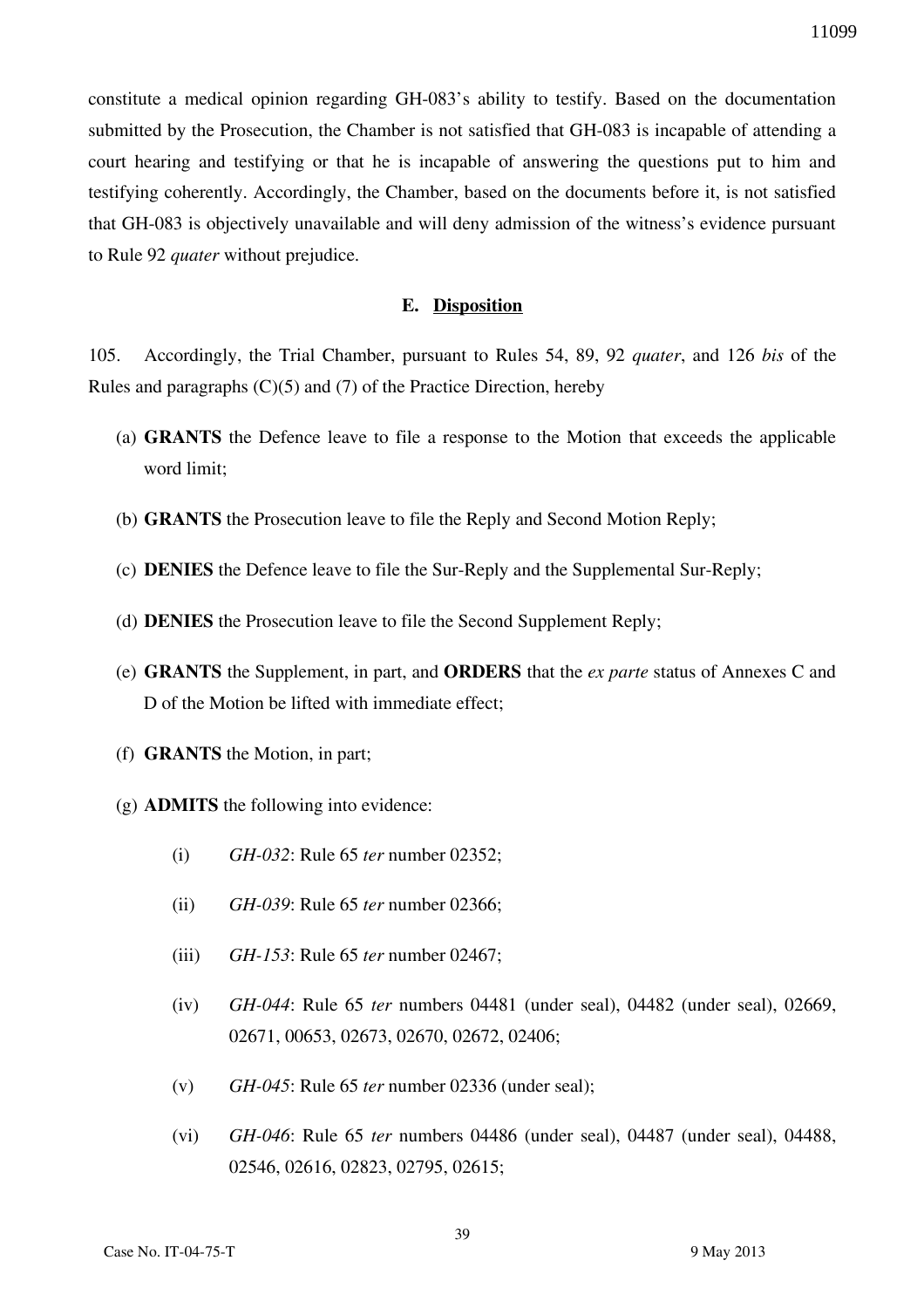- (vii) *GH-049*: Rule 65 *ter* numbers 02869 (ERN 9539-01A), 02869 (ERN 9539-02A), 02869 (ERN 9539-00A), 02869 (ERN 9538-13A), 02869 (ERN 9538-16A, 9538-15A), 02869 (ERN 9538-14A), 02869 (ERN 9537-13A), 02869 (ERN 9537-14A), 02869 (ERN 9537-15A), 02869 (ERN 9537-11A), 02869 (ERN 9537-12A), 02869 (ERN 9537-10A), 02869 (ERN 9538-07A), 02869 (ERN 9538-06A);
- (viii) *GH-008*: Rule 65 *ter* numbers 04637 (under seal), 02537 (under seal), 02548 (under seal), 00124 (under seal), 00131, 00195, 00217, 02536 (under seal), 02849, 02029 (under seal), 02032, 00445 (under seal), 02437, 02842;
- (ix) *GH-055*: Rule 65 *ter* number 02390;
- (x) *GH-152*: Rule 65 *ter* number 02422;
- (xi) *GH-073*: Rule 65 *ter* number 02335;
- (xii) *GH-074*: Rule 65 *ter* number 02349;
- (xiii) *GH-133*: Rule 65 *ter* number 02362;
- (xiv) *GH-084*: Rule 65 *ter* numbers 02372, 05863 (ERN 0217-1467), 05863 (ERN 0217-1619), 05863 (ERN 0217-1620), 05863 (ERN 0217-1621);
- (xv) *GH-022*: Rule 65 *ter* numbers 04557 (under seal), 00071 (under seal), 00420 (under seal), 00787, 00882, 01000 (under seal), 01033, 01168, 01245, 01266 (under seal), 02999 (under seal), 03010, 03019 (under seal);
- (xvi) *GH-087*: Rule 65 *ter* numbers 02453, 02454, 02455;
- (xvii) *GH-098*: Rule 65 *ter* numbers 04579, 02374, 02519, 03036, 04578, 02772;
- (xviii) *GH-144*: Rule 65 *ter* numbers 02373;
- (xix) *GH-114*: Rule 65 *ter* numbers 04633 (under seal), 04634 (under seal), 04635 (under seal), 02280, 02599, 02598, 02582 (under seal), 01506 (under seal), 01509 (under seal), 02592, 02597 (under seal), 03038;
- (xx) *GH-156*: Rule 65 *ter* number 02245;
- (h) **ORDERS** the Prosecution—by no later than 24 May 2013—to (i) replace Rule 65 *ter*  number 02154 with a document that contains only the medical reports, and not the witness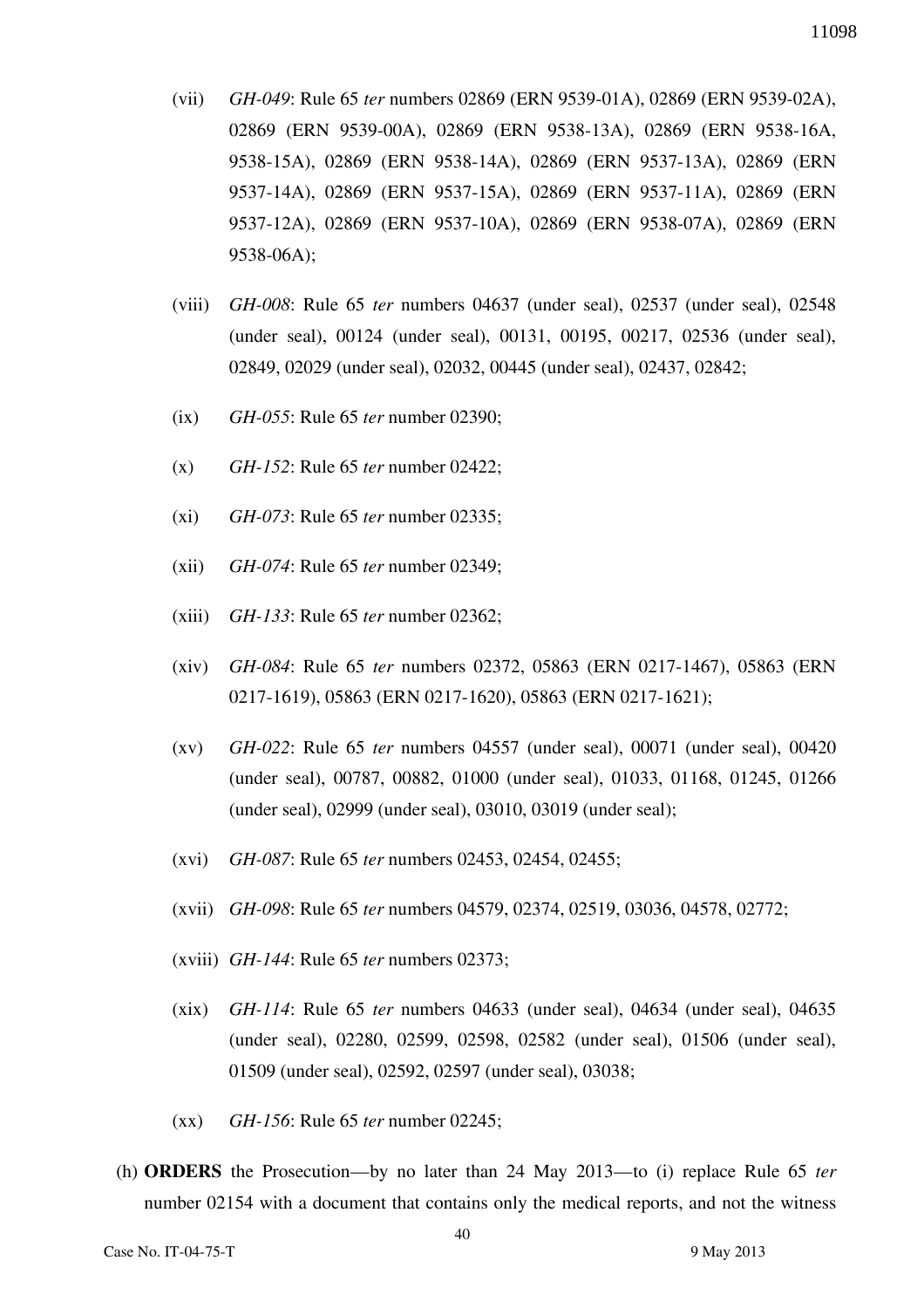statement, and (ii) file a written notice on the official record of the proceedings when it has done so, after which it shall be deemed admitted into evidence, under seal;

- (i) **ORDERS** the Prosecution—by no later than 24 May 2013—to (i) attach the English translation of Rule 65 *ter* number 02520, as found in Rule 65 *ter* numbers 02381 and 02395, to Rule 65 *ter* number 02520; (ii) remove Rule 65 *ter* numbers 02381 and 02395 from eCourt; (iii) remove the photocopies of photographs from Rule 65 *ter* number 02520 in eCourt; and (iv) file a written notice on the official record of the proceedings when it has done so, after which Rule 65 *ter* number 02520 shall be deemed admitted into evidence, under seal;
- (j) **ORDERS** the Prosecution—by no later than 24 May 2013—to attach the last page of the transcript of testimony to Rule 65 *ter* number 04636 (T. 29879), and to file a written notice on the official record of the proceedings when it has done so, after which Rule 65 *ter*  number 04636 shall be deemed admitted into evidence, under seal;
- (k) **DENIES** without prejudice the admission of the tendered written evidence of GH-079, GH-142, and GH-083;
- (l) **INVITES** the Prosecution—by no later than 11 June 2013—to submit additional documentation demonstrating that GH-079, GH-142, and GH-083 are unavailable;
- (m)**DENIES** admission of the tendered written evidence of GH-064, GH-126, GH-157, GH-005, and GH-108;
- (n) **DENIES** the Motion in all other respects;
- (o) **DENIES** the Second Motion;
- (p) **ORDERS** the Prosecution—by no later than 24 May 2013—to (i) upload to and release in eCourt a public redacted version of each of the written statements and transcripts admitted in this decision under seal and (ii) file a written notice on the official record of the proceedings when it has done so, after which the public redacted versions shall be deemed admitted into evidence;
- (q) **INSTRUCTS** the Registry to take all appropriate and necessary measures to implement this decision; and